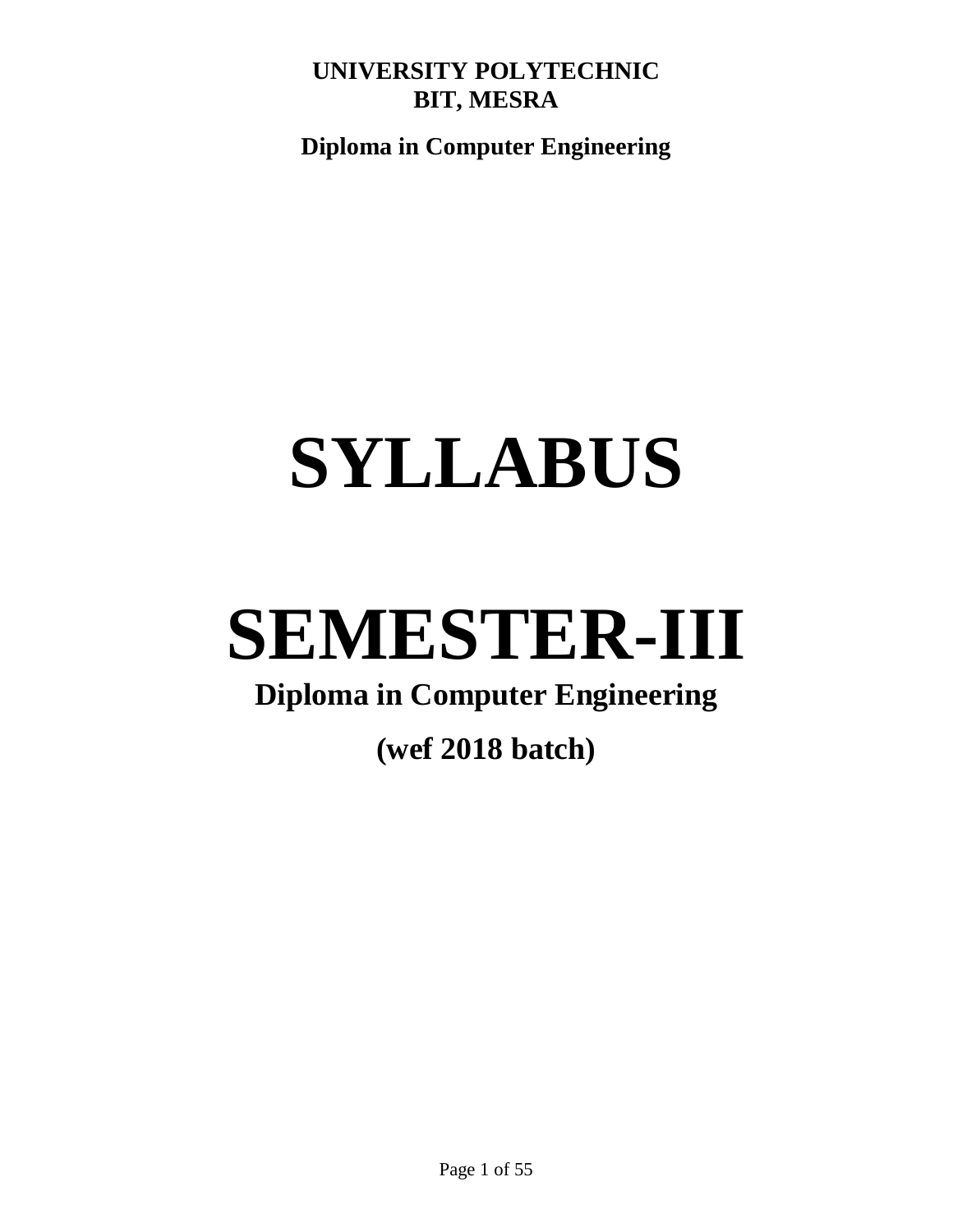# **Diploma in Computer Engineering**

# **Course Structure Diploma in Computer Engineering**

| <b>Subject Code</b> | <b>Subject</b>                   | <b>Theory</b> | <b>Tutorial</b> | Lab.                        | <b>Credit</b>  |
|---------------------|----------------------------------|---------------|-----------------|-----------------------------|----------------|
| <b>DMA 3201</b>     | <b>Applied Mathematics</b>       | 3             | $\theta$        | $\Omega$                    | 3              |
| <b>DCS 3001</b>     | C Programing                     | 3             |                 | $\Omega$                    | 4              |
| <b>DCS 3003</b>     | <b>DBMS</b>                      | 3             | $\Omega$        | $\Omega$                    | 3              |
| <b>DCS 3005</b>     | <b>Computer Organization</b>     | 3             | $\Omega$        | $\theta$                    | 3              |
| <b>DCS 3007</b>     | Web Technology                   | 3             | $\Omega$        | $\Omega$                    | 3              |
| <b>DCS 3002</b>     | C Programing Lab.                | $\Omega$      |                 | $\overline{2}$              | $\overline{2}$ |
| <b>DCS 3004</b>     | DBMS Lab.                        | $\Omega$      | $\theta$        | $\overline{2}$              |                |
| <b>DCS 3006</b>     | Computer Organization Lab.       | $\theta$      | $\Omega$        | $\overline{2}$              |                |
| <b>DCS 3008</b>     | Web Design Lab.                  | $\Omega$      | $\Omega$        | $\overline{2}$              |                |
| <b>DHU 3002</b>     | <b>Professional Practices-II</b> | $\Omega$      | $\Omega$        | $\mathcal{D}_{\mathcal{L}}$ |                |
| DGA 3002/04/06/08   | PT and Games/NSS/NCC/CA          | $\theta$      | $\Omega$        | $\overline{2}$              |                |
|                     | Periods per week                 | 15            | 2               | 12                          |                |
|                     | <b>Total credits</b>             |               |                 |                             | 23             |
|                     | <b>Total Periods per week</b>    |               |                 |                             | 35             |

#### **Third Semester**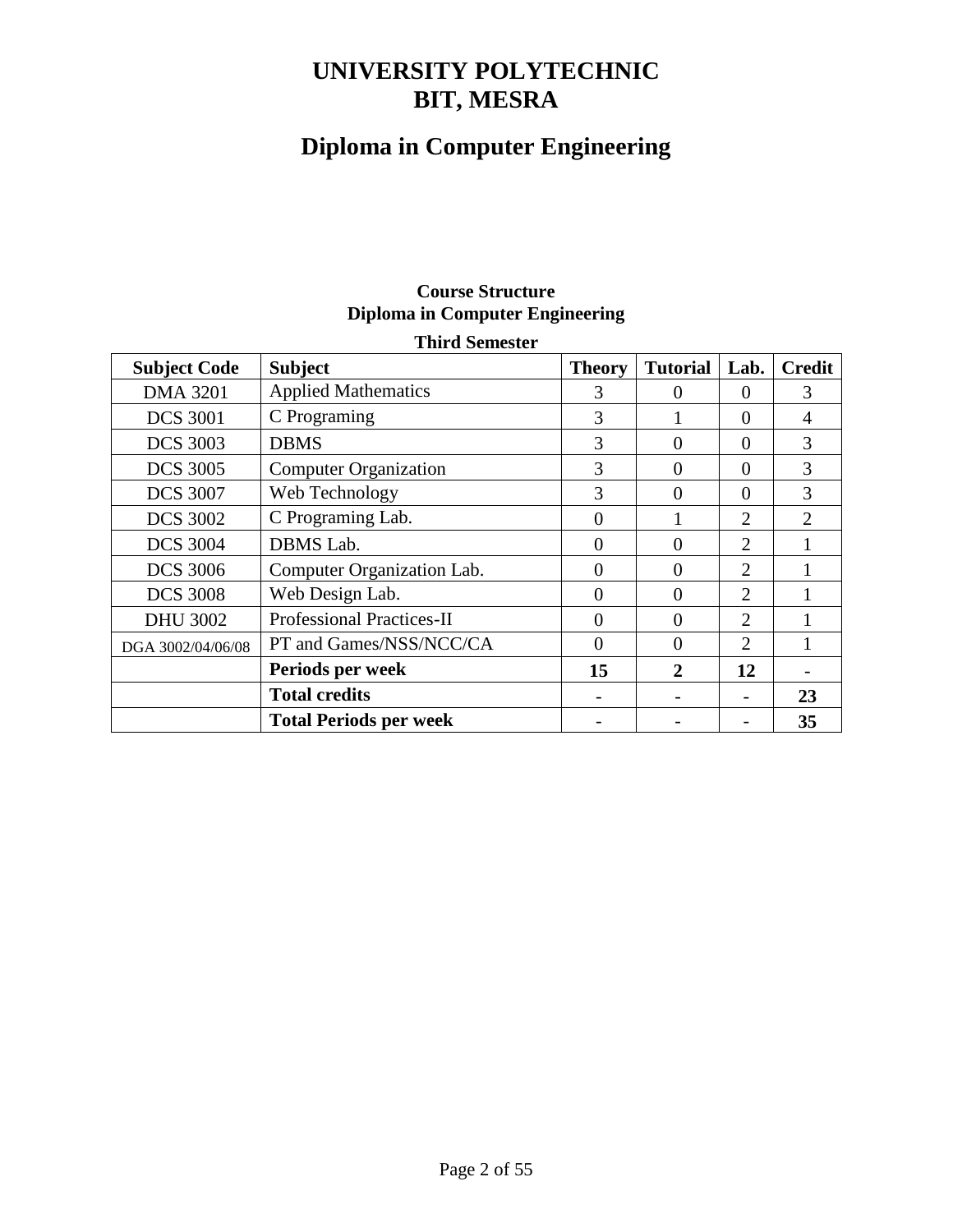# **Diploma in Computer Engineering**

# **DMA 3201 APPLIED MATHEMATICS**

Objective: Students will be able to

- 1. Develop the essential skills for using Matrices and Determinant to solve system of linear equations.
- 2. Learn to use First order ODEs necessary for modelling engineering problems.
- 3. Acquire necessary ability to use Second or Higher Order ODEs to design engineering models.
- 4. Learn and appreciate Partial Differentiation and its applications.
- 5. Learn and apply Vector Calculus to solve technical problems.

# **Module-I:**

# **Determinant and Matrices with Solution of System Linear Equations**

Definition of a matrix of order *m* x *n* and types of matrices. Algebra of matrices such as equality, addition, subtraction, scalar multiplication, and transpose of a matrix.

Definition and expansion of determinants of order 2 and 3. Minor, cofactor of an element in a matrix, adjoint of matrix and inverse of matrix by adjoint method.

Solution of simultaneous equations containing 2 and 3 unknowns with applications.

# **Module-II:**

# **Ordinary Differential Equations (ODE) of First Order**

Definitions of ODE and meaning of solution of ODE. Formation of ODE.

Solution of ODE of first order and first degree: Variable separable method, Homogenous equations, Equations reducible to homogenous form, Exact equations, Linear equations, Bernoulli equations.

# **Module-III:**

# **Linear Differential Equations of Second and Higher Order**

Definition of linear ODE. The operator 'D'. Auxiliary Equations (A.E.) and rules of finding Complementary Function (C.F.).

The inverse Operator  $\frac{1}{f(D)}$ . Rules for finding the Particular Integral (P.E.).

# **Module-IV:**

# **Partial Differentiation and Multiple Integrals**

Functions of two or more variables. Partial derivatives of first and higher order.

Differentiation of composite functions. Jacobians and its properties.

Evaluation of double integral. Change of order of integration.

Finding area and volume using double integration. Change of variables from Cartesian to polar.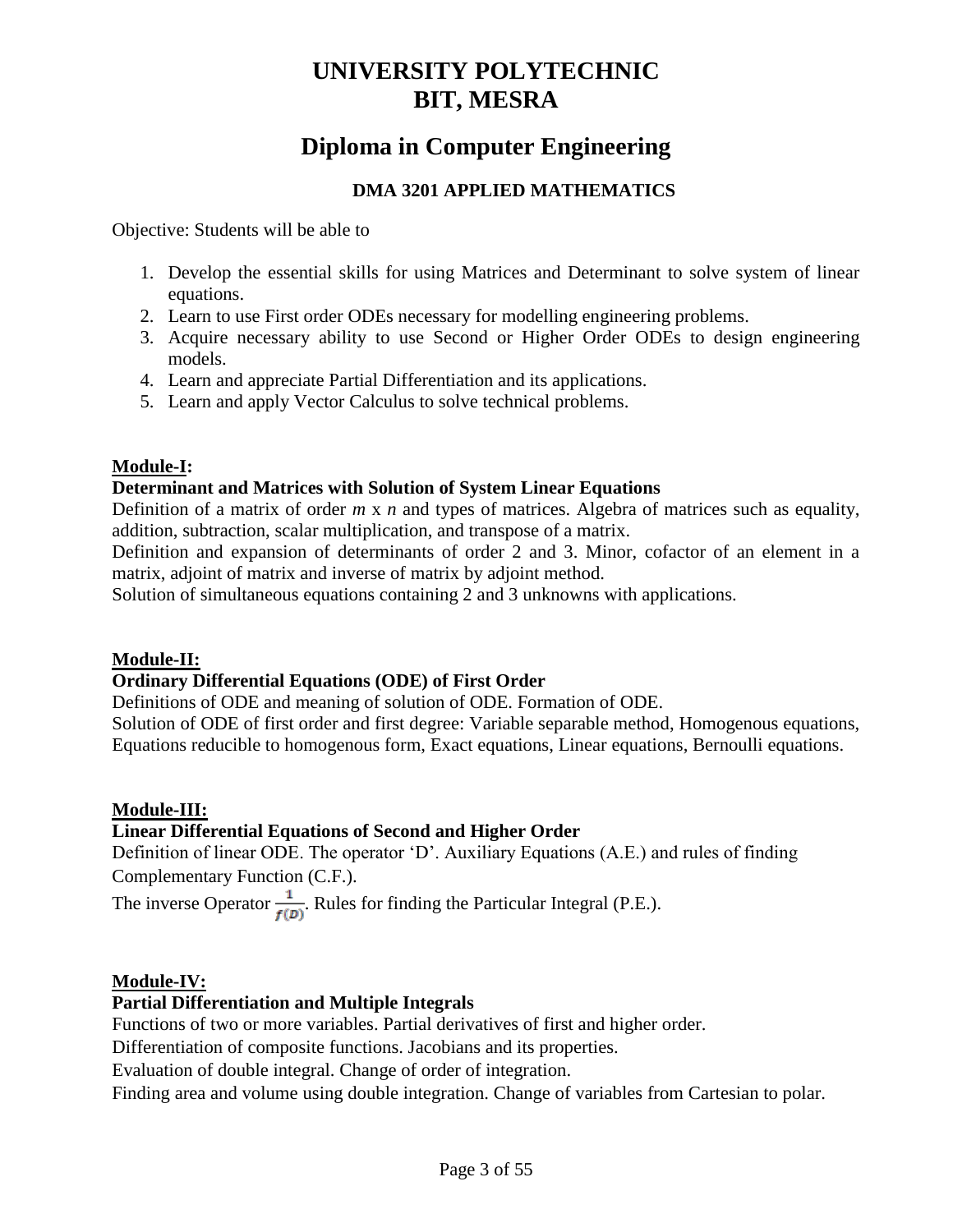# **Diploma in Computer Engineering**

# **Module-V:**

# **Vector Calculus**

Definition Vector functions and its derivative. Velocity and acceleration.

Concepts of Scalar and Vector Fields. Gradient of scalar field. Directional Derivative and its geometrical interpretation. Properties of Gradient.

Divergence and Curl of a vector function and their properties. Physical interpretation of divergence and curl.

# **Text Books:**

- 1. N.P. Bali and Manish Goyal. "A Textbook of Engineering Mathematics". Laxmi Publications Pvt. Ltd.
- 2. R. S. Agarwal, "Senior Secondary School Mathematics for Class 12", Bharati Bhavan Publishers & Distributers.

# **Reference Books:**

- 1. B. S. Grewal. Higher Engineering Mathematics. Khanna Publication, New Dehli.
- 2. Erwin Kreyszig. Advanced Engineering Mathematics. John Wiley & Sons, Inc.
- 3. Murray R Spiegel. Vector Analysis and an Introduction to Tensor Analysis. Schaum's Outline series. McGraw-Hill.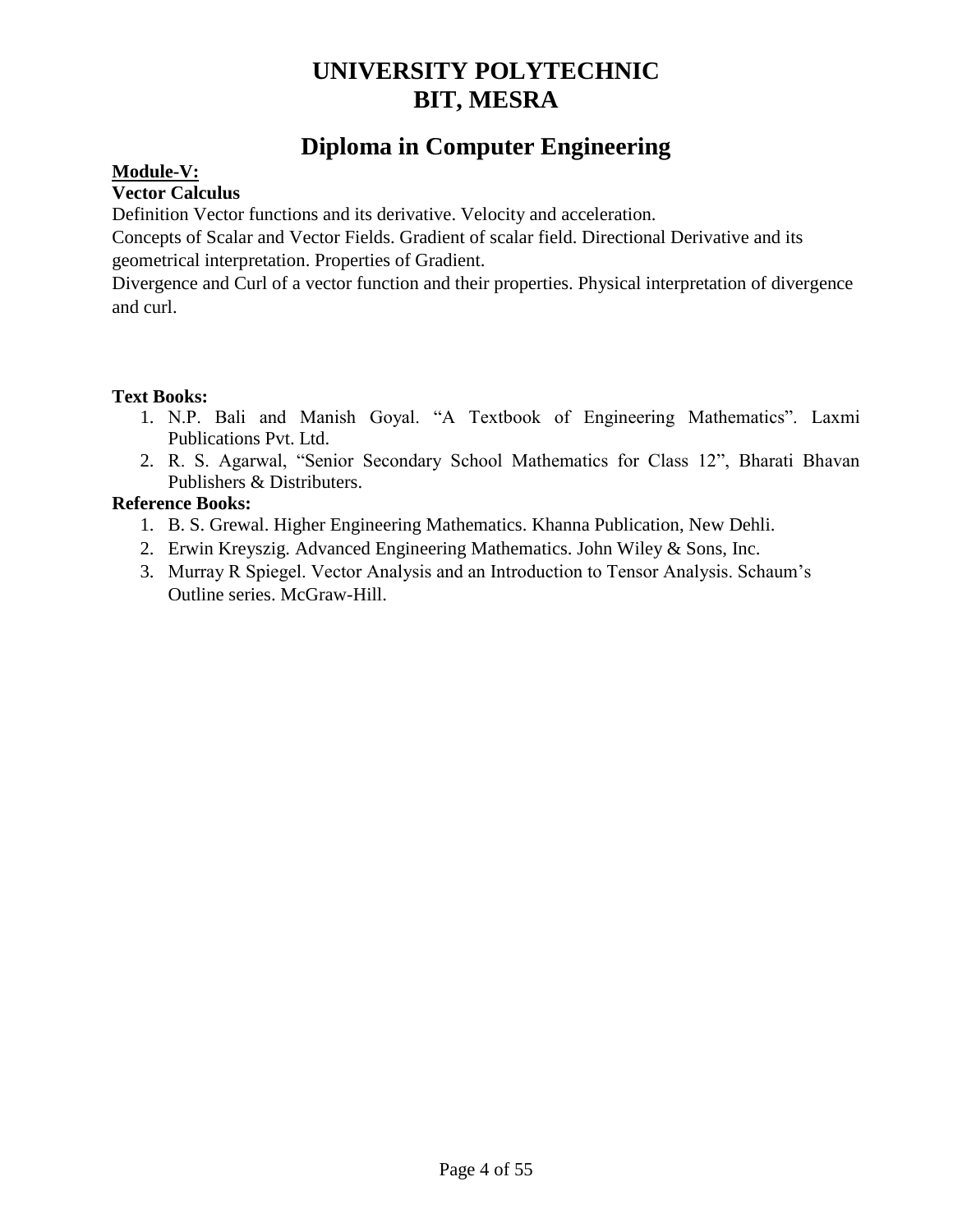# **Diploma in Computer Engineering**

# **DCS 3001 C PROGRAMMING**

### **OBJECTIVE**

- 1. To understand basic programming concepts and write simple programs.
- 2. To use operators and library functions for writing arithmetic expressions.
- 3. To apply programming logic and develop problem solving approach.
- 4. To use arrays for developing more efficient logic.
- 5. To apply function oriented approach in program design.

# **Module-I:**

# **Programming techniques and overview of c language**

Algorithm and programming development, steps in development of a program, flowcharts, algorithm development, program debugging, program structure. formatted input, formatted output, assignment statements, constant, variables and data types.

# **Module-II:**

# **Operators and Expressions**

Arithmetic, relational, increment, decrement, assignment, logical and conditional operators, operator precedence and associativity, type casting, sizeof() operator, Math functions sqrt(), pow(),  $sin($ ,  $cos($ ) and  $tan($ ).

# **Module-III**

#### **Decision Making and Branching:**

if statement (if, if-else, else-if ladder, nested if-else), switch case statement, break statement, goto. **Decision Making and Looping:** while-do, do-while statements, for loop, continue statement

# **Module-IV:**

# **Arrays and Strings**

Declaration and initialization of one dimensional, two dimensional and character arrays, accessing array elements. Declaration and initialization of string variables, string handling functions from standard library (strlen (), strcpy (), strcat (),strcmp ()).

# **Module-V:**

# **Functions and Pointers**

Need of functions, scope and lifetime of variables, defining functions, function call (call by value, call by reference), return values, storage classes. Category of function (No argument No return value, No argument with return value, argument with return value), recursion.

Pointers:Understanding pointers, declaring and accessing pointers, Pointers arithmetic, pointers and arrays.

# **Text Books**

1. E Balagurusamy, "Programming in ANSI C" Tata McGraw-Hill, New Delhi.

# **Reference Books**

1. Ashok N. Kamthane, "Programming in C" Pearson Education India, New Delhi.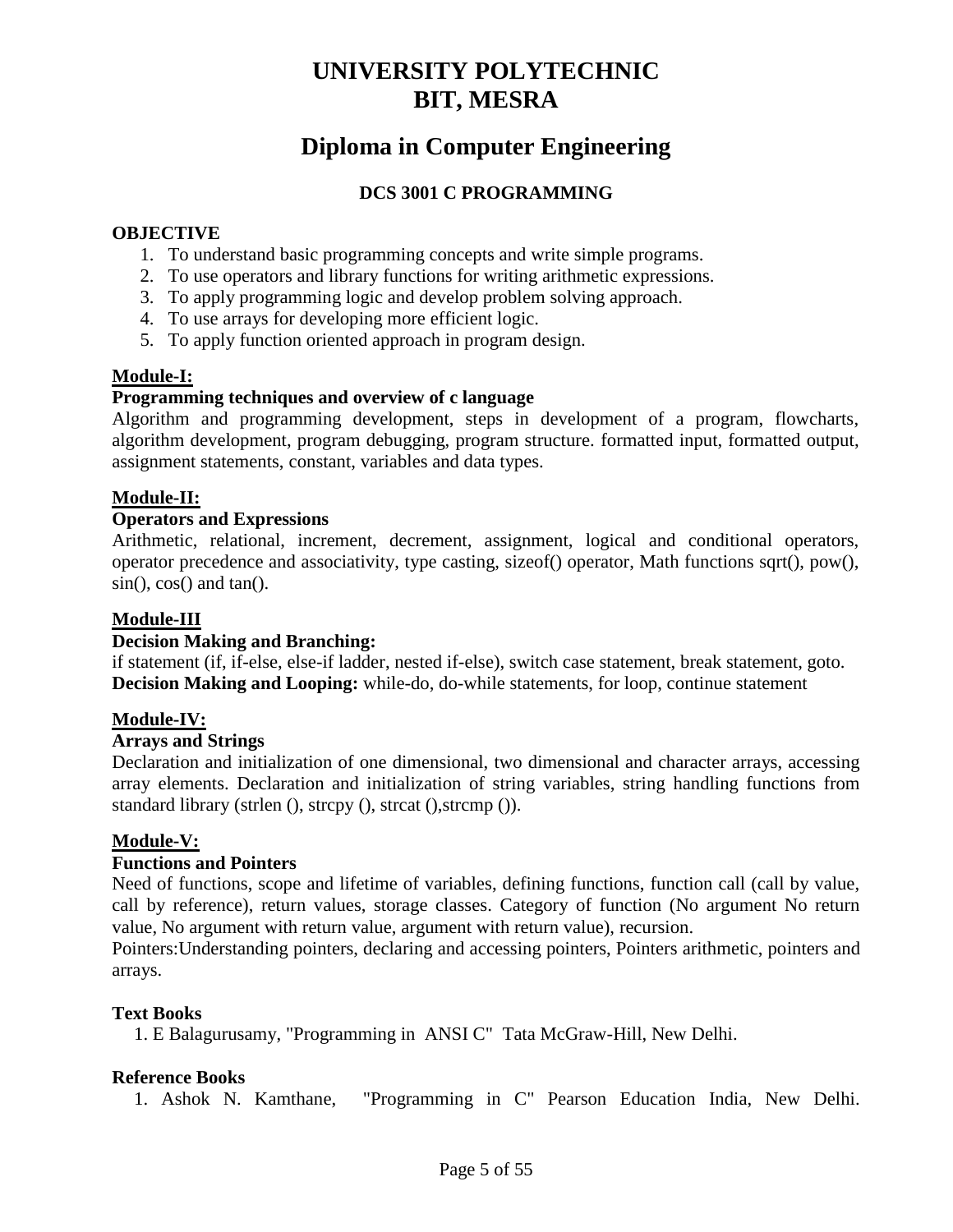# **Diploma in Computer Engineering**

# **DCS 3003 DATABASE MANAGEMENT SYSTEM**

# **OBJECTIVE**

- 1. List and explain the fundamental concepts of a relational database system.
- 2. Analyze database requirements and determine the entities involved in the system and their relationship to one another.
- 3. Develop the logical design of the database using data modeling concepts such as entityrelationship diagrams.
- 4. Create a relational database using a relational database package.
- 5. Manipulate a database using SQL.
- 6. Assess the quality and ease of use of data modeling and diagramming tools.
- 7. To be able to design the database using Normalization.

# **Module-I:**

# **Introduction**

Traditional File Management System (TFMS), Problems with TFMS, Advantages of Using a database, Introduction to Database System, Goals of DBMS, Components of Database System, Database System Architecture, Physical and logical Data independence.

# **Module-II:**

# **Introduction to Data Models**

Introduction to Data Models, Entity Relationship model, Entity Relationship model Hierarchical, Network and Relational Model , Comparison of Network , Hierarchical and Relational Model.

# **Module-III:**

# **Relational Data model**

Relational Data Model,RDBMS Terminologies, SQL, Keys, Relational Database, Relation Algebra and Calculus.

# **Module-IV:**

# **Database Protection**

Database Protection, Recovery, Concurrency, Security, Integrity and control.

# **Module-V:**

# **Data Normalization**

Need for Data Normalization, First, Second, Third, Fourth and Fifth Normal Form, Functional and Multi-valued Dependency.

# **Text Books**

1. ISRD Group, "Introduction to Database Management System", Tata McGraw-Hill.

# **Reference Books**

1. Database System, by A. Silberschatz & Henry F. Korth*.*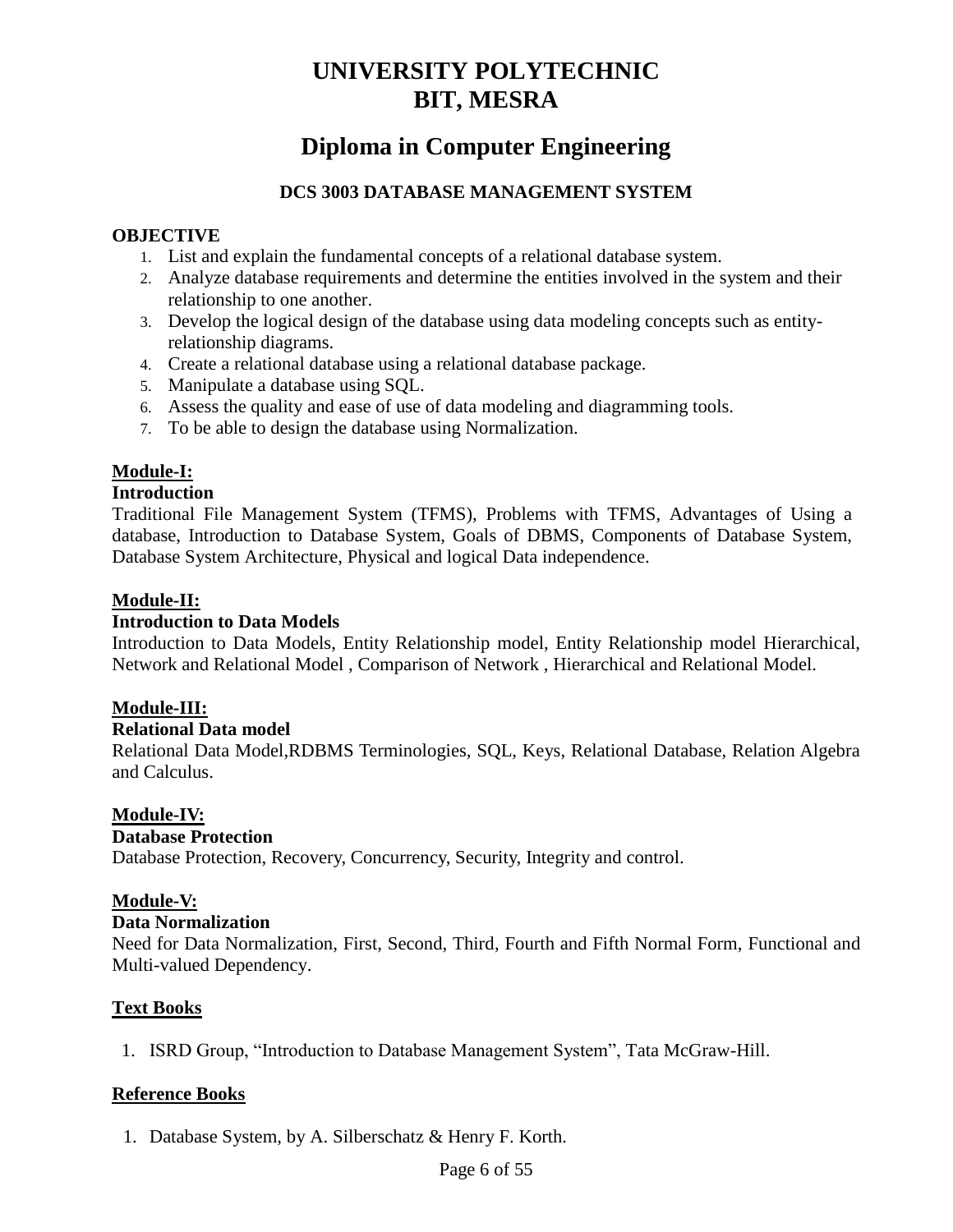# **Diploma in Computer Engineering**

# **DCS 3005 COMPUTER ORGANIZATION**

### **OBJECTIVE**

- 1. Such knowledge leads to better understanding and utilization of digital computers.
- 2. Understand the digital logic and simplification of logical expression.
- 3. Understand the functionality of logic design and circuits.
- 4. Understand the basic components for design of memory.
- 5. To study the basic organization and architecture of digital computers. Foundation for more advanced computer-related studies.

# **Module-I:**

# **Overview of Number System**

Introduction to Binary, Octal, Decimal, Hexadecimal number system, Conversion of number systems, 1's complement and 2's complement, Binary arithmetic (addition, subtraction).

# **Module-II:**

#### **Logic Gates and Boolean Algebra**

Logical symbol, logical expression and truth table of AND, OR, NOT, NAND, NOR, EX-OR and EX-NOR gates. Universal gates – NAND and NOR gates. Basic laws of Boolean algebra, Duality theorem, De Morgan's theorems.

# **Module-III:**

# **Combinational Logic Design/Circuits**

Simplification of Boolean expression using Boolean algebra, Construction of logical circuits forms Boolean expressions, Boolean expressions using Sum of products and product of sums forms, Kmap representation of logical functions, Minimization of logical expressions using K-map ( 2, 3, 4 variables). Standardization of SOP & POS equations, Truth table, K-map, Simplified logical expression and logical circuit using basic gates and universal gates.

Combinational Logic: Concept of Adders, half/Full adder Block diagram, Truth table, Logical expression and logic diagram of Decoder, Encoder, Multiplexers (4:1 and 8:1) and De- Multiplexer.

# **Module-IV:**

# **Flip Flops and Sequential Logic Design**

One-bit memory cell, clock signal, Symbol and Logic diagram using NAND gates, working, truth table and timing diagram of Clocked R S flip flop. Symbol and Logic diagram using NAND gates, working, truth table and timing diagram of J-K flip flop. Block diagram and truth table of Master slave J-K flip flop. Symbol, working and truth table of D-flip flop and T-flip flop. Applications of flip flops.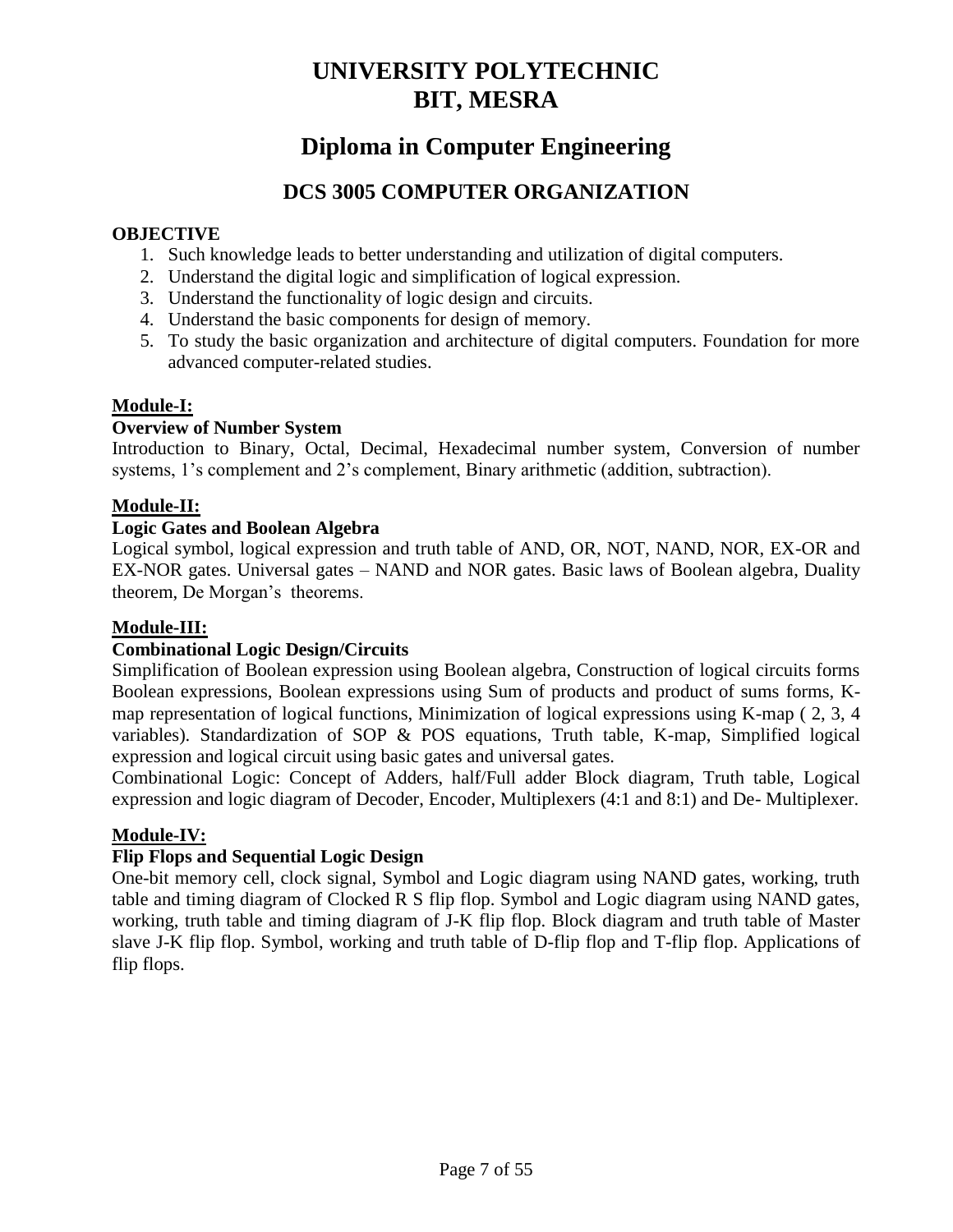# **Diploma in Computer Engineering**

# **Module-V:**

#### **Computer architecture and Instruction set**

Computer architecture, Program counter, Input and memory address Register, RAM, Instruction Register, Controller sequencer, Accumulator, Adder-Subtractor, Buffer Register, Output Register, Binary Display. Instruction Set, Programming with Instruction, Fetch Cycle and Execution cycle, Micro programming, Schematic diagrams

#### **Text Books**

- 1. M.Morris Mano and charles R. Kime "Logic and computer Design Fundamentals", Pearson Education Asia Limited, Delhi.
- 2. Malvino & Brown"Digital Computer Electronics", Tata McGraw Hill, Delhi.

#### **Reference Books**

1.B.R.Gupta and Vandana Singhal " Digital Electronics" S.K. Kataria & Sons, Nai sarak ,Delhi.

- 2. Nagrath IJ. "Electronics Analog and Digital", Prentice Hall of India Ltd Delhi.
- 3. Jain R.P. "Modern Digital Electronics", Tata McGraw Hill Delhi.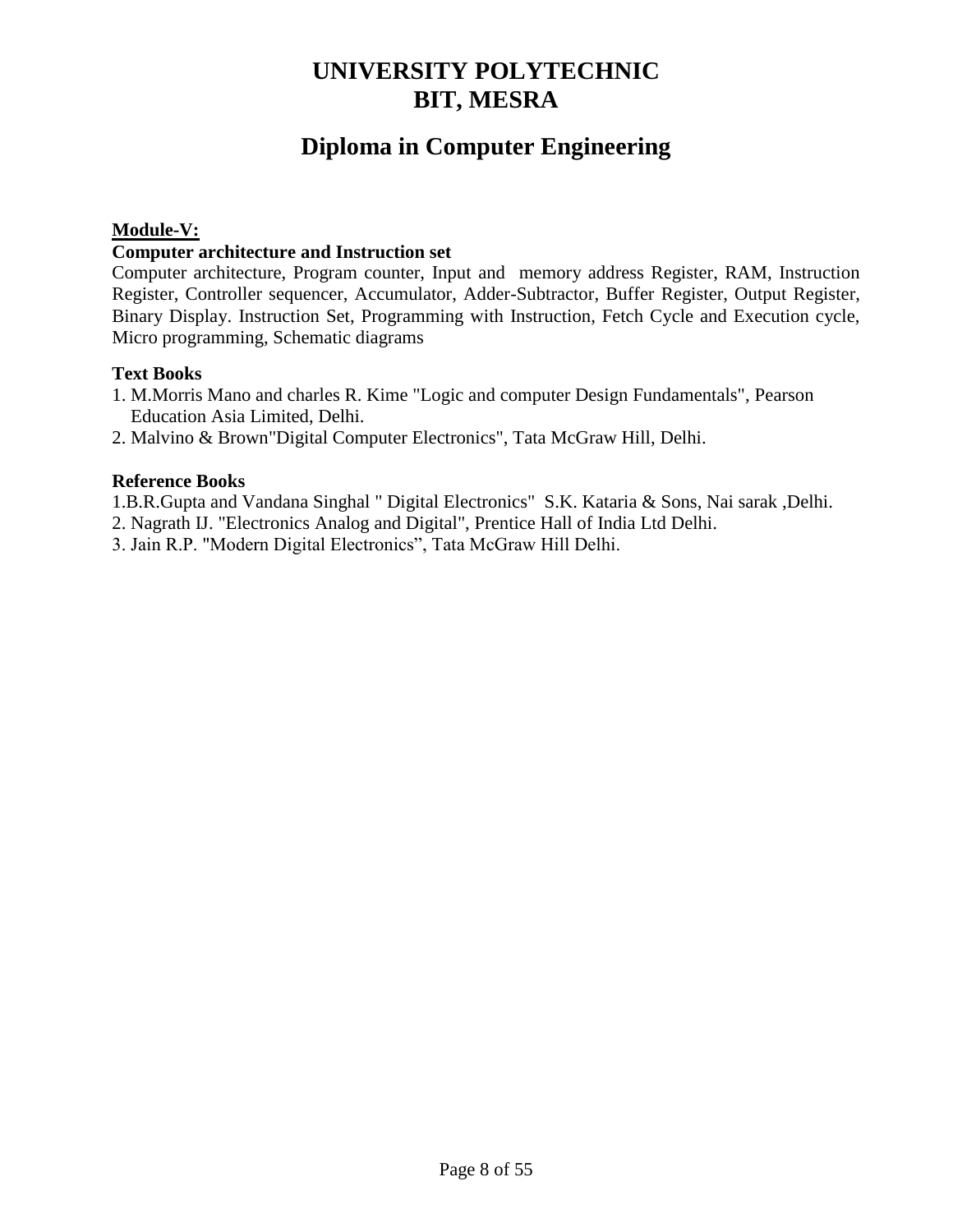# **Diploma in Computer Engineering**

# **DCS 3007 WEB TECHNOLOGY**

#### **OBJECTIVE**

- 1. To get an introduction to the basic idea and concepts of Internet and Web Wide Weband its Security.
- 2. To provide students with an understanding of how network protocols work, particularly those used in internet.
- 3. The ability to present and manipulate information on the World Wide Web with an emphasis on HTML, DHTML and PHP.
- 4. To be able to design a website.

# **Module-I:**

#### **Introduction to Internet**

Basics of Internet, Address and Names for the Internet, Web Objects and Sites, E-mail, World Wide Web, Web Page, Web Servers, Browsers, Hypertext, hyperlinks and hypermedia, search engines, Internet Protocols (TCP/IP), Uniform Resource Locator (URL), Internet Applications: E-mail, Telnet, FTP, Video conferencing, e-commerce.

#### **Module-II:**

#### **Introduction to HTML**

HTML and its applications, HTML basics, document tags, tag attributes, container and empty tags, logical and physical tags, block level and text level element, emphasizing text implicitly and explicitly. Using lists and nested lists in web documents: ordered, unordered lists, menu lists, directory lists, definition lists, graphics for web pages, hotspots, absolute and relative URLs, working with links, tables, frames and forms.

# **Module-III:**

# **PHP Basics**

Introduction, Environment, syntax, variables, echo, comments, constants, operators, strings, require vs. include, if statement, if- else, else if, while loop, for loop, for each, do while, switch, forms, functions, array.

# **Module-IV:**

#### **PHP Advanced**

PHP POST & GET, *File Handling*: create, open, close, write, read, delete, append, truncate, and upload. Strings (strops, str\_replace, substr\_replace, capitalization), Cookies, Sessions.

#### **Module-V: Web Security**

Introduction to Web security, HTTP, Active-X, Java Applets, Java Script, Virus Menus in the internet. Firewalls & Transaction Security, Client Server Network, Secure Socket Layer(SSL), Emerging Client Server Security Threats, Data Security.

#### **Text Books**

- 1. W. Jason Gilmore, "Beginning PHP and My SQL", Amazon
- 2. Raj Kamal, "Internet and Web Technologies", Tata McGraw-Hill

#### **Reference Books**

1. Using the World Wide Web, (IInd edition) by Wall, PHI Pvt. Ltd.,New Delhi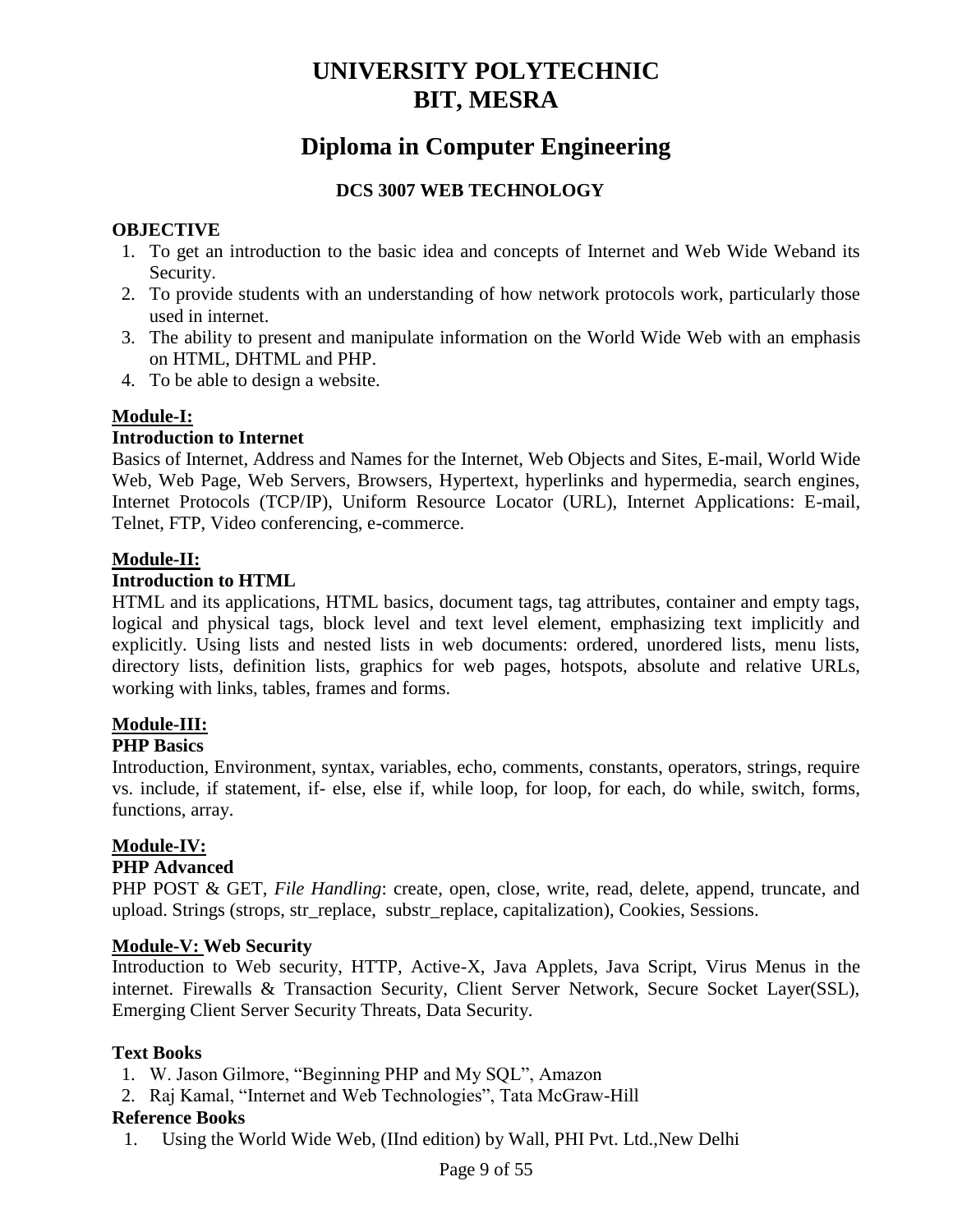# **Diploma in Computer Engineering**

# **DCS 3002 C PROGRAMMING LAB.**

# **LIST OF EXPERIMENTS**

- 1. Write Programs in C to implement.
- 2. Programming Exercise on Executing and Editing a C Program.
- 3. Programming Exercise on defining Variable and assigning values to variables.
- 4. Programming Exercise on arithmetic's and relational operators.
- 5. Programming Exercise on arithmetic expression and their evaluation.
- 6. Programming Exercise on formatting input/output using printf and scanf
- 7. Programming Exercise using if-statement.
- 8. Programming Exercise using if-else statement.
- 9. Programming Exercise on switch statement
- 10. Programming Exercise on do-while statement.
- 11. Programming Exercise on for statement.
- 12. Programming exercise on one-dimensional array and two-dimensional array.
- 13. (i) Programs for putting two strings together (ii) Programs for comparing two strings.
- 14. Simple programs using structures and Union.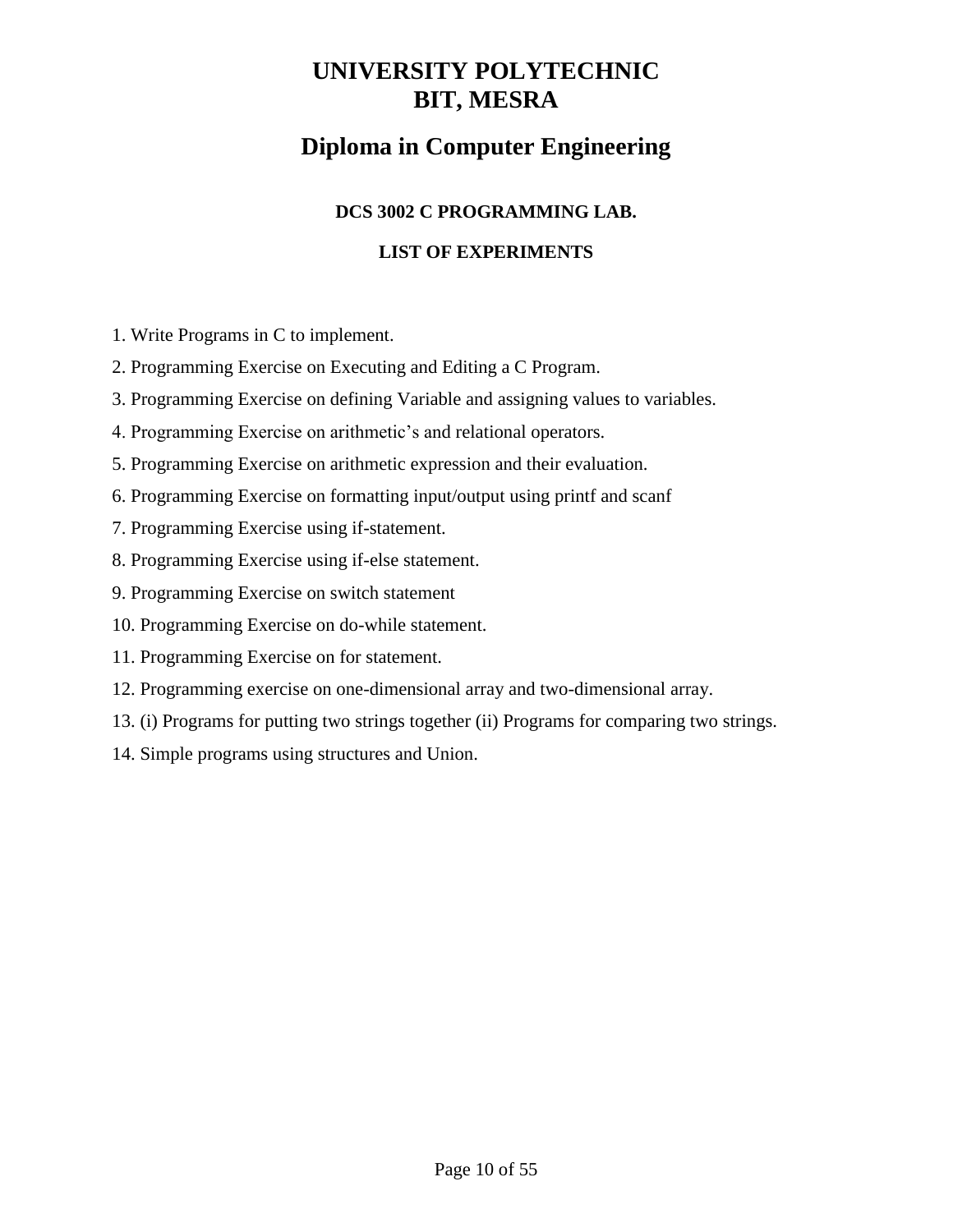# **Diploma in Computer Engineering**

# **DCS 3004 DBMS LAB LIST OF EXPERIMENTS**

- 1. DDL, DML Their Scope and usage. SQL as DDL and DML.
- 2. Write SQL queries using logical operations  $(=,<,>,etc)$
- 3. Write SQL queries using SQL operators
- 4. Write SQL query using character, number, date and group functions
- 5. Write SQL queries for relational algebra
- 6. Write SQL queries for extracting data from more than one table
- 7. Write SQL queries for sub queries, nested queries
- 8. Database Maintenance Activities
- 9. Concepts for ROLL BACK & COMMIT
- 10. Working with Ms-Access
	- i) Create database
	- ii) Create table
	- iii) Create relationship between tables.
	- iv) Queries on single table.
	- v) Queries on multiple tables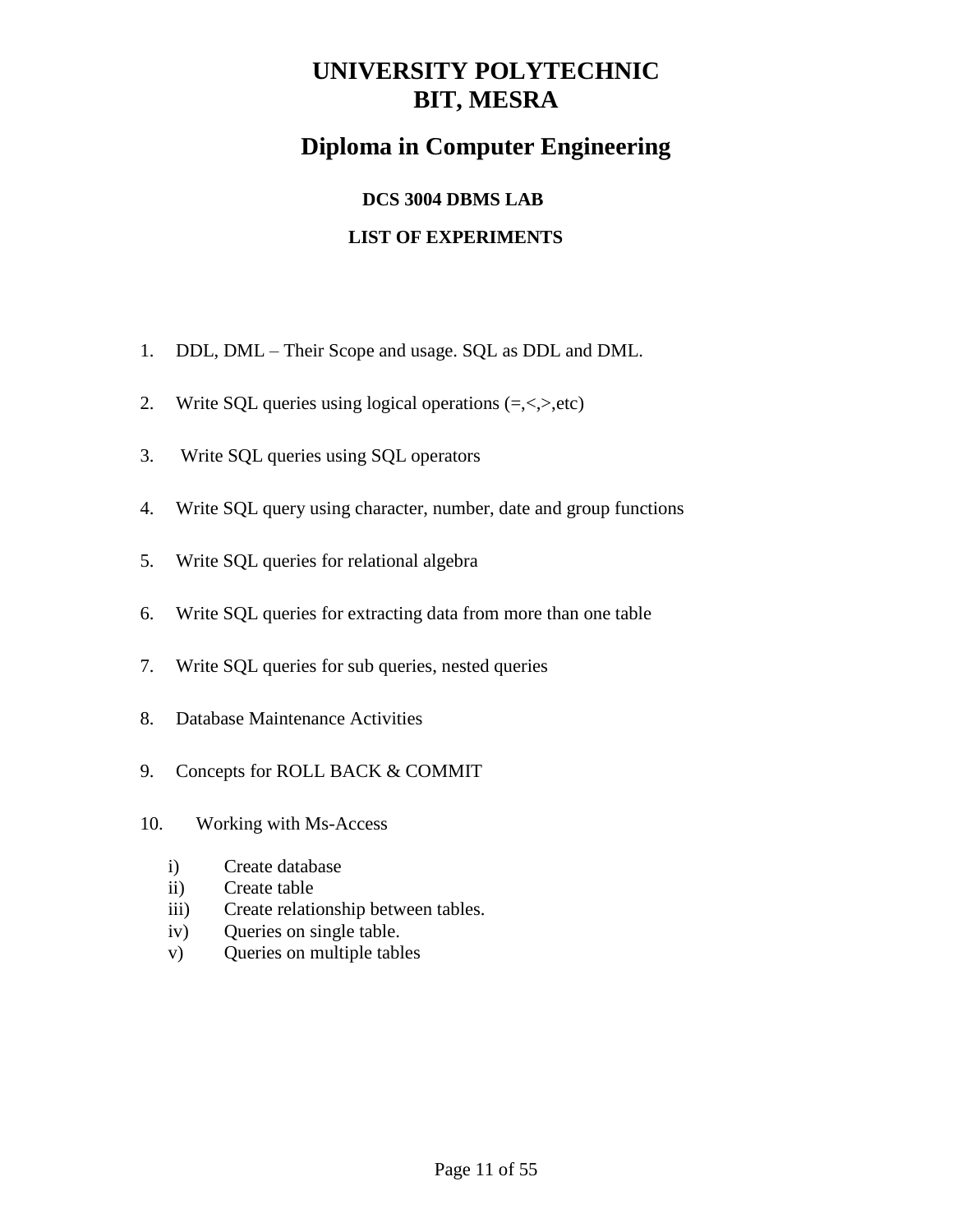# **Diploma in Computer Engineering**

**DCS 3006 COMPUTERORGANIZATION LAB.**

# **LIST OF EXPERIMENTS**

- 1. Verification of basic Logic gates
- 2. Verification of Universal logic gates and realization of basic gates
- 3. Design and implementation of code converters using logic gates
	- (i) BCD to excess-3 code and vice versa (ii) Binary to gray and vice-versa
- 4. Prove DE Morgan's 1st theorem.
- 5. Prove DE Morgan's 2nd theorem.
- 6. Design and realization of S.R. flip-flop using IC 7400.
- 7. Design and realization of J.K. flip-flop using IC 7400.
- 8. Design and realization of a 4-bit magnitude comparator using IC 7485.
- 9. Design and realization of a parity bit checker using IC 7486.
- 10. Design and realization of parity bit generator using IC 7486.
- 11. Design and implementation of 4 bit binary Adder/ Subtractor and BCD adder using IC 7483.
- 12. Design and implementation of Multiplexer and De-multiplexer using logic gates
- 13. Design and implementation of encoder and decoder using logic gates
- 14. Construction of Half Adder and Full Adder.
- 15. Verification of De Morgan's First and Second laws.
- 16. Simplification and Realization of Boolean Functions, using NAND gates only.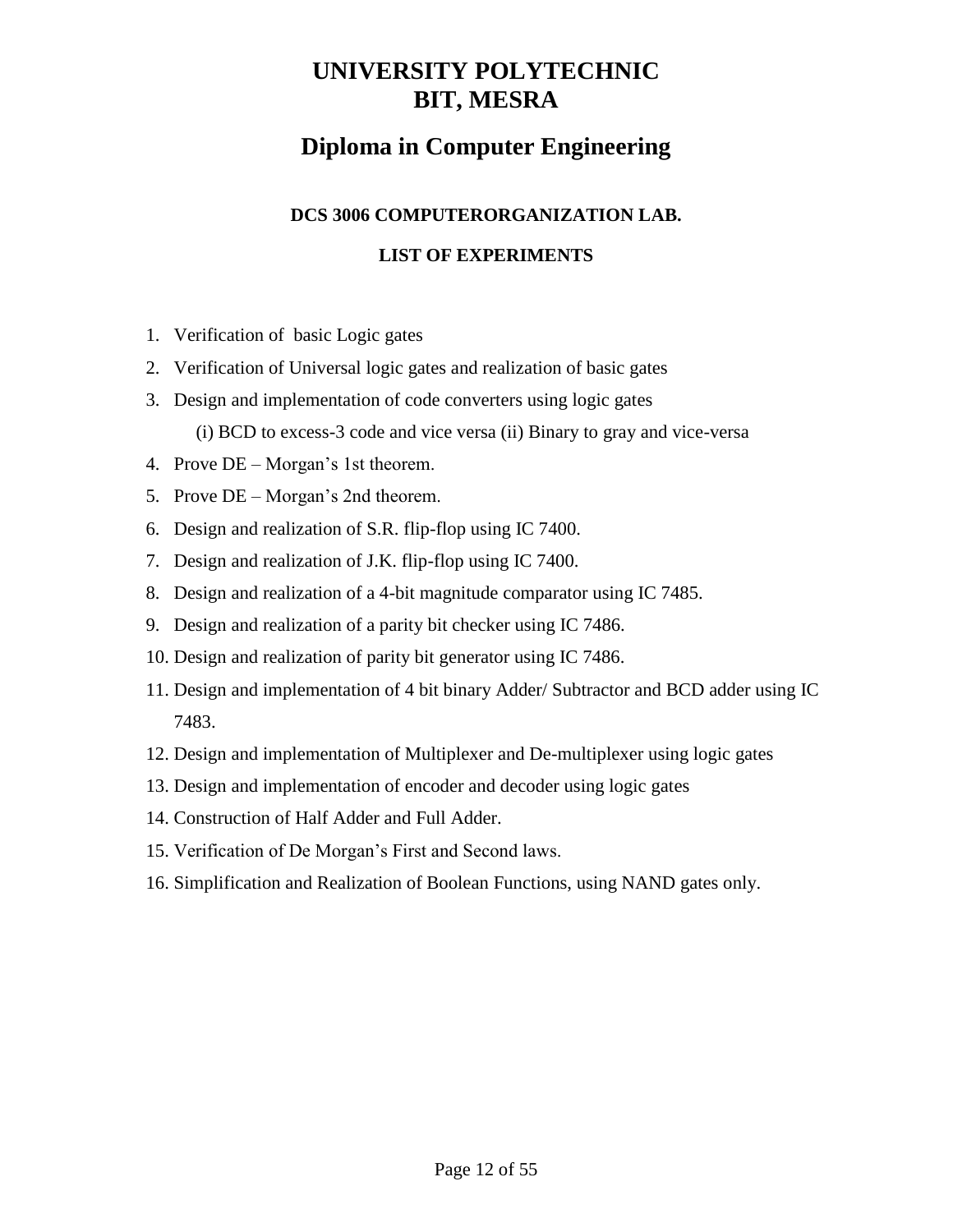# **Diploma in Computer Engineering**

# **DCS 3008 WEB DESIGN LAB.**

# **LIST OF EXPERIMENTS**

1. Design a 5-page website of your choice using following HTML elements.

- $\Box$ List
- $\Box$ Table
- $\Box$ Hyperlinks
- Images  $\Box$
- $\Box$ Hotspots
- $\Box$ Frames
- 2. Add a feedback form to the above website.
- 3. Embed JavaScript into html pages and display (alert, confirm, prompt) boxes.
- 4. Programming exercises based on if, if-else, switch-case, while loop, for loop in JavaScript.
- 5. Write JavaScript related to Onclick, onsubmit, onmouseover, onmouseout evnts.
- 6. Apply form validations using JavaScript.
- 7. Programming exercises based on PHP basics.
- $\Box$ Include file
- $\Box$ Require
- Echo  $\Box$
- $\Box$ Working with functions
- **Comments**  $\Box$
- 8. Programming exercise based on if statement, if-else, else if, while loop, for loop, for each, do while, switch in PHP
- 9. String handling in PHP: strops, str\_replace, substr\_replace, capitalization, explode, implode
- 10. File handling in PHP: creating, deletion, open, write, append, close, read, write
- 11. Write a program in PHP to create sessions
- 12. Write a program in PHP to create cookies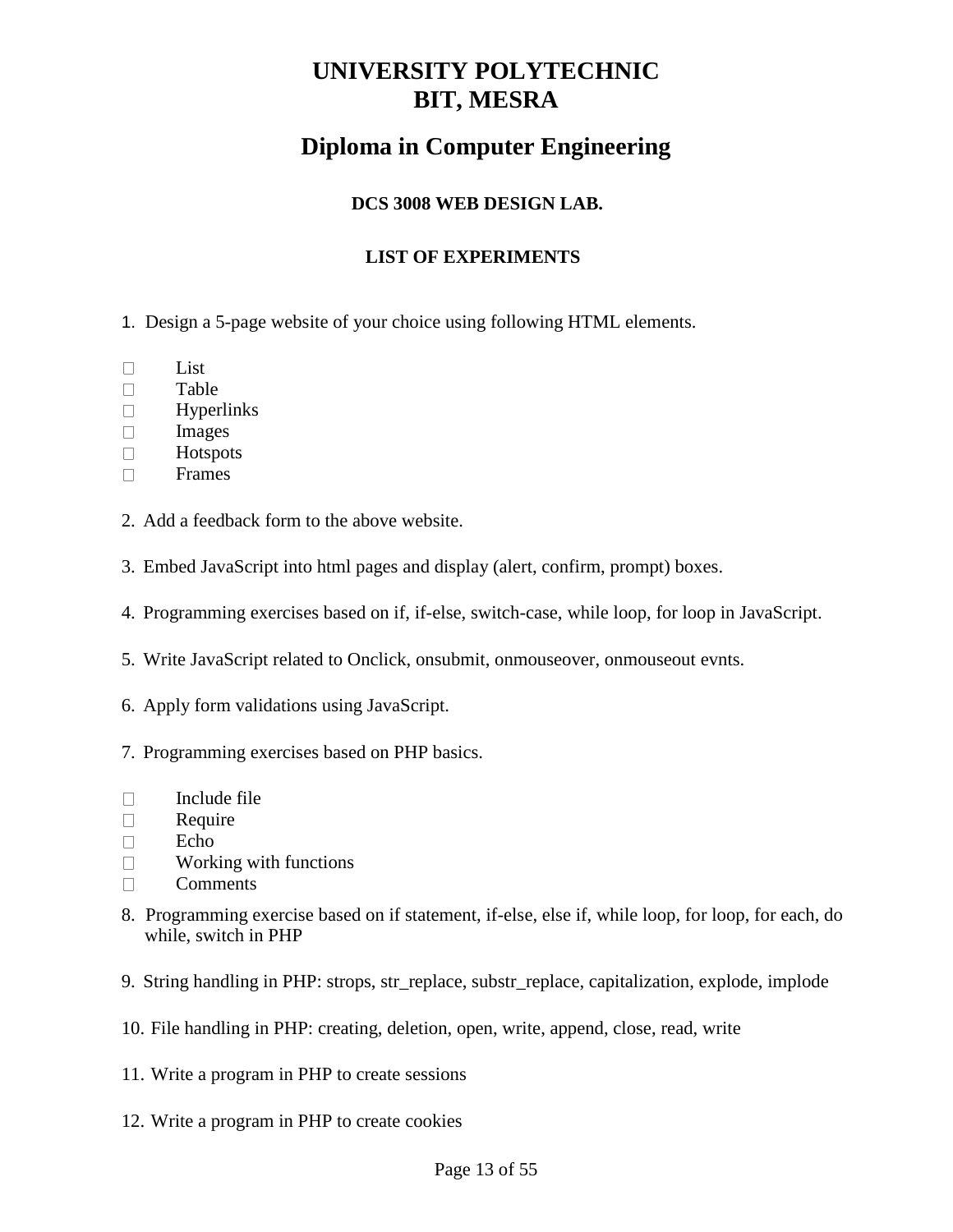# **Diploma in Computer Engineering**

# **DHU3002 PROFESSIONAL PRACTICES-II**

# **OBJECTIVE**:

- 1. Acquire information from different sources.
- 2. Prepare notes for given topic.
- 3. Present given topic in a seminar.
- 4. Interact with peers to share thoughts.
- 5. Prepare a report on industrial visit, expert lecture

Fault detection and adopting proper troubleshooting procedure for repair and maintenance.

# **Module-I:**

# **Field Visits:**

Structuredfieldvisits(minimumthree)bearrangedandreportofthesameshouldbesubmittedbytheindivi dualstudent,toforma part of the term work.

# **Module-II:**

# **Lectures by Professional/Industrial Expert:(any four fields)**

Cyber laws, Fiber optics communication system, Disaster management, Use of signals for Telephone, internet, Industrial Safety, Computer security systems, any other suitable topic.

# **Module-III:**

**InformationSearch:**Informationsearchcanbedonethroughmanufacturers,catalogue,internet, magazines; book set and submit a report.

# **Module-IV:**

**Seminar:** Seminar topic should be related to the subjects of fourth semester. Each student shall submit are port of at least10 pages and deliver a seminar (Presentation time–10 minutes)

# **Module-V:**

**Troubleshooting:** Reliability Factors of equipment, Maintenance Management, Troubleshooting Procedures, Troubleshooting Aids.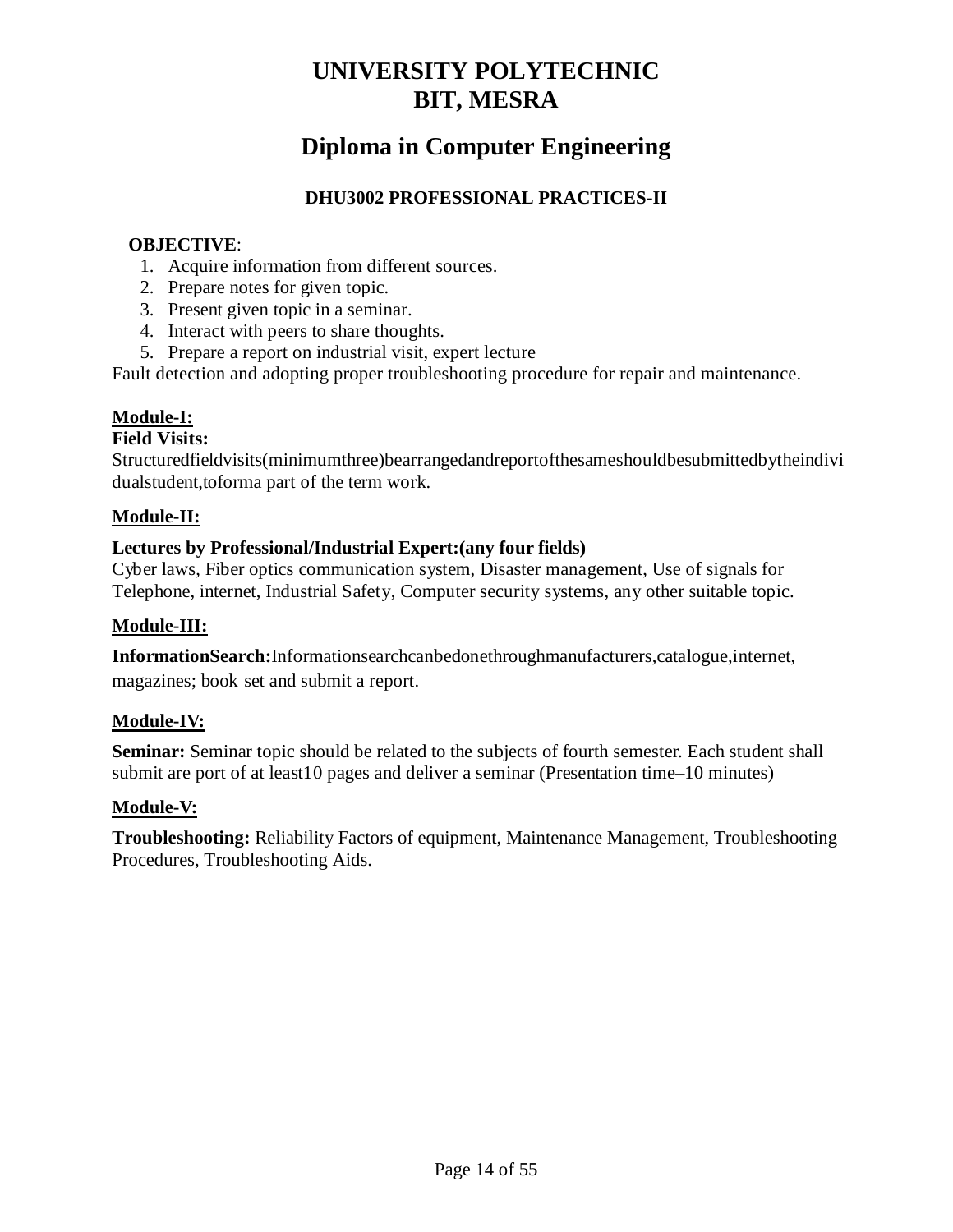**Diploma in Computer Engineering**

# **SYLLABUS**

# **SEMESTER-IV**

# **Diploma in Computer Engineering**

**(wef 2018 batch)**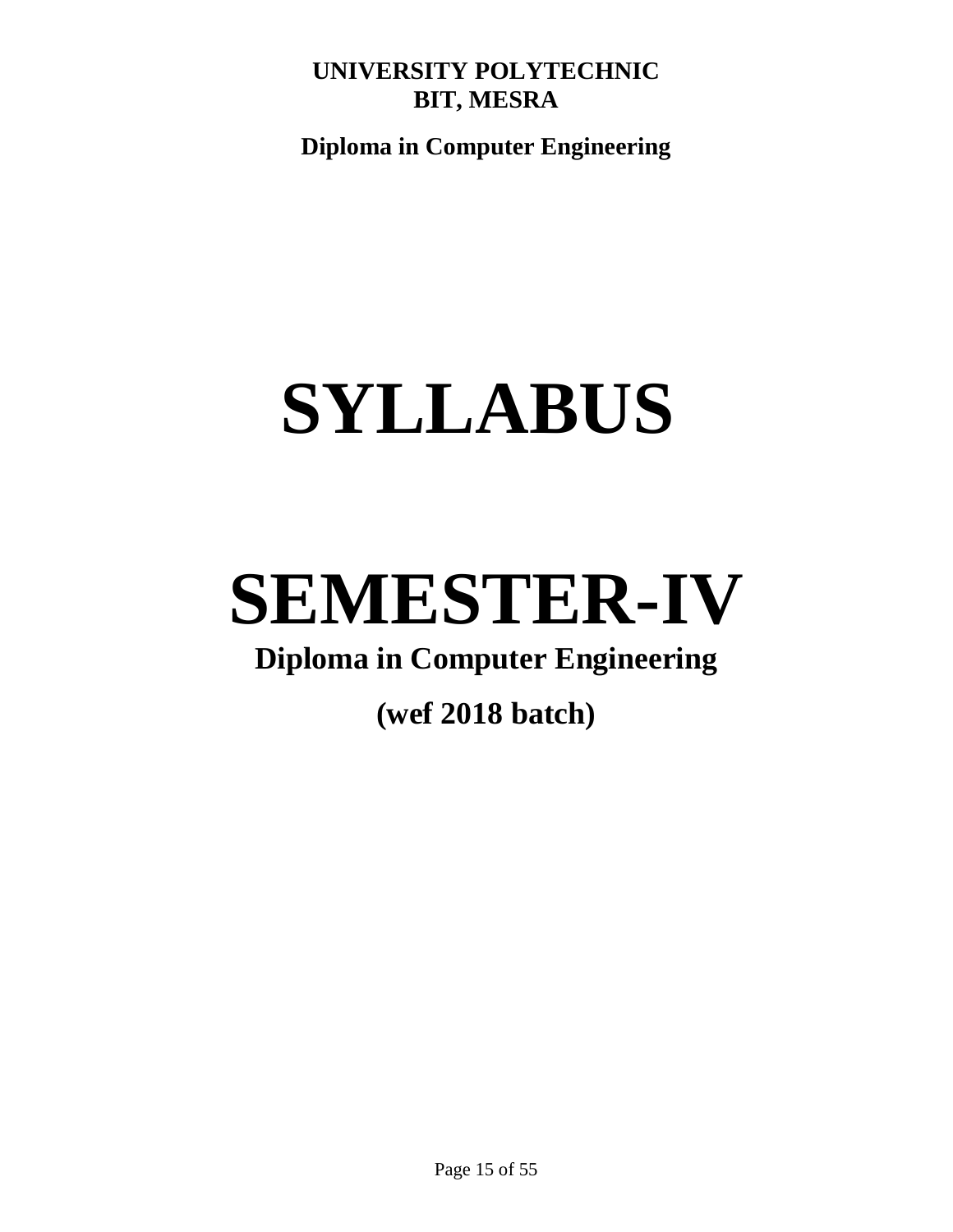# **Diploma in Computer Engineering**

# **Course Structure Diploma in Computer Engineering**

| <b>Subject Code</b> | <b>Subject</b>                    | <b>Theory</b>  | <b>Tutorial</b> | Lab.           | <b>Credit</b>  |
|---------------------|-----------------------------------|----------------|-----------------|----------------|----------------|
| <b>DCS 4001</b>     | OOP in $C++$                      | 3              | $\Omega$        | $\theta$       | 3              |
| <b>DCS 4005</b>     | Data Structures                   | 3              |                 | $\overline{0}$ | 4              |
| <b>DCS 4007</b>     | NET.                              | 3              | $\Omega$        | $\Omega$       | 3              |
| <b>DCS 4009</b>     | <b>Operating System</b>           | 3              | $\Omega$        | $\theta$       | 3              |
| <b>DAC 4001</b>     | <b>Environmental Science</b>      | $\overline{2}$ | $\Omega$        | $\theta$       | $\overline{2}$ |
| <b>DCS 4002</b>     | $C++$ Lab.                        | $\theta$       |                 | $\overline{2}$ | $\overline{2}$ |
| <b>DCS 4004</b>     | Oracle Lab.                       | $\Omega$       |                 | $\overline{2}$ | $\overline{2}$ |
| <b>DCS 4006</b>     | Data Structures Lab.              | $\theta$       |                 | $\overline{2}$ | $\overline{2}$ |
| <b>DCS 4008</b>     | NET Lab.                          | $\Omega$       | $\Omega$        | $\overline{2}$ |                |
| <b>DCS 4010</b>     | Linux Lab.                        | $\theta$       | $\theta$        | $\overline{2}$ |                |
| <b>DHU 4002</b>     | <b>Professional Practices-III</b> | $\Omega$       | $\Omega$        | $\overline{2}$ |                |
|                     | Periods per week                  | 14             | 4               | 12             |                |
|                     | <b>Total credits</b>              |                |                 |                | 24             |
|                     | <b>Total Periods per week</b>     |                |                 |                | 30             |

### **Fourth Semester**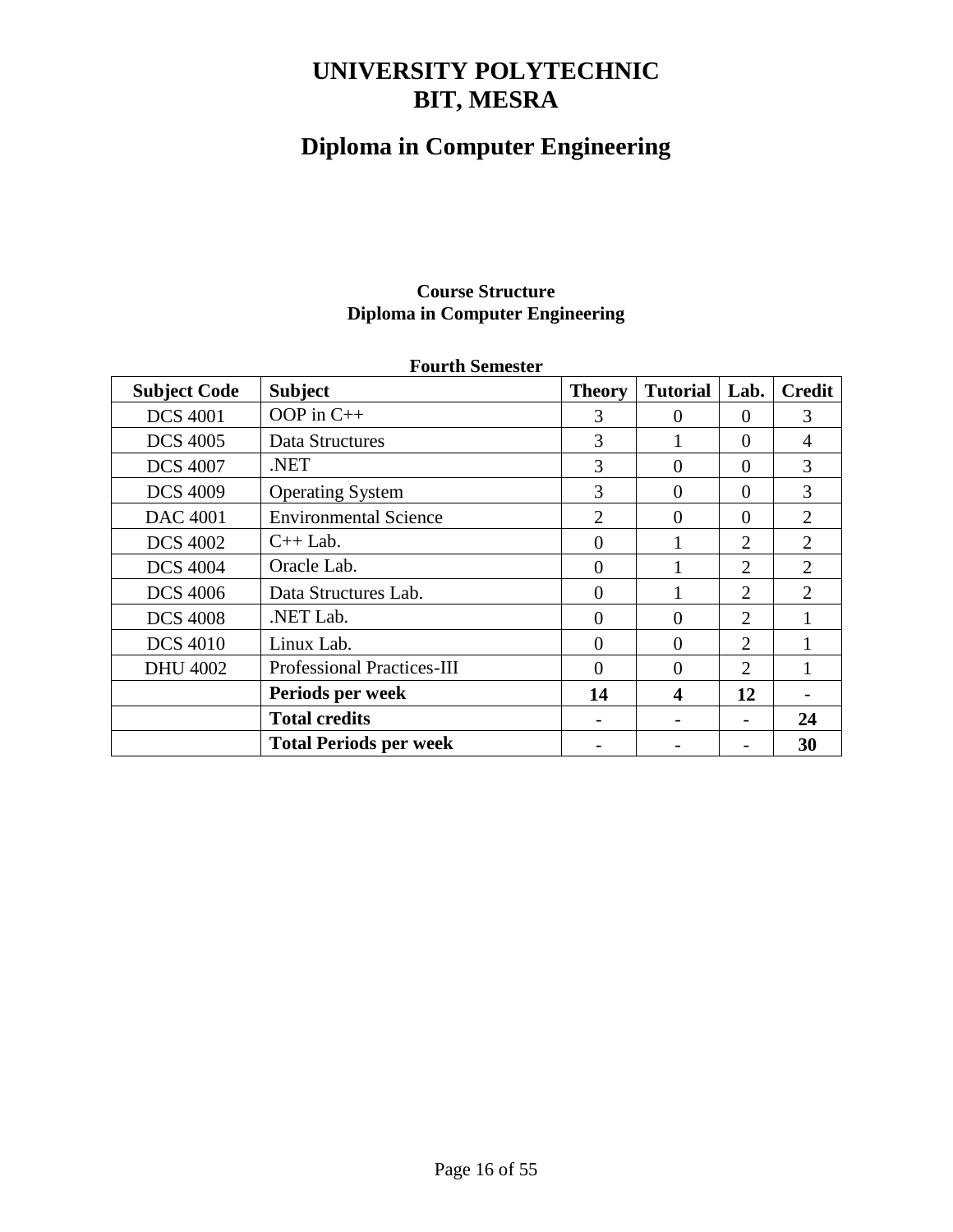# **Diploma in Computer Engineering**

# **DSC4001 OBJECT ORIENTED PROGRAMMING IN C++**

### **Objective:**

- 1. To understand how  $C_{++}$  differs from C, and some new features of  $C_{++}$ .
- 2. To have an understanding of the object-oriented programming paradigm.
- 3. To understand the use of constructors and destructors.
- 4. To understand what class hierarchy means and design program accordingly.
- 5. To be able to use built-in stream objects for I/O and file operations.

# **Module- I:**

#### **Language Features of C++:**

Variable declaration, Function overloading, Optional parameters in function, Reference variables, Basics of console I/O, Dynamic memory allocation, Manipulators.

#### **Module- II:**

#### **Classes and Objects:**

Object-oriented programming paradigm, Significance of classes and objects, Creating a class, Inline functions, Private and public members of class, static members, Array of objects, Objects as arguments, Friend functions, Returning objects.

#### **Module- III:**

#### **Constructors and Destructors:**

Significance of constructor and destructor, Defining constructor, Parameterized constructor, Constructors with default arguments, Dynamic initialization of objects, Copy constructor, Overloading constructors and data members, Operator overloading, Overloading using friend function. Significance of destructor.

#### **Module- IV:**

#### **Inheritance:**

Significance of inheritance, Access specifier, Base class and derived class constructors, Types of inheritance, Function overriding, Virtual Function, Pure virtual function, Abstract class, Pointers to objects, Pointers to Derived class objects, Polymorphism.

#### **Module-V:**

#### **Console I/O and File Handling:**

Stream and Stream classes, Unformatted I/O Operations, Formatted I/O operations, File stream classes, File operations, Sequential I/O operations, Updating files, Random access, Error Handling,

#### **Text Book:**

E. Balagurusamy, "Object Oriented Programming with C++", McGraw Hill

#### **Reference Book:**

Herbert Schildt, "Teach Yourself C++", Osborne McGraw Hill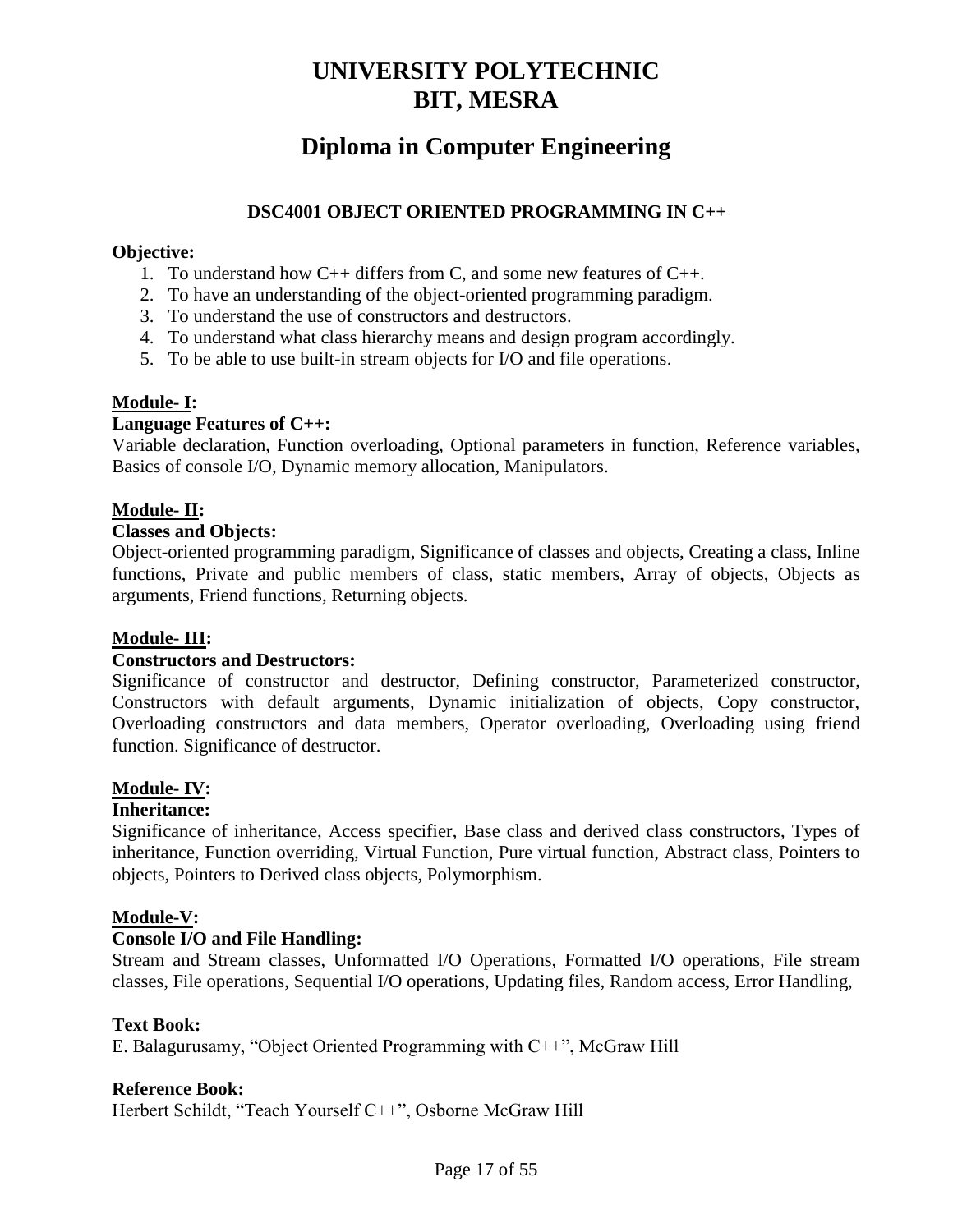# **Diploma in Computer Engineering**

# **DCS 4005 DATA STRUCTURES**

### **OBJECTIVE**

- 1. To get an introduction to the basic idea and concepts of Data Structures.
- 2. To be able to implement Stacks and its operations.
- 3. To be able to implement Queues and its operations.
- 4. To be able to implement Linked-lists and its operations.
- 5. To be able to implement Binary Search Trees and its operations.

# **Module-I:**

#### **Introduction to Data Structures**

Classification of Data Structures- linear & non-linear, Static & dynamic implementation of data structures, Dynamic memory allocation and deallocation, Arrays and contiguous lists, Sorting algorithms- Insertion sort, selection sort & bubble sort, Searching- sequential and random (binary search).

#### **Module-II:**

#### **Stacks**

Array implementation of stack, Concept of Overflow and Underflow in Stacks, Stack Full and Stack Empty conditions, Stack operations- Push(), Pop() and View(), Applications of stack-Conversion of an Arithmetic Expression to Postfix, Evaluation of Postfix Expression.

# **Module-III:**

#### **Queues**

Queue and its types, Queue Full and Queue Empty Conditions in Queues, Implementation of Simple Queue, Queue Operations- Insert(), Delete() and View(), Implementation of Circular Queue, Idea of Priority Queue and Dequeue.

#### **Module-IV:**

#### **Linked- Lists**

Concept of Linked-List, Advantages and Disadvantages of Linked-list, Implementation of Linkedlist, Linked-list operations- Insert at beginning, Insert in between, Insert at end, Insertion maintaining sorted order of the list, Deletion of First Node, Deletion of Intermediate Node, Deletion of Last Node, Idea of Circular Linked-list and Doubly-linked list.

#### **Module-V:**

#### **Trees & Graphs**

Concept of Trees, Tree Traversal Methods- Preorder, Inorder and Postorder, Expression Trees, Binary Search Trees (BST), Operations on BST- Insertion of a Node, Traversal of Nodes in Preorder, Inorder and Postorder pattern, and Deletion of a Node. Graph, Types of graphs, Array representation of graph.

#### **Text Books**

1. E. Balagurusamy, "Data Structures using C", McGraw Hill.

#### **Reference Books**

1. Reema Thareja, "Data Structures using C", Oxford University Press.

Page 18 of 55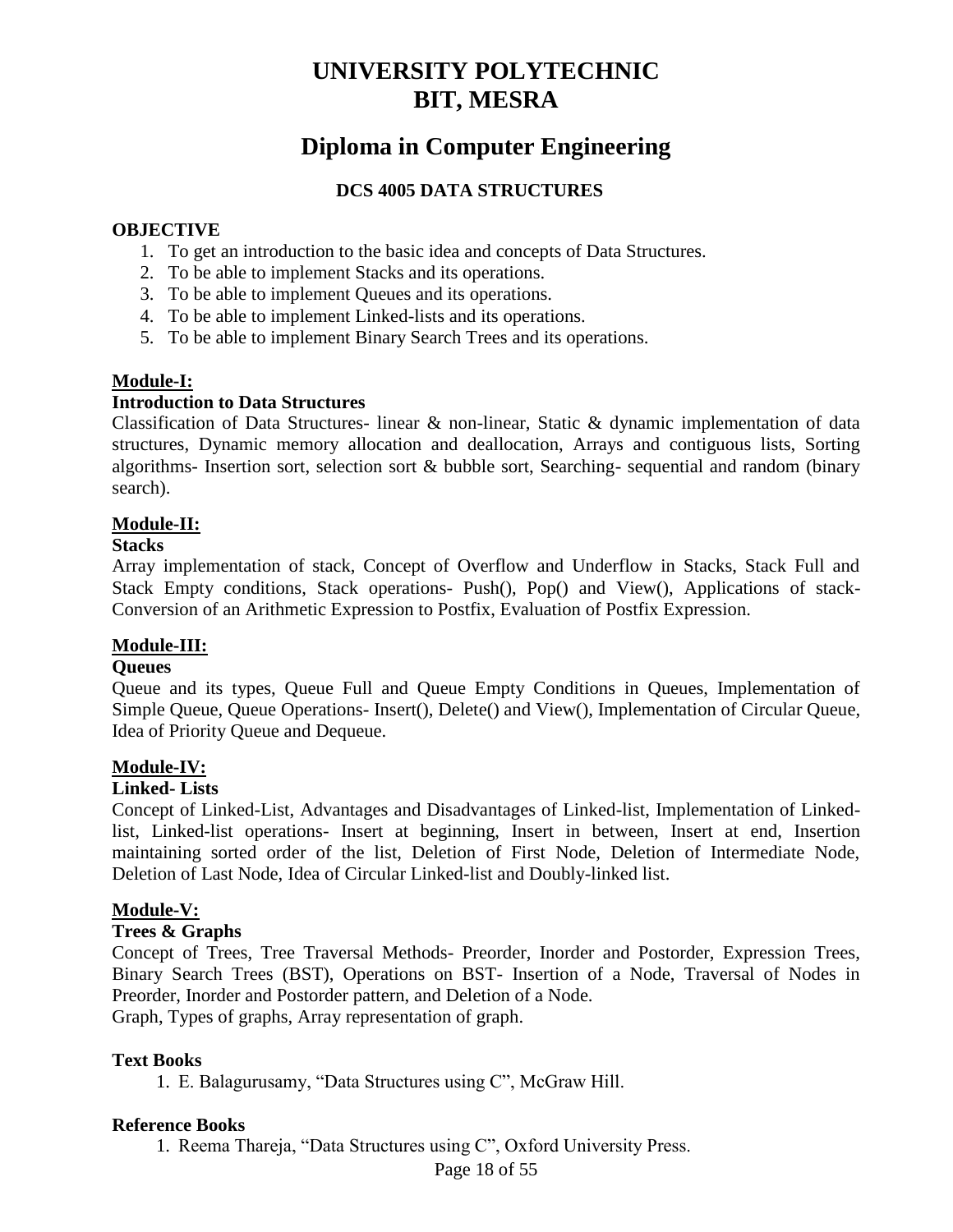# **Diploma in Computer Engineering**

# **DCS 4007 .NET**

### **OBJECTIVE**

- 1. To understand basics of .Net Framework.
- 2. To understand common IDE and language specifications.
- 3. Develop understanding of database concepts.
- 4. Students will be able to establish connection between Application and database.
- 5. Develop acquaintance with standard controls.

# **Module-I:**

#### **Introduction to .NET**

.NET Framework:Evolution Need and perspective in current scenario, .net framework overview, structural diagram.

.NET Framework Base Classes: User and program interfaces, windows forms, web forms, console applications.CLR.

#### **Module-II:**

#### **Visual Studio .NET**

Common IDE for all languages, the common language specification, all .net languages, management of multiple languages, projects.

# **Module-III:**

# **MSSQL Server**

Intro to databases, Relational database concepts, Structured Query Language, Stored Procedures  $\neg$ Functions, Triggers.

# **Module-IV:**

#### **Database Connectivity**

Ado.NET, Basics of Ado.net, Connected and Disconnected modes, Programming with Ado.NET, CSS and JavaScript, HTML

# **Module-V:**

#### **Controls**

Asp.Net, Intro to Web forms, Web Controls, Server Controls, Client Controls, Navigation Controls, Validations, Master Page, State Management Techniques, Caching, AJAX, Web Services, WPF, Silverlight.

#### **Text Books and Reference books**

- 1. Harold Davis, "Visual Basic .NET Programming", SYBEX
- 2.Shirish Chavan, "Visual Basic.Net", Pearson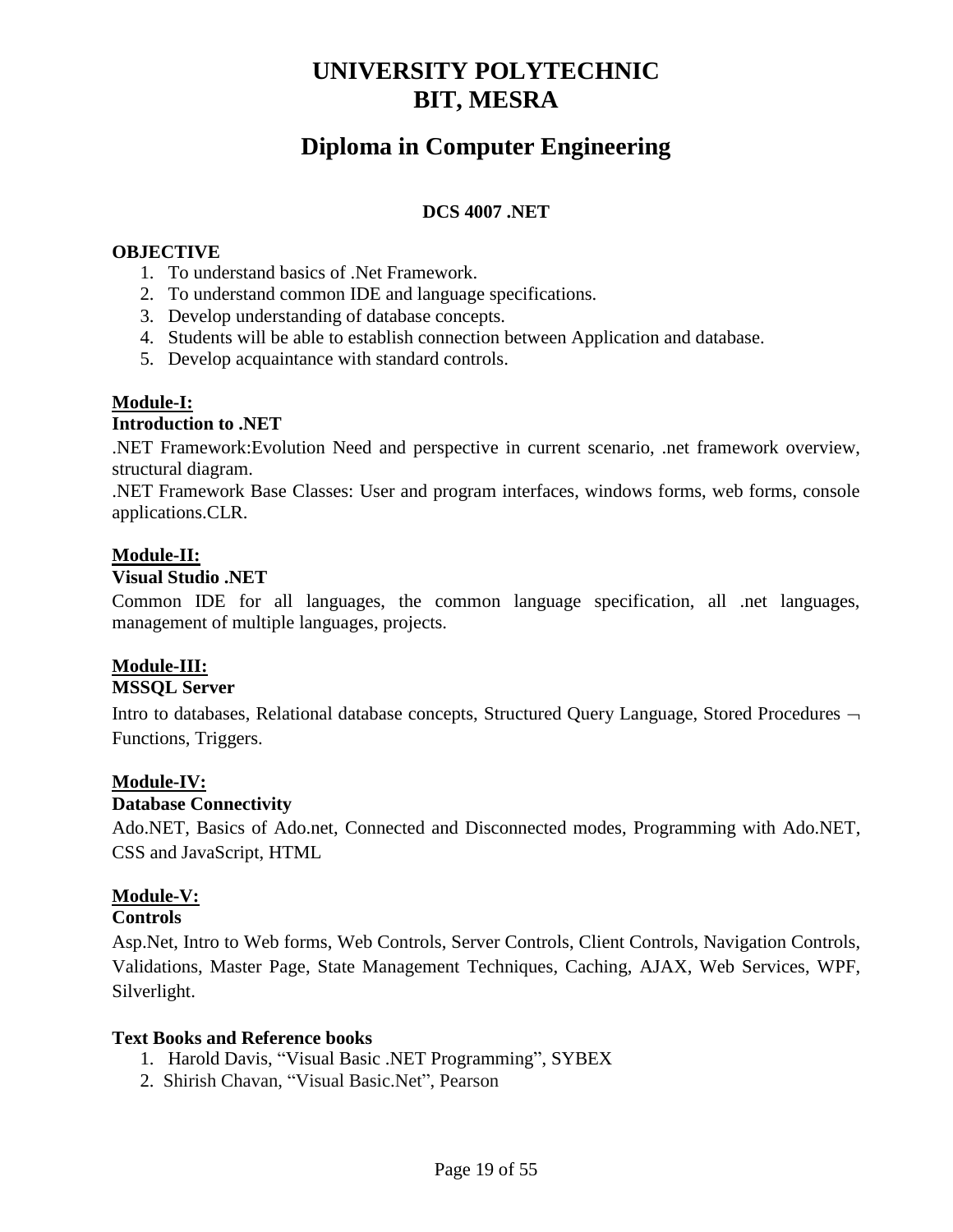# **Diploma in Computer Engineering**

# **DCS4009 OPERATING SYSTEMS**

#### **OBJECTIVE**

- 1. To get acquainted with various types of systems.
- 2. To understand basics of operation of computer system.
- 3. To understand the concept of processes and process scheduling algorithms.
- 4. To understand various memory management techniques.
- 5. To understand file system, and scheduling of disk.

#### **Module-I:**

#### **Introduction to OS**

Types of Systems- Batch, Multi-programmed, Time-sharing, Real-time, Desktop PCs, Multiprocessor Systems, Computer Networks- Client-Server, Peer-to-peer, Computing environments- Traditional, Web-based and Embedded, OS design goals, OS Architectures-Monolithic, Layered, Microkernel

#### **Module-II:**

#### **Computer System Operation**

I/O structure, Storage Structure, Protection Mechanism- I/O protection, Memory Protection, CPU protection, Operating System Components, APIs and System Calls.

# **Module-III:**

#### **Processes**

Process Concepts, Process Control Block, Context switching, Process Scheduling- FCFS, SJF, RR, Priority Scheduling.

#### **Module-IV:**

#### **Memory Management**

Address binding- compile-time, Load-time, Execution-time, Dynamic Loading and Linking, Shared Libraries, Overlays, Swapping, Contiguous Memory Allocation (MFT, MVT), Paging, Translation Look-aside Buffer, Segmentation.

#### **Module-V:**

#### **Secondary Storage & File System**

File concepts, Access methods, Privileges and access control, Directory structure. File System Implementation- structure, implementation, partitioning and mounting. Disk Scheduling- FCFS, SSTF, SCAN, CSCAN, LOOK, CLOOK.

#### **Text Book**

1. A. Silberschatz, "Operating System Concepts", Wiley-India

#### **Reference Book**

1. H. M. Deitel, "Operating System", Pearson.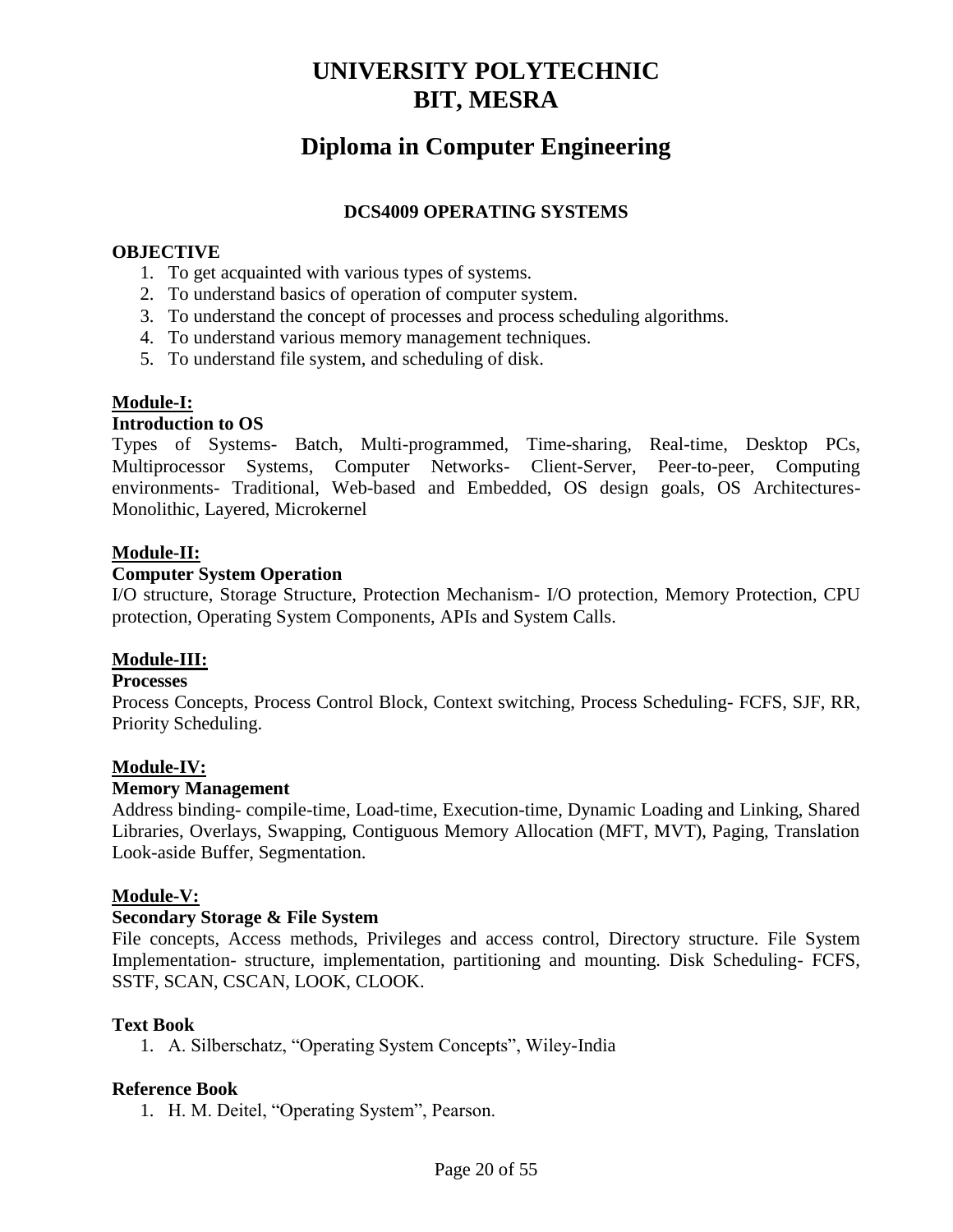# **Diploma in Computer Engineering**

# **DAC 4001 ENVIRONMENTAL SCIENCE**

# **OBJECTIVE**

The main aim of Environmental Science is to make the students acquainted with various types of pollution hazards, which are becoming more critical every day and also acquire the knowledge to participate in solving environmental problems for green earth.

Students will be able to understand:

- 1. Importance of Environmental Science as well as biogeochemical cycles and food chain
- 2. Composition and function of various segments of environment
- 3. Water pollution, various pollutants, their toxic effects and water treatment process
- 4. Classification, toxic effects and sources of air pollutants and their control measures
- 5. Brief introduction to Noise Pollution, Soil Pollution and radiation pollution

#### **Module-I:**

#### **Multidisciplinary nature of Environmental Science & Ecology**

Definition & importance of Environmental Science.Ecosystem, basic structure of an ecosystem (abiotic and biotic components), nutrient and biogeochemical cycles (carbon cycle, nitrogen cycle, and hydrological cycle), food chain, food web.

#### **Module-II:**

#### **Segments of environment**

Atmosphere, hydrosphere, lithosphere, soil profile and composition of soil, biosphere.

#### **Module-III:**

#### **Water Pollution & Waste water treatment**

Water resources, sources of water pollution, various pollutants, their toxic effect, potability of water, rain water harvesting, primary and secondary waste water treatment (Trickling filter & Activated sludge process.

#### **Module-IV:**

#### **Air Pollution**

Classification of air pollutants, toxic effects, sources and their control measures like ESP, catalytic converter and bag house filter.

#### **Module-V:**

#### **Noise and Soil Pollution**

A brief introduction to Noise Pollution, Soil Pollution and radiation pollution.

#### **Text books:**

- 1. A. K. Dey,"Environmental Chemistry"
- 2. Deswal & Deswal,"A basic course in Environmental studies"

#### **Reference books:**

- 1. B. K. Sharma,"Environmental pollution"
- 2. C. S. Rao, "Environmental pollution and control"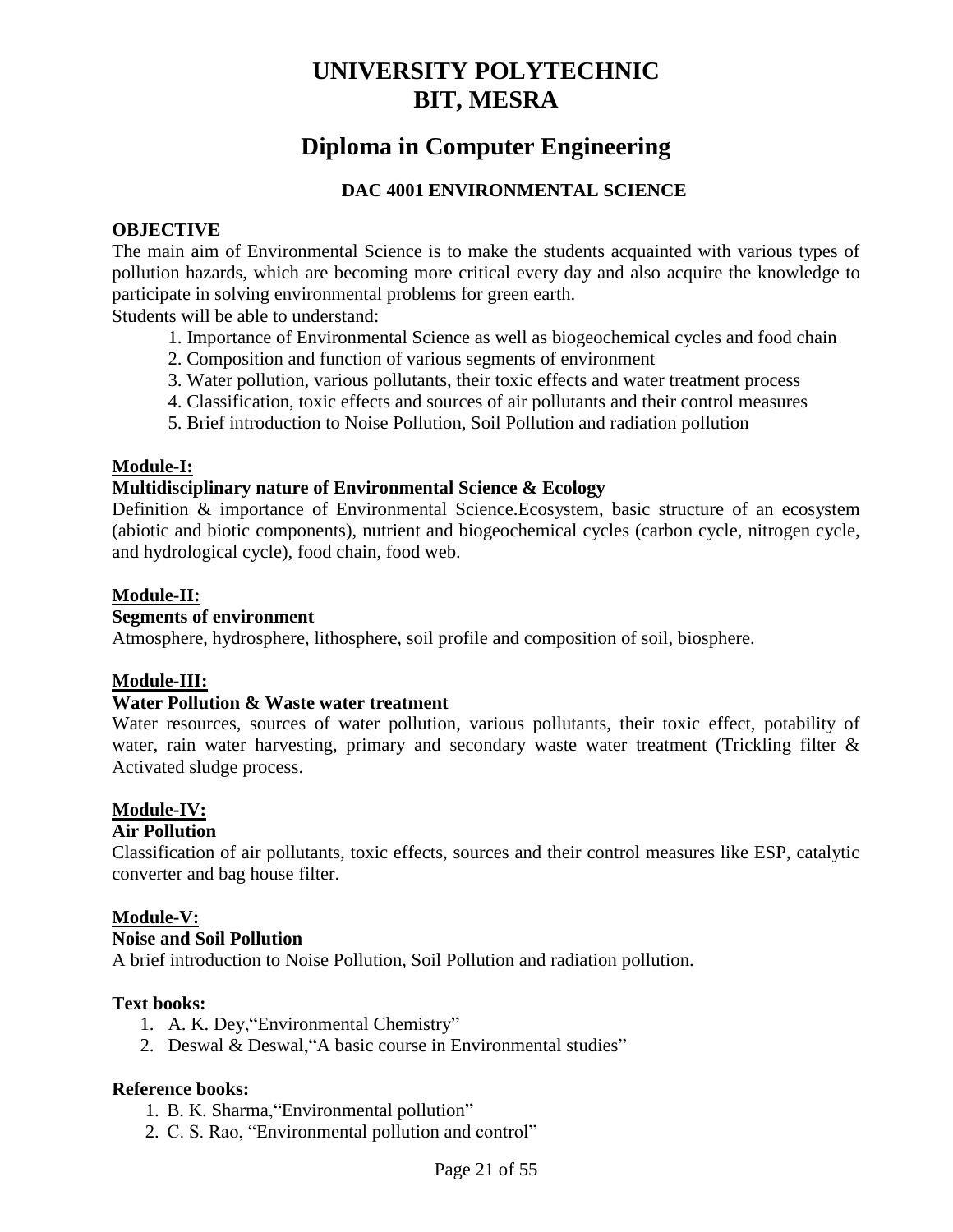# **Diploma in Computer Engineering**

# **DCS 4002 C++ LAB**

# **LIST OF EXPERIMENTS**

- 1. Examples on Function Overloading, Reference Variables, Basic Console I/O
- 2. Examples on Dynamic Memory Allocation
- 3. Examples on Classes and Objects
- 4. Examples on Constructors and Destructors
- 5. Programs with more than one object
- 6. Programs with array of objects
- 7. Examples on Operator Overloading
- 8. Programs with more than one class
- 9. Examples on Single Inheritance
- 10. Examples on Hierarchical and Multi-level Inheritance
- 11. Examples on Multiple-level Inheritance
- 12. Examples on Polymorphism
- 13. Examples on Data File Processing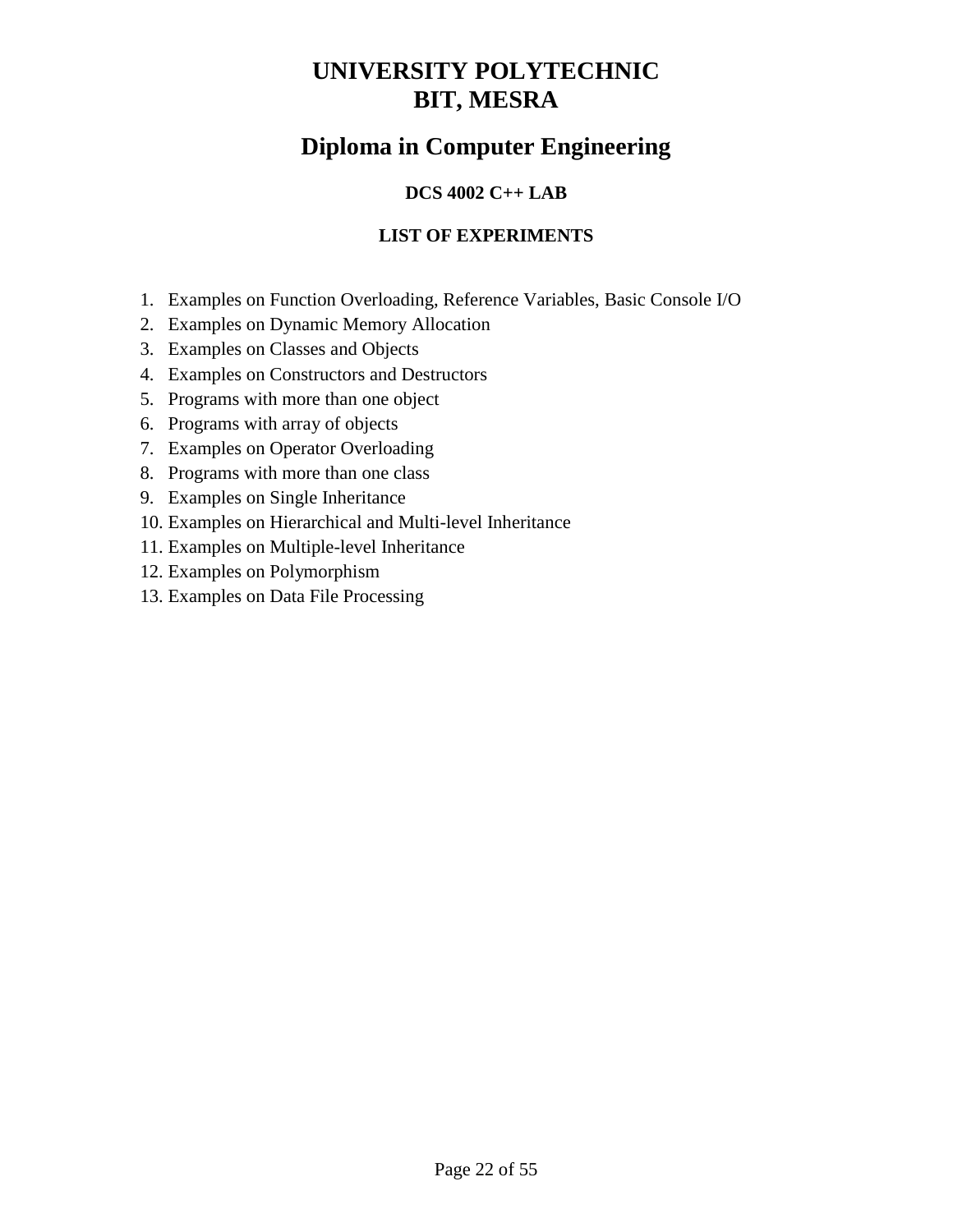# **Diploma in Computer Engineering**

# **DCS 4004 ORACLE LAB.**

# **LIST OF EXPERIMENTS**

- **1.** Creating and Managing Tables, Manipulating Data, Writing Basic SQL SELECT Statements, Restricting and Sorting Data
- **2.** Single-Row Functions, Displaying Data from Multiple Tables, Aggregating Data Using Group Functions. Database Transaction, Controlling User Access.
- **3** Sub queries**,** Including Constraints, Creating Views, Joins, Sequences, Indexes.
- **4.** Analyzing given system and preparing E R model and converting it to relational schema.
- **5.** PL/SQL BASICS
- **6.** Cursors
- **7.** Exception handling
- **8.** Triggers
- **9.** Procedures, Functions, Packages
- **10.** Interfacing DB with VB.NET
- **11.** Implementation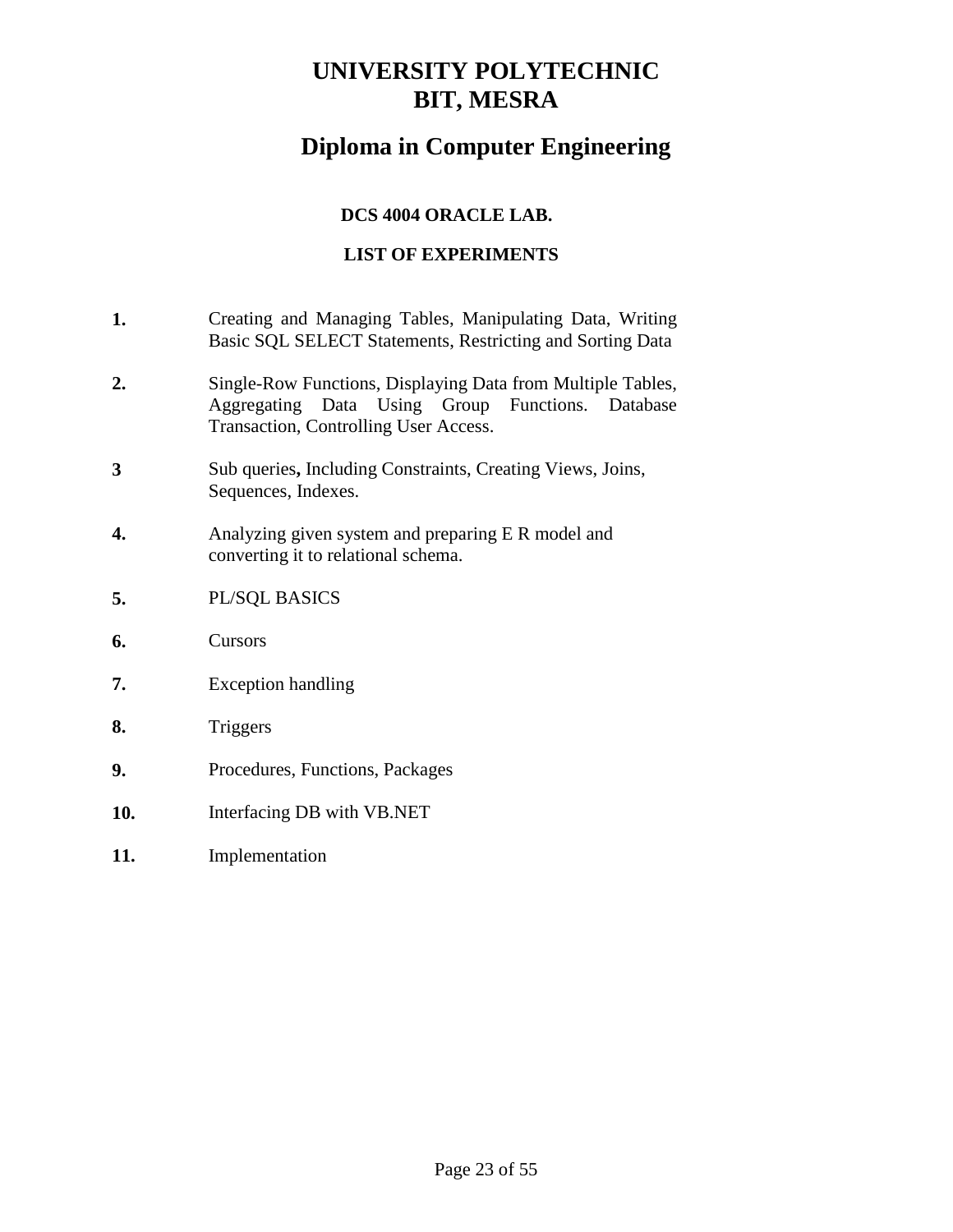# **Diploma in Computer Engineering**

# **DCS 4006 DATA STRUCTURES LAB**

# **LIST OF EXPERIMENTS**

Lab1: Revision exercises on arrays

Lab2: Revision exercises on functions and recursion

Lab3: Revision exercises on pointers

Lab4: Exercises on contiguous list

Lab5: Exercises on sorting and searching

Lab6: Exercises on stacks

Lab7: Exercises on applications of stacks

Lab8: Exercises on Queue

Lab9: Exercises on circular queue

Lab10: Exercises on linked-list

Lab11: Exercises on linked-list

Lab12: Demo on BST creation and traversal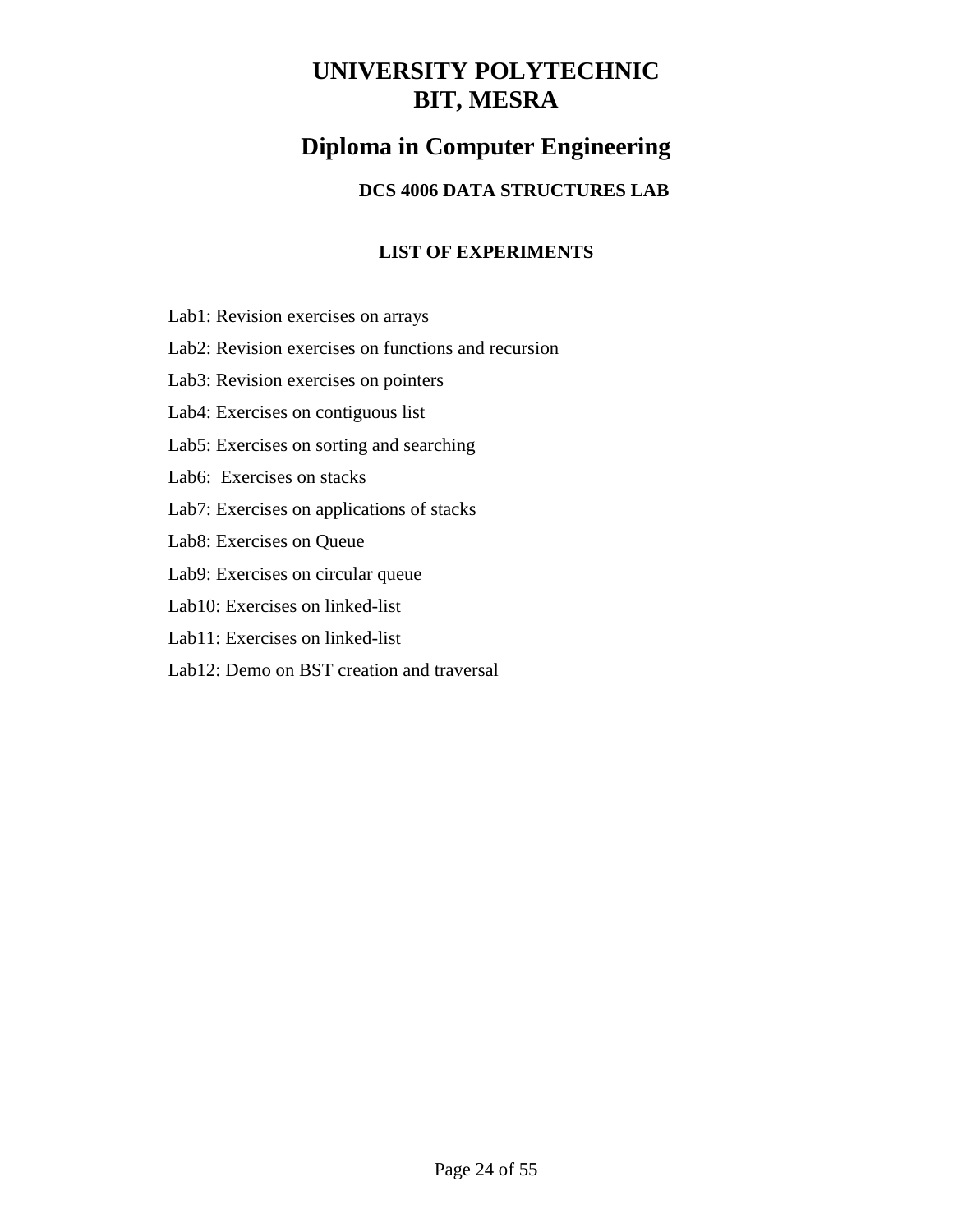# **Diploma in Computer Engineering**

# **DCS 4008 .NET LAB.**

# **LIST OF EXPERIMENTS**

- 1. Create simple application using web controls
	- a) Finding factorial Value
	- b) Money Conversion
	- c) Quadratic Equation
	- d) Temperature Conversion
	- e) Login control
- 2. States of ASP.NET Pages
- 3. Adrotator Control
- 4. Calendar control
	- a) Display messages in a calendar control
	- b) Display vacation in a calendar control
	- c) Selected day in a calendar control using style
	- d) Difference between two calendar dates
- 5. Treeview control
- a) Treeview control and datalist
- b) Treeview operations
- 6. Validation controls
- 7. Query textbox and Displaying records
- 8. Display records by using database
- 9. Datalist link control
- 10. Databinding using dropdownlist control
- 11. Inserting record into a database
- 12. Deleting record into a database
- 13. Databinding using datalist control
- 14. Datalist control templates
- 15. Databinding using datagrid
- 16. Datagrid control template
- 17. Datagrid hyperlink
- 18. Datagrid button column
- 19. Datalist event
- 20. Datagrid paging
- 21. Creating own table format using datagrid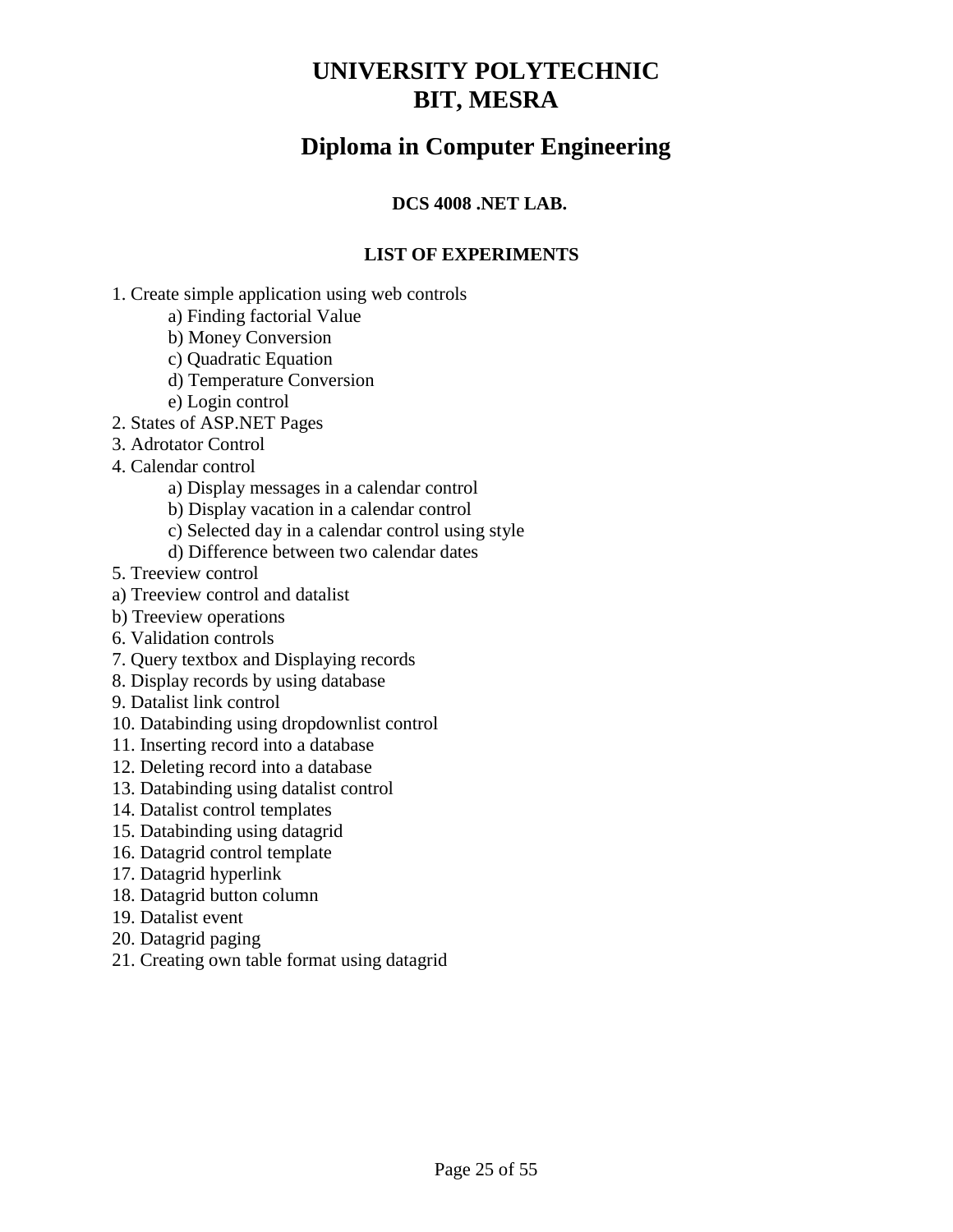# **Diploma in Computer Engineering**

# **DCS 4010 LINUX LAB.**

# **LIST OF EXPERIMENTS**

- 1. General Linux Commands
- 2. Files and Directory Management Commands
- 3. Text Search and Regular Expressions
- 4. Filters and Redirection
- 5. User-to-User Communication
- 6. System Administration Commands
- 7. Shell Scripts:
	- i) Variables and values
	- ii) Conditional statements
	- iii) Iterative statements
	- iv) Command-line arguments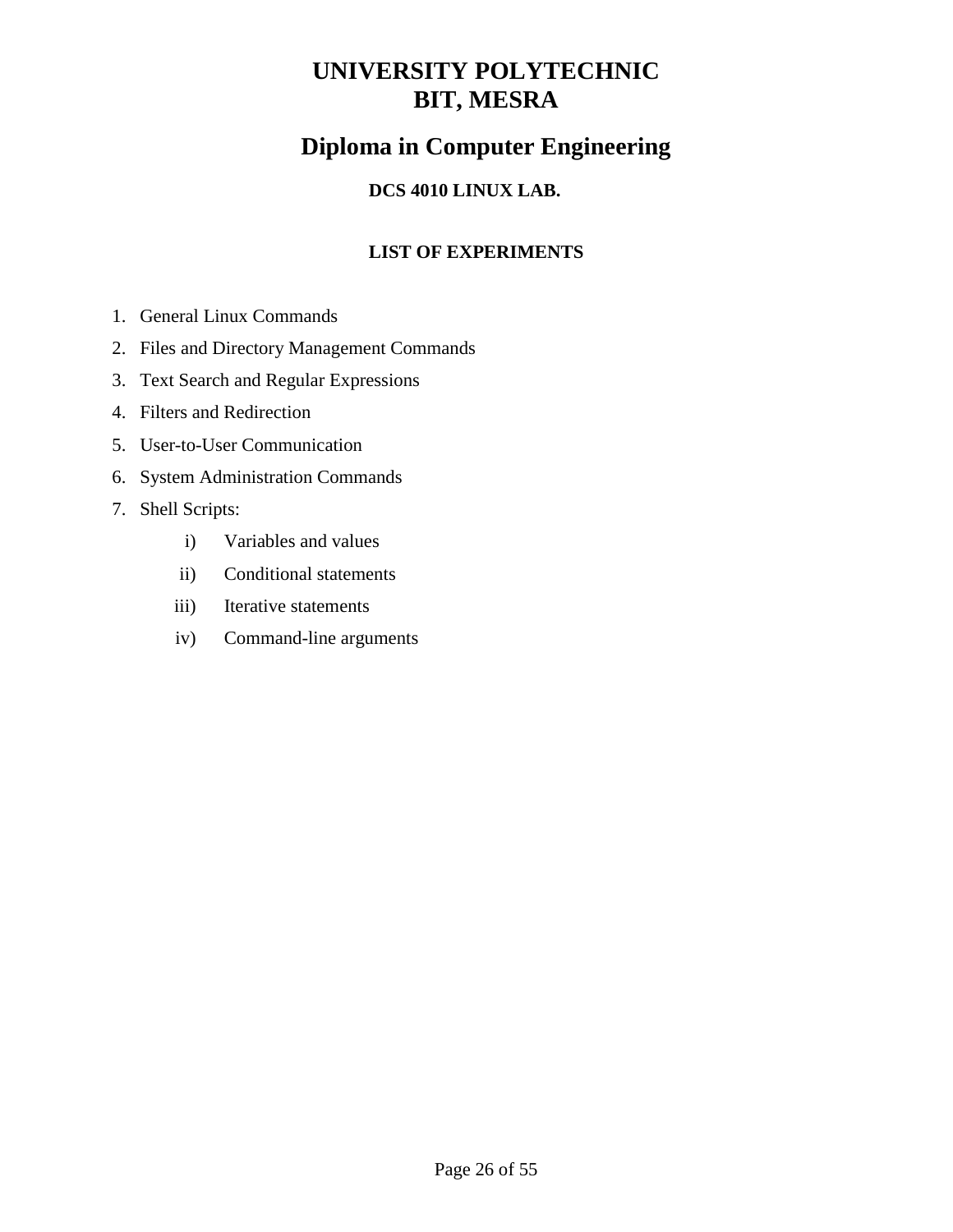# **Diploma in Computer Engineering**

# **DHU 4002 PROFESSIONAL PRACTICES-III**

# **OBJECTIVE :** Student will be able to:

- 1. Acquire information from different sources.
- 2. Prepare notes for given topic.
- 3. Present given topic in a seminar.
- 4. Interact with peers to share thoughts.
- 5. Prepare a report on industrial visit, expert lecture

Fault detection and adopting proper troubleshooting procedure for repair and maintenance.

# **Module-I:**

# **Field Visits:**

Structuredfieldvisits(minimumthree)bearrangedandreportofthesameshouldbesubmittedbytheindivi dualstudent,toforma part of the term work.

# **Module-II:**

# **Lectures by Professional/Industrial Expert:(any four fields)**

Disaster management, Industrial Safety, any other suitable topic.

# **Module-III:**

**Information Search:** Information search can be done through manufacturers, catalogue, internet, magazines; books etc. and submit a report.

# **Module-IV:**

**Seminar:** Seminar topic should be related to the subjects of fourth semester. Each student shall submit a report of at least 10 pages and deliver a seminar (Presentation time–10 minutes)

# **Module-V:**

**Troubleshooting :** Reliability Factors of equipment, Maintenance Management, Troubleshooting Procedures, Troubleshooting Aids.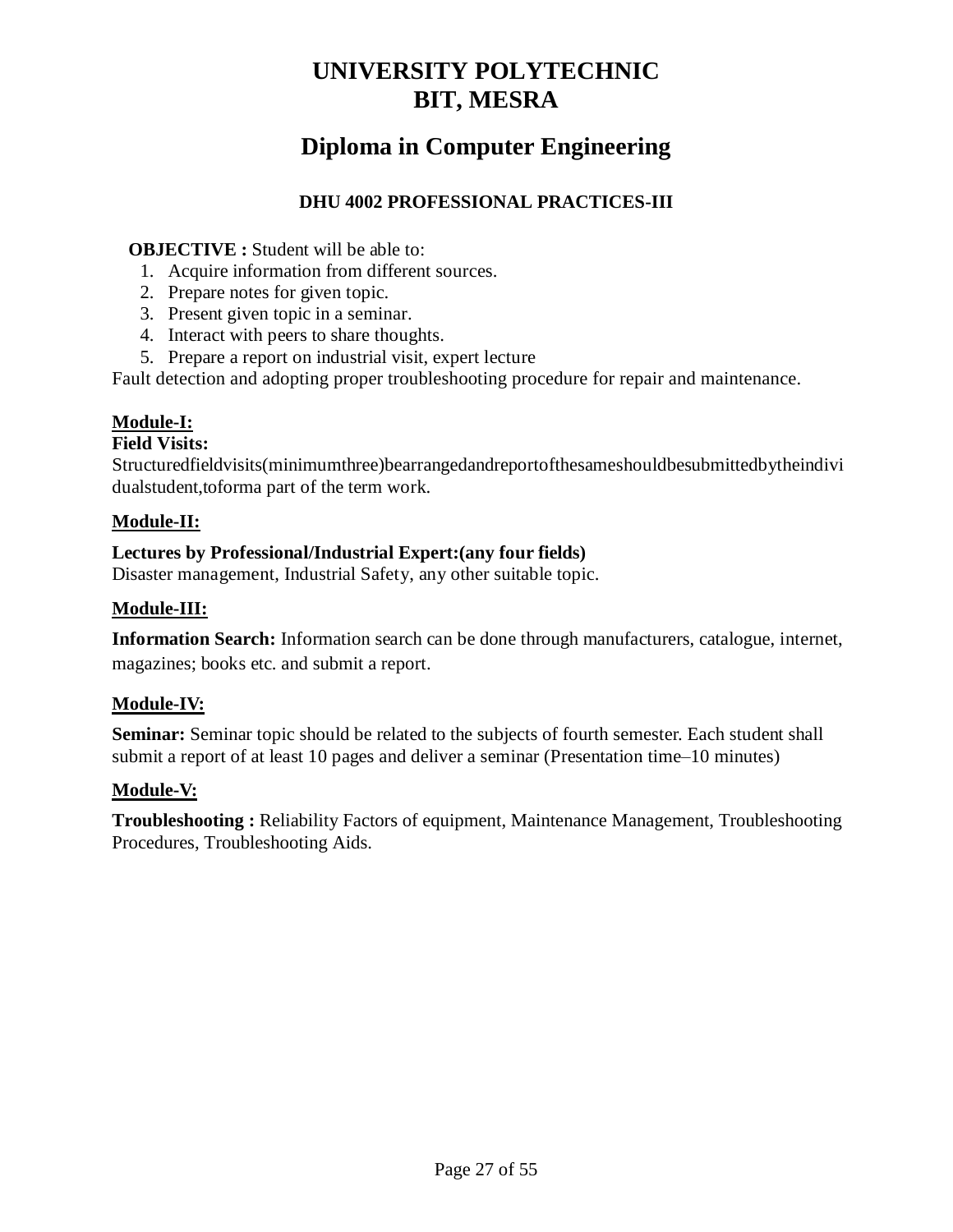**Diploma in Computer Engineering**

# **SYLLABUS**

# **SEMESTER-V**

# **Diploma in Computer Engineering**

# **(wef 2018 batch)**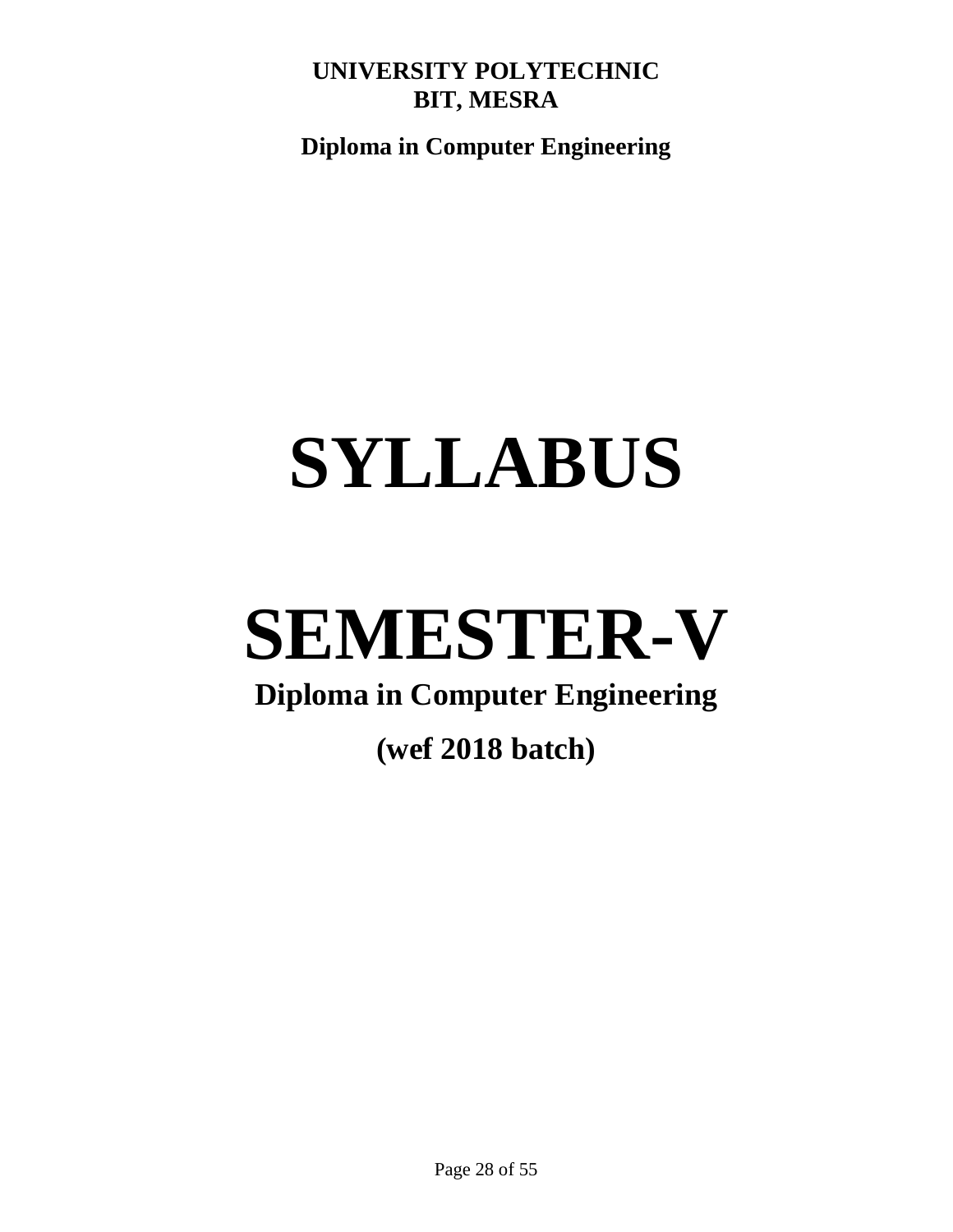# **Diploma in Computer Engineering**

# **Course Structure Diploma in Computer Engineering**

| <b>Subject Code</b> | <b>Subject</b>                      | <b>Theory</b> | <b>Tutorial</b>   | Lab.                        | <b>Credit</b> |
|---------------------|-------------------------------------|---------------|-------------------|-----------------------------|---------------|
| <b>DCS 5001</b>     | Introduction to Java Programming    | 3             |                   |                             |               |
| <b>DCS 5003</b>     | Data Communication and Networking   | 3             |                   | $\Omega$                    | 4             |
| <b>DCS 5005</b>     | <b>Computer System Architecture</b> | 3             |                   | $\Omega$                    | 4             |
| <b>DCS 5007</b>     | Multimedia and Animation            | 3             | $\mathbf{\Omega}$ | $\Omega$                    | 3             |
| <b>DCS 5009</b>     | Software Engineering                | 3             | 0                 | $\Omega$                    | 3             |
| <b>DCS 5002</b>     | Java Programming Lab. - I           | 0             | 0                 | 2                           |               |
| <b>DCS 5004</b>     | Computer Networking Lab.            | $\Omega$      | $\Omega$          | 2                           |               |
| <b>DCS 5008</b>     | Multimedia Lab.                     | $\Omega$      | $\Omega$          | $\mathcal{D}_{\mathcal{L}}$ |               |
| <b>DCS 5010</b>     | Visual Basic Lab.                   | 0             | 0                 | $\overline{4}$              | 2             |
| <b>DCS 5012</b>     | Project-I                           | $\Omega$      | $\Omega$          | 6                           | 3             |
|                     | Periods per week                    | 15            | 3                 | 16                          |               |
|                     | <b>Total credits</b>                |               |                   |                             | 26            |
|                     | <b>Total Periods per week</b>       |               |                   |                             | 34            |

#### **Fifth Semester**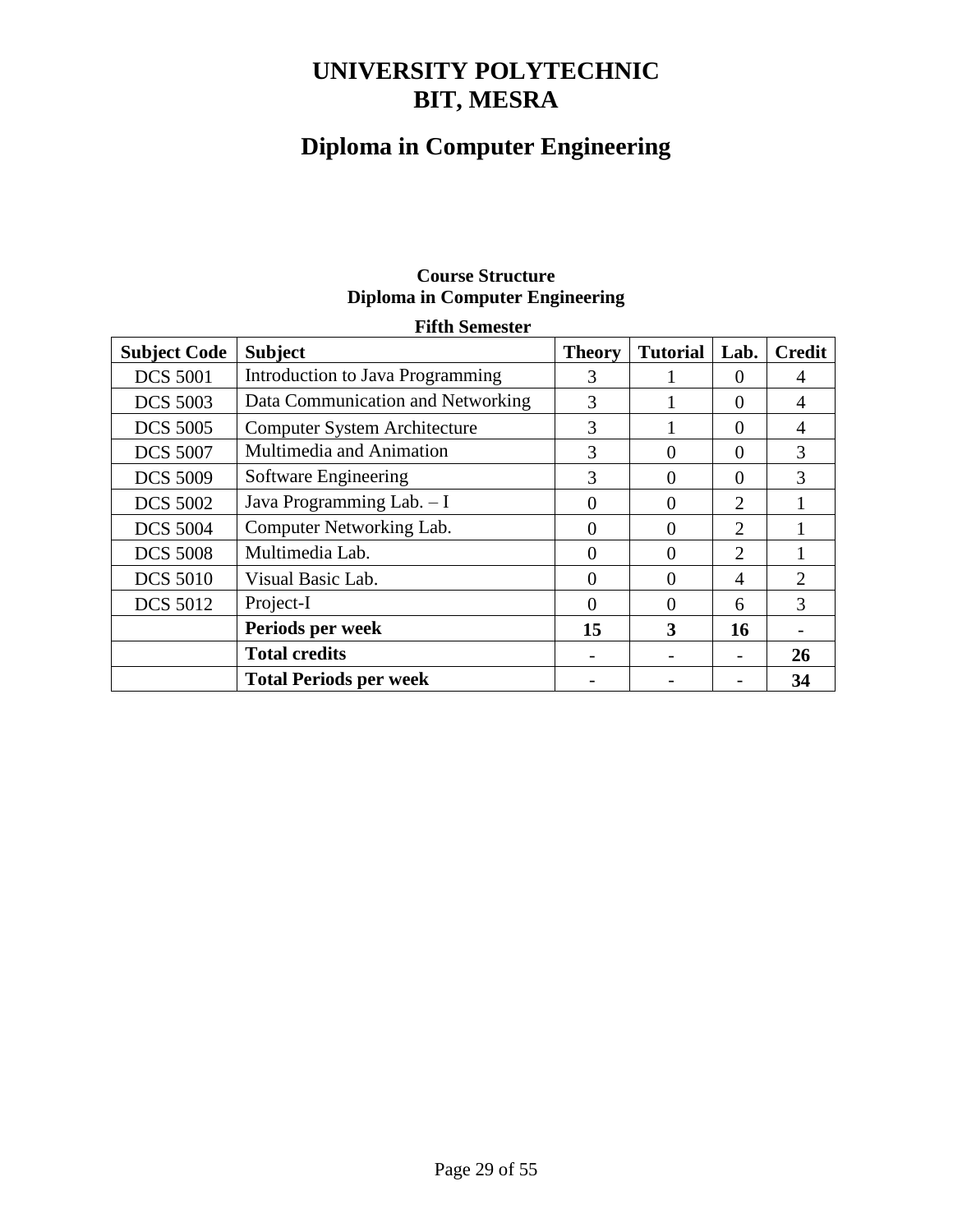# **Diploma in Computer Engineering**

# **DCS 5001 INTRODUCTION TO JAVA PROGRAMMING**

### **OBJECTIVE**

- 1. Understand basic concepts of object oriented programming.
- 2. Improve their programming skills.
- 3. Apply the knowledge gained for their project work as well as to develop GUI applications.

4. Students are expected to go through the websites for latest know-how related to the subject.

# **Module-I:**

# **Introduction**

Review of object oriented programming; Features of JAVA; JAVA for Internet programming, Difference between JAVA and C++; Introduction to JAVA Development Kit and JAVA API (inbuilt packages).

#### **Module-II:**

# **Programming in JAVA**

Structure of a JAVA program; Writing, compiling and executing a JAVA program; Byte-code; JAVA Virtual Machine; Data types, variables and constants; Operators and expressions; Typecasting; Mathematical operations using the Math class; Programming constructs; Array processing; Command-line arguments.

#### **Module-III:**

# **Classes and Objects**

The Math class; static members; The String class; Wrapper classes; The System class; Keyboard input and output; Defining a class; Method overloading Inheritance; Method overriding; final methods; final class. abstract methods and classes; Visibility control.

# **Module-IV:**

#### **Interfaces and Packages**

Defining and implementing interface; Extending interface; Multiple inheritance using interface; Using system packages; Creating and accessing packages; Adding a class to a package.

# **Module-V:**

# **Multi-threading and Exception Handling**

Creating a thread; Thread priority; Managing threads; Life cycle of a thread. Inbuilt exceptions; Handling an exception; Handling multiple exceptions within a block; User-defined exceptions.

# **Text Book**

1. Programming in JAVA by E. Balagursamy by TMH publications.

#### **Reference Book**

- 1. JAVA 2 Complete BPB publications.
- 2. Programming in JAVA 2 by QUE (Prentice Hall) publications.
- 3. MCSE networking guide by BPB publications.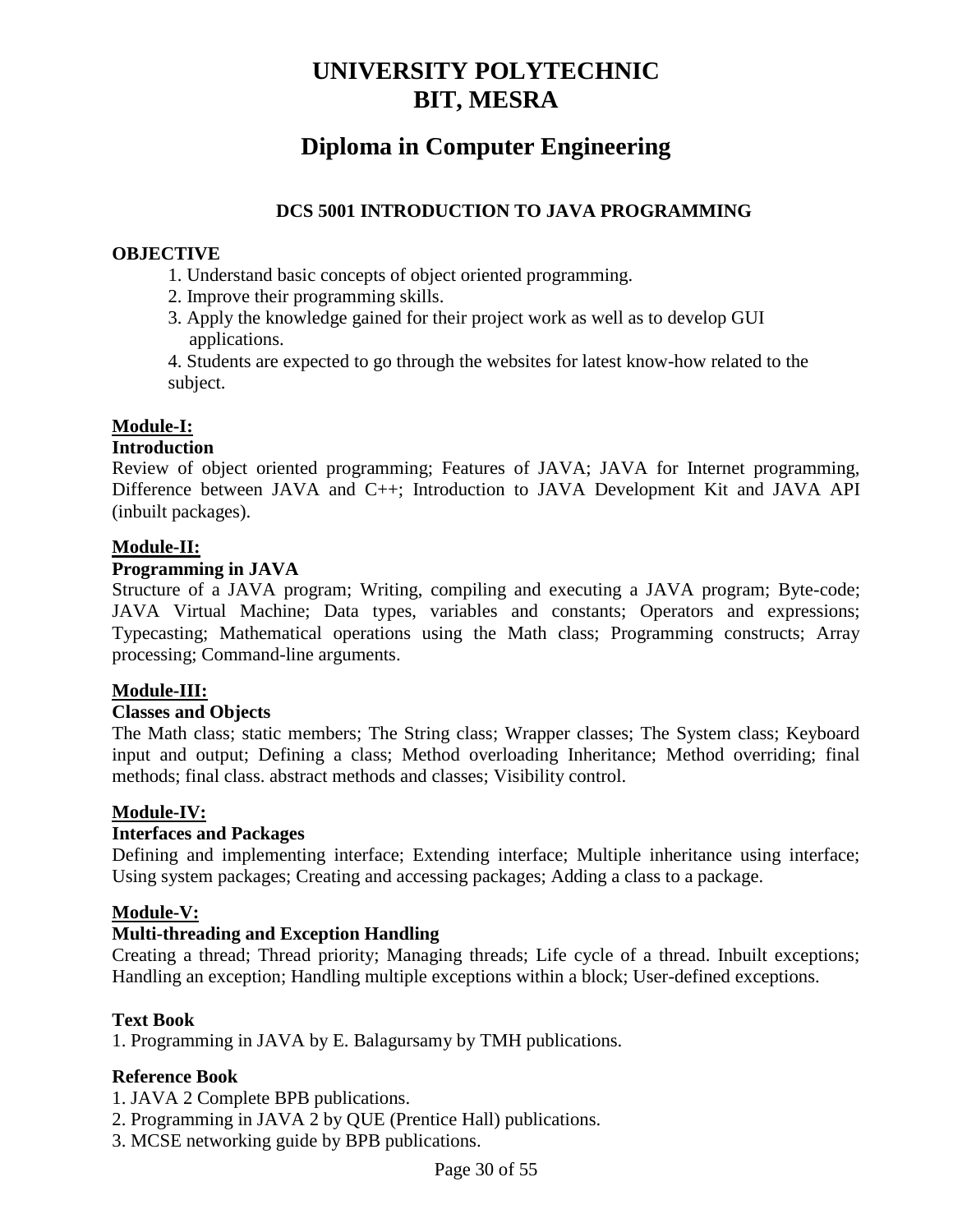# **Diploma in Computer Engineering**

# **DCS 5003 DATA COMMUNICATION AND NETWORKING**

# **OBJECTIVE**

- 1. Understand basics elements of Computer Network.
- 2. Develop understanding of communication over various transmission media.
- 3. Understand various encoding techniques.
- 4. Understanding working of various protocols at data link layer.
- 5. Develop understanding of OSI and TCP/IP model, key protocols used at various layers.

# **Module-I:**

# **Network Fundamentals**

Network Topology; Network devices: Ethernet card, Hub, Switch, Bridge, Router, Gateway; Addressing: Physical address, Logical address, Classes of IP address, Subnet Mask; Terminology: unicasting, multicasting, broadcasting, broadband, point-to-point, multipoint.

# **Module II:**

# **Data transmission and Transmission Media**

Transmission modes: Simplex, Half duplex, full duplex. Analog and Digital data transmission, transmission impairments, guided transmission media- Coaxial cable, UTP, STP, OFC; wireless transmission- Infrared, Radio waves, Microwaves.

# **Module III:**

# **Data Encoding and Communication Interface**

Digital data-digital signals, Digital data-analog signals, analog data-digital signals, analog dataanalog signals, asynchronous and synchronous transmission line configurations, interfacing.

# **Module IV:**

# **Data Link Control and Multiplexing**

Simple, Stop and wait, Stop and Wait ARQ, GO-Back-N ARQ, Selective repeat, high level data link control; Multiplexing: FDM, TDM, TDM; Switching: Circuit-switched networks, Virtualcircuit networks, Datagram networks, Structure of a switch.

# **Module V:**

# **Protocols and Architecture**

Protocols, OSI, TCP/IP protocol suite. Overview of protocols used at various layers- TELNET, HTTP, SMTP, FTP, POP, DNS, ICMP, IGMP, IPv4, IPv6, ARP, RARP, OSPF, RIP, TCP, UDP, SCTP, DHCP.

# **Text Book**

1. B.A. Forouzan, "Data Communication and Networking". 4e, TMH

# **Reference Books**

1. Stallings. W., "Data and ComputerCommunication", 6e, PHI.

2. Andrew S. Tanenbaum, "Computer Networks", 4e, PHI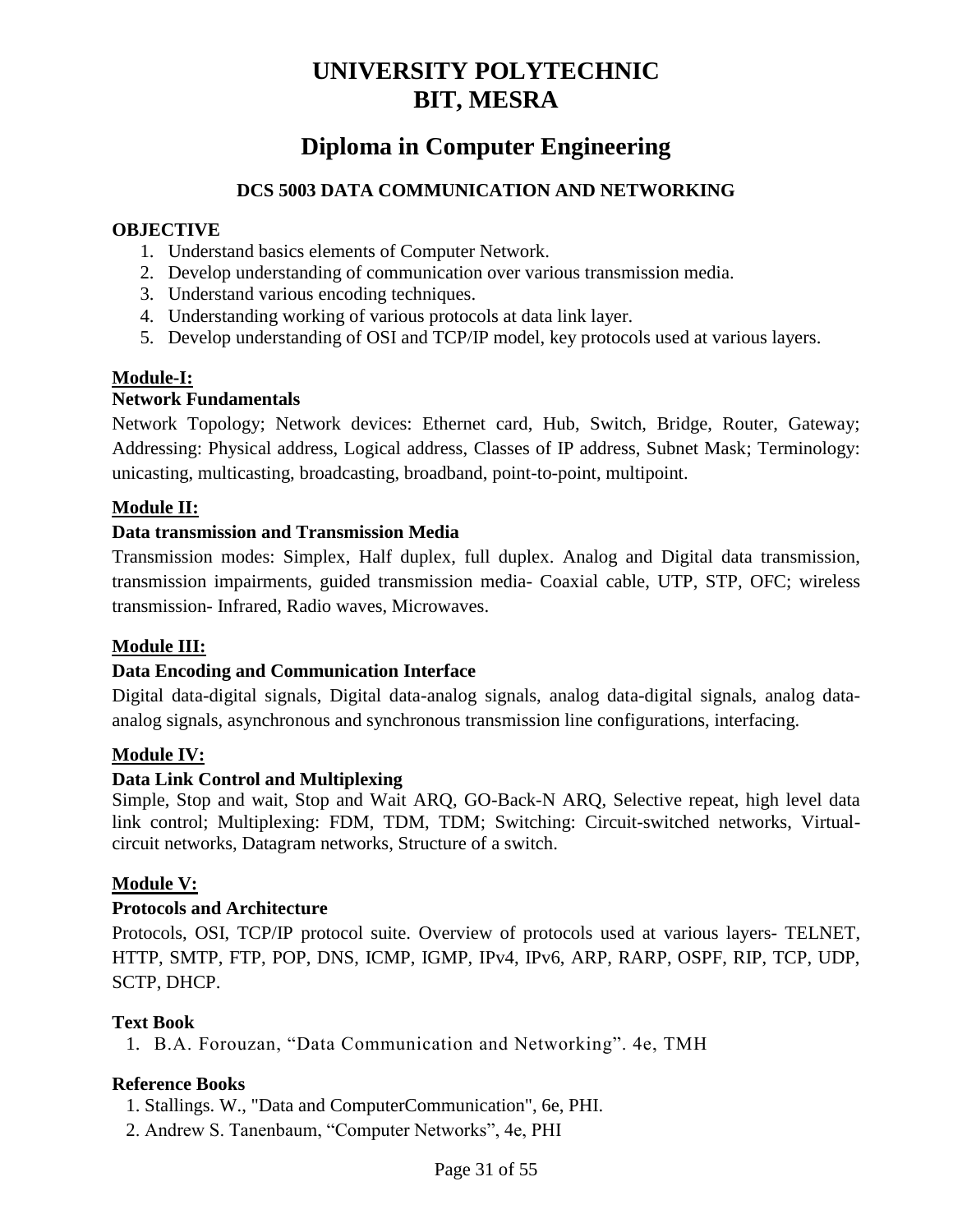# **Diploma in Computer Engineering**

# **DCS 5005 COMPUTER SYSTEM ARCHITECTURE**

# **OBJECTIVE**

- 1. To understand working of various forms of Register and counter.
- 2. To understand organization of a digital computer.
- 3. Develop understanding of Input and Output organization.
- 4. Develop understanding of various types of memory and their need.
- 5. Understand basics of 8085 and 8086 microprocessors.

#### **Module-I:**

**Digital components:** Registers; Register with Parallel load; Shift Registers; Bidirectional shift register with Parallel load. Counter: Asynchronous counter and Synchronous, Ring Counter, Up-Down counter.

#### **Module-II:**

**Basic Computer Organization:** Stored program organization; Computer registers; common Bus System; Computer Instruction; Instruction Cycle.

**Central Processing Unit:** General Register Organization; Stack Organization; Instruction Formats.

#### **Module III:**

**Input Output Organization:** Input output configuration; Program Interrupt, Input output interface; Handshaking; Asynchronous serial transfer. I/O Processor, DMA data transfer.

#### **Module IV:**

**Memory Technology:** Static and dynamic memory, Random Access and Serial Access Memories, Memory Hierarchy, Cache memory, Cache memory Mapping: Associative, Set Associative, Direct Mapping, Cache updation schemes, Virtual memory and memory management unit.

#### **Module V:**

**Microprocessor:** Introduction, Address bus, control bus, data bus, pin details of 8085. 8086 Microprocessor - Minimum mode and Maximum mode, Flag registers, Types of interrupts.

#### **Text Books**

- 1. M.Morris Mano,"Computer System Architecture",3e, Pearson Education
- 2. Douglas V Hall, "Microprocessor and Interfacing", 2<sup>nd</sup>edition. TMH

#### **Reference Books**

1. Thomas L. Floyd, "Digital Fundamentals", 8<sup>th</sup> edition, Pearson Education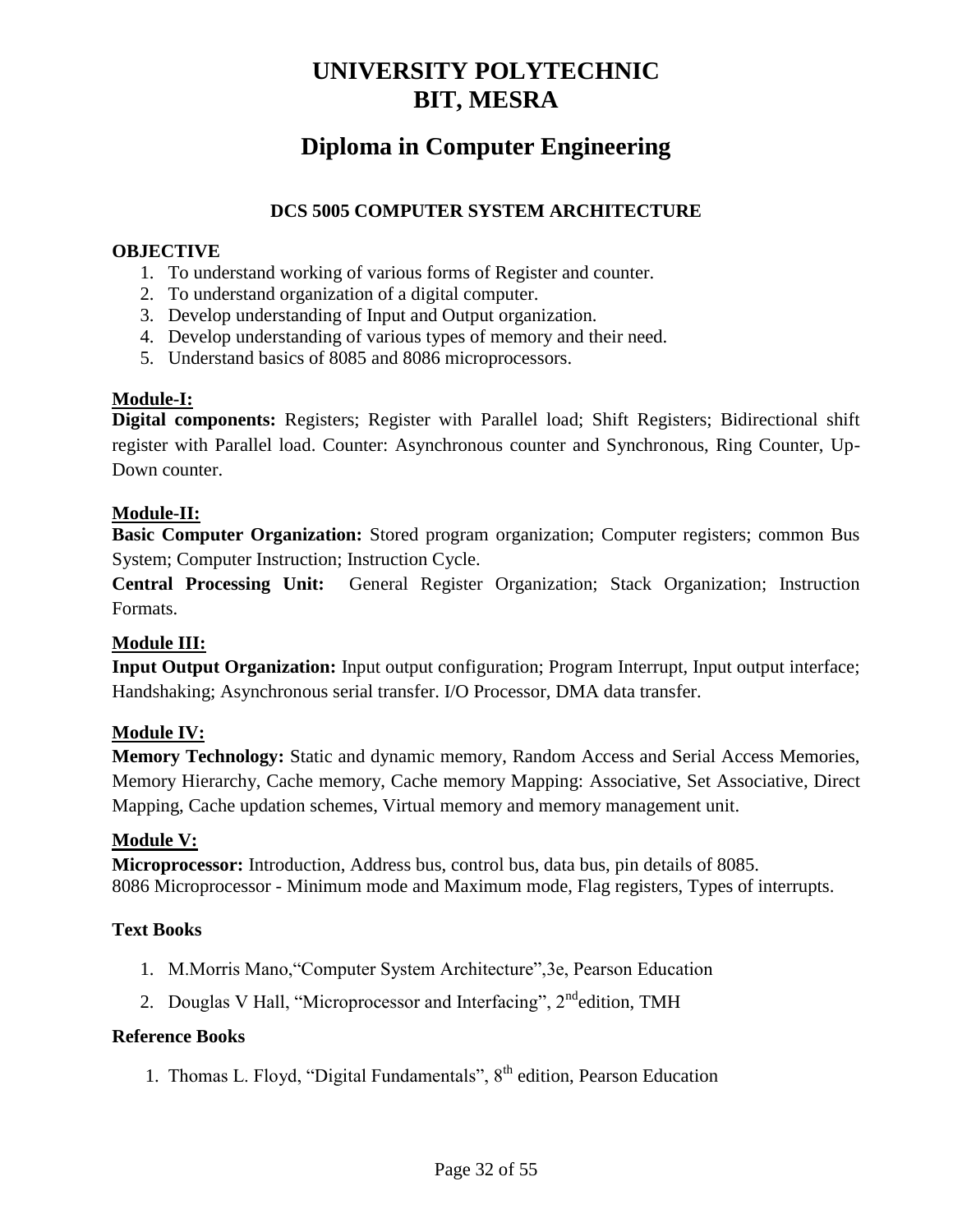# **Diploma in Computer Engineering**

# **DSC 5007 MULTIMEDIA & ANIMATION**

#### **OBJECTIVE**

- 1. Multimedia is the combined use of text, graphics, sound, animation, and video.
- 2. A primary objective to teach students how to develop multimedia programs.
- 3. Another objective is to demonstrate how still images, sound, and video can be digitized on the computer.

#### **Module-I: Introduction to Multimedia**

What is multimedia, Classification of multimedia, Need of Multimedia, Multimedia System Architecture, Evolving Technologies for Multimedia System, Applications of Multimedia.

#### **Module-II: Computer Fonts and Hypertext**

Usage of text in Multimedia, Families and faces of fonts, outline fonts, bitmap fonts International character sets and hypertext, Digital fonts techniques.

#### **Module-III: Audio fundamentals and representations**

Digitization of sound, frequency and bandwidth, decibel system, data rate, audio file format, Sound synthesis, MIDI, wavetable, Compression and transmission of audio on Internet, Adding sound to your multimedia project, Audio software and hardware.

#### **Module-IV: Image fundamentals and representations**

Colour Science , Colour Models, Colour palettes, Dithering, 2D Graphics, Image Compression and File Formats :GIF, JPEG, JPEG 2000, PNG, TIFF, EXIF, PS, PDF, Basic Image Processing using Photoshop , Use of image editing software, White balance correction, Dynamic range correction, Gamma correction, Photo Retouching.

#### **Module-V: Video and Animation**

Video Basics , How Video Works, Broadcast Video Standards, Analog video, Digital video, Video Recording and Tape formats, Shooting and Editing Video (Use Adobe Premier for editing), Video Compression and File Formats. Video compression based on motion compensation, MPEG-1, MPEG-2, MPEG-4, MPEG-7, MPEG-21.

**Animation**: Cell Animation, Computer Animation, Morphing.

# **Text Book**

.

1.Parekh Ranjan, "Principles of Multimedia", Tata McGraw-Hill, 2007

2.Anirban Mukhopadhyay and Arup Chattopadhyay, "Introduction to Computer Graphics and Multimedia", Second Edition, Vikas Publishing House.

#### **Reference Books**

- 1. Tay Vaughan, "Multimedia making it work", Tata McGraw-Hill, 2008.
- 2. R. Aggarwal & B. B Tiwari, " Multimedia Systems", Excel Pub., New Delhi,2007.
- 3. Li & Drew, " Fundamentals of Multimedia" , Pearson Education, 2009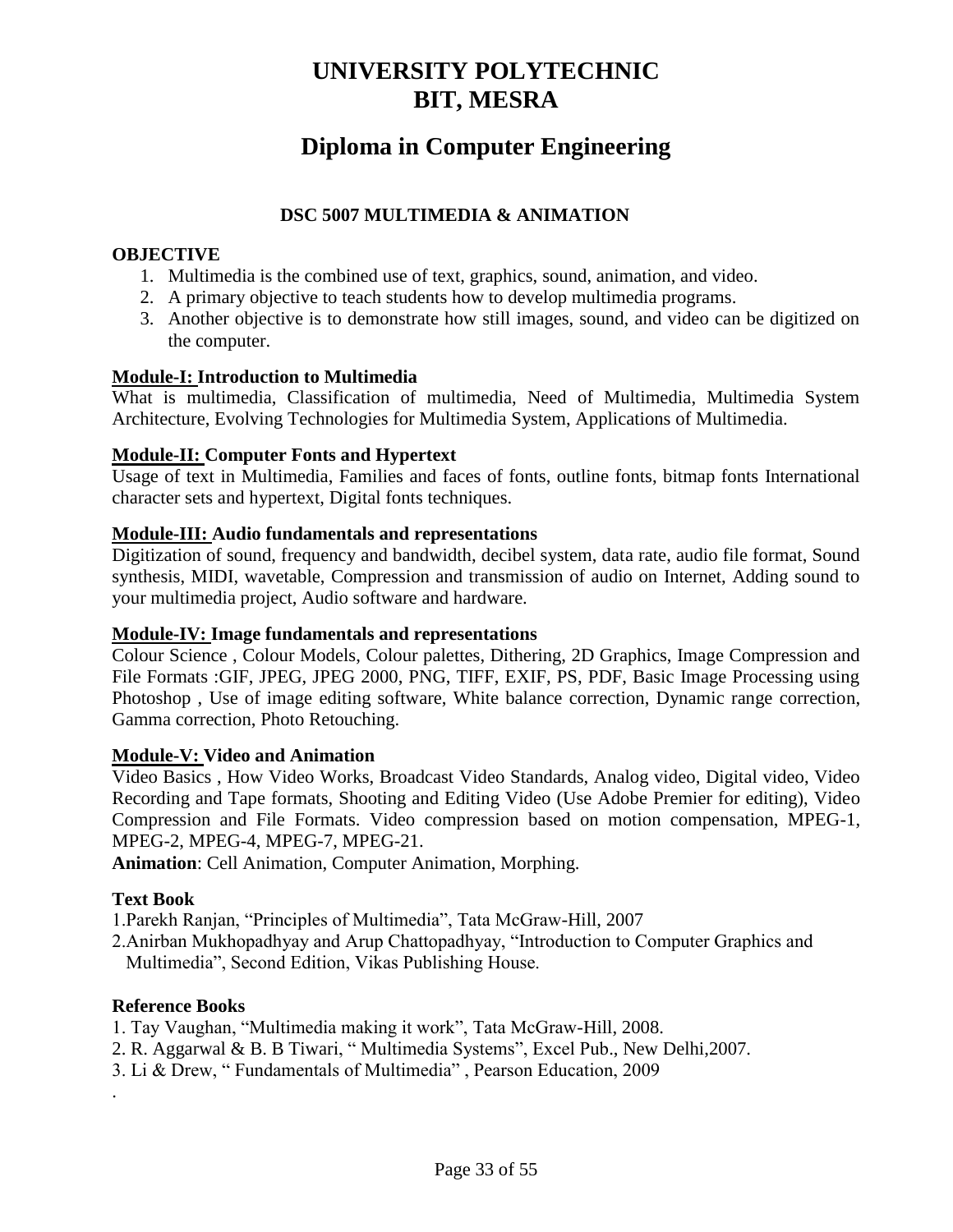# **Diploma in Computer Engineering**

# **DCS 5009 SOFTWARE ENGINEERING**

# **OBJECTIVE**

- 1. Discuss Factor like cost schedule, quality that drive a software project to learn the role of S/W process and process model in a project.
- 2. Understand the role of SRS in a project and to know how requirements are validated.
- 3. Understand S/W architectural views and learn planning and estimation of S/W project.
- 4. Describe the key design concept of S/W Engineering and articulate in project.
- 5. Illustrate principles of structured programming, testing modules using unit test framework and code inspection to improve quality of code.

# **Module-I:**

#### **Software**

Characteristics, Components, Applications, Software process model: Waterfall, Spiral, Protyping, Fourth generation techniques, Concepts of project management, Role of metrics and measurement.

# **Module-II:**

# **S/W Project Planning**

Decomposition techniques: S/W sizing, Problem based estimation, Process based estimation, Cost estimation models:COCOMO Model, The S/W Equation, System Analysis:

Principles of structured analysis requirement analysis, DFD, Entity Relationship Diagram, Data Dictionary.

# **Module-III:**

# **S/W Design**

Principles, Concepts, Design Mythologies: Data Design, Architecture Design, Procedural Design, Object Oriented Concept, User Interface Design: Characteristic of good eser interface, GUI, CUI.

# **Module-IV:**

# **S/W Testing**

Principles, Testability, Test Cases: White Box And Black Box Testing, Testing Strategies: Verification & Validation, Unit Test, Integration Testing, Validation Testing, System Testing.

# **Module-V:**

# **Quality Management And Maintenance**

S/W Reliability matrices, S/W Quality Parameter, Basic Idea of CASE, Maintenance and its type, S/W Evaluation.

# **Text Book**

Rajiv Mall, " Software Engineering", Tata McGraw Hill

# **Reference Books**

Bharat Bhushan Agarwal, Sumit Prakash Tayal, "Software Engineering", Firewall Media.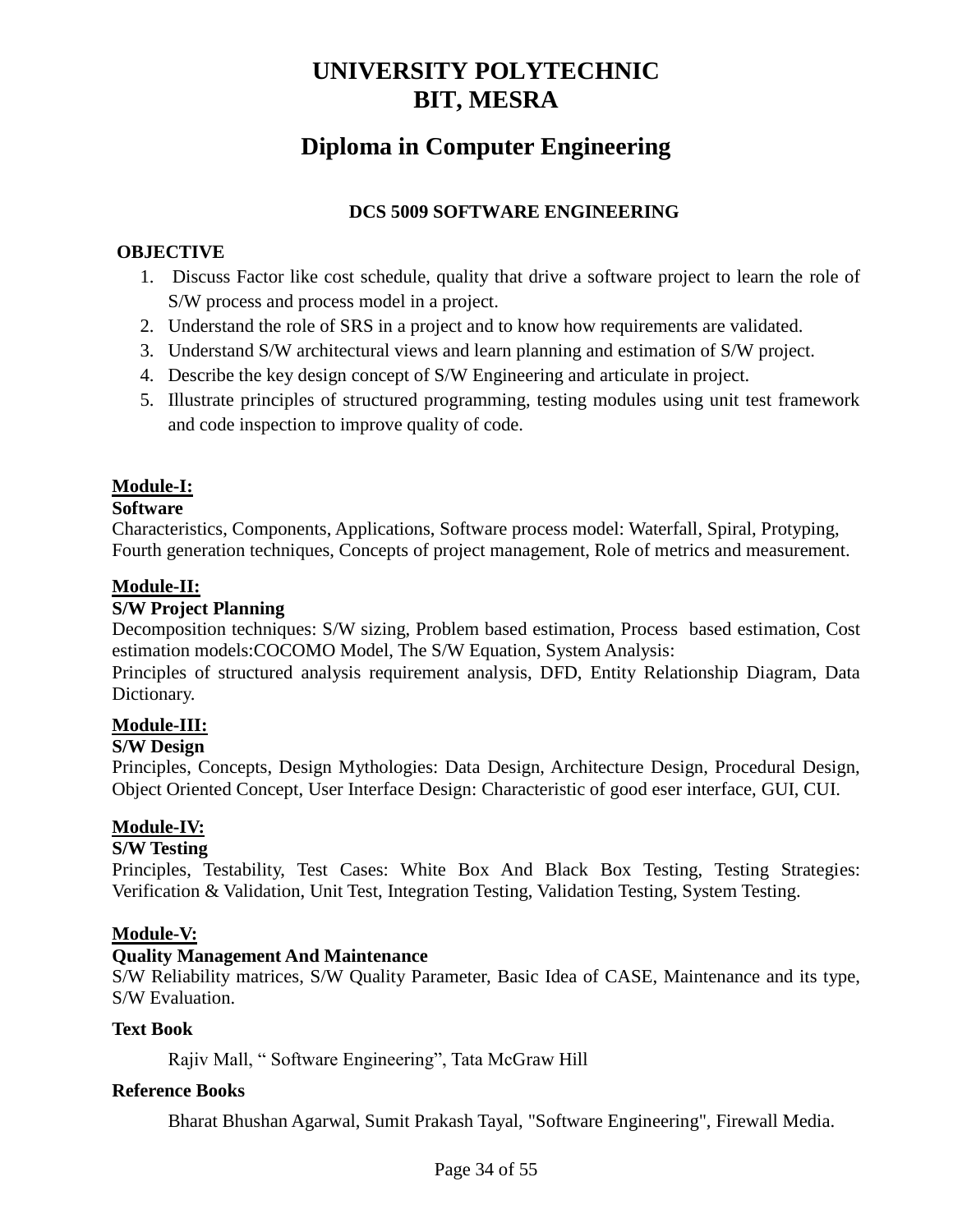# **Diploma in Computer Engineering DCS 5002 JAVA PROGRAMMING LAB.-I**

# **LIST OF EXPERIMENTS**

1. To write a Java application program which clarify the following points:

- How to compile and run
- How to set path and class path,Single and Multi-line comments, and,Command line arguments.

# **Data Types, Variables Operators & Arrays:**

1. To write a Java program which defines and initialized different data types: byte, short, int, long, float & double.

2. Problems related to Character and Boolean data type.

3. Problems related to one and two dimensional array.

4. Problems related to Arithmetic, bit wise and relational operators.

# **Control Statements & Looping Structure:**

1. Problems related to: IF-ELSE, IF-ELSE-IF, SWITCH statements.

2. Problems related to the following looping statements — WHILE, DO-WHILE &FOR.

3. Problems related to nested looping and jump statements (BREAK, CONTINUE & RETURN) **Classes, Objects & Methods:**

1. To write a Java program to clarify the following points: (a) how to declare a class, (b) how to create an object, (c) how methods are defining in a class, (d) access variables and methods.

2.To construct a Java program which defines: (a) how arguments values are passed to a method, (b) use of new operator, constructor and finalize method, (c) passing objects to a method, (d) declaration of static keyword.

3. To practice problems related to: (a) Method overloading, (b) Multiple constructor, (c)Calling constructor from a constructor.

# **Exception Handling:**

1. To write a Java program which is constructed using TRY, CATCH and FINALLY blocks .

# **Inheritance & Extending Classes (Interface):**

1.To write Java programs which clarify the following: (a) super class, (b) sub- class/derive class, (c) understanding abstract and final class, (d) polymorphism.

2. To practice problems related to:

(a) Multiple Inheritance, (b) Interface, (c) Extending Interfaces, (d) Thread & Multi-Thread.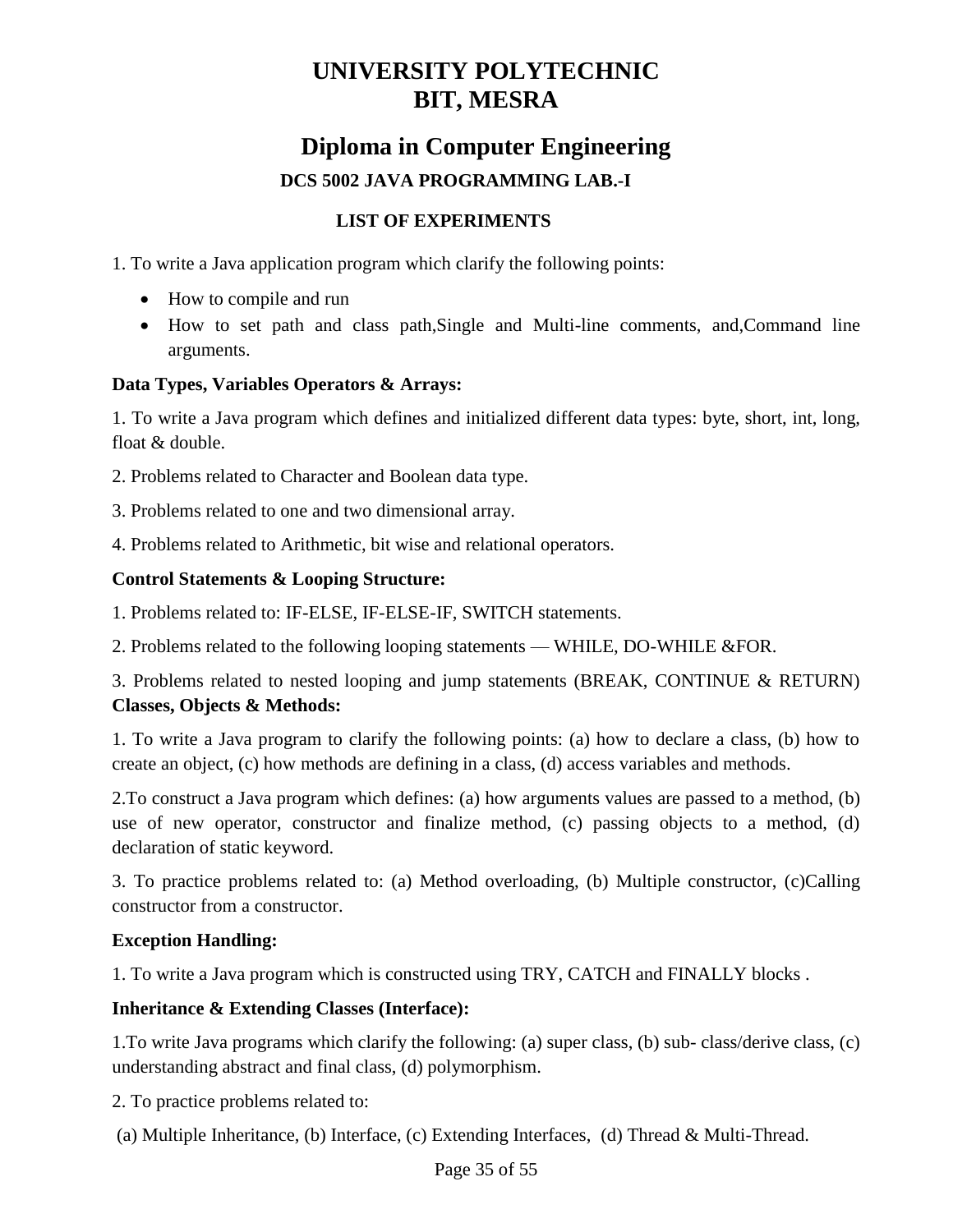# **Diploma in Computer Engineering**

# **DCS 5004 COMPUTER NETWORKING LAB.**

# **LIST OF EXPERIMENTS**

- 1. Identification of various network components/devices e.g. Connectors, Hub, Switch, Modem
- 2. Preparation of cross and parallel cable.
- 3. Setting IP address.
- 4. Using command line diagnostics: ipconfig and ping.
- 5. Setting-up of small home/office network:
	- a. Connecting PCs in a network.
		- b. Configuring PCs in a network.
		- c. Creating workgroup.
- 6. File and print sharing
	- a. Setting-up file sharing options (read/write/full control).
	- b. Setting-up print sharing options.
	- c. Installation of network printer.
- 7. Configuring and managing computer security
	- a. Account lockout
	- b. Password policy
	- c. Audit policy
	- d. User Rights Assignment
	- e. Security Options
- 8. Setting-up of Remote desktop services
- 9. Net meeting:
	- a. Installation of Net meeting
	- b. Sharing of files on Net meeting
	- c. Desktop sharing
	- d. Shared white board
- 10. Setting-up remote assistance.
- 11. Installation of server Operating system.
- 12. Installation of Active directory.
- 13. Configuring access permissions.
- 14. Installation & configuration of TCS(Terminal Client Services)
- 15. Managing user accounts
	- a. Creating user accounts
	- b. Making a user account member of Administrative group.
	- c. Assigning permissions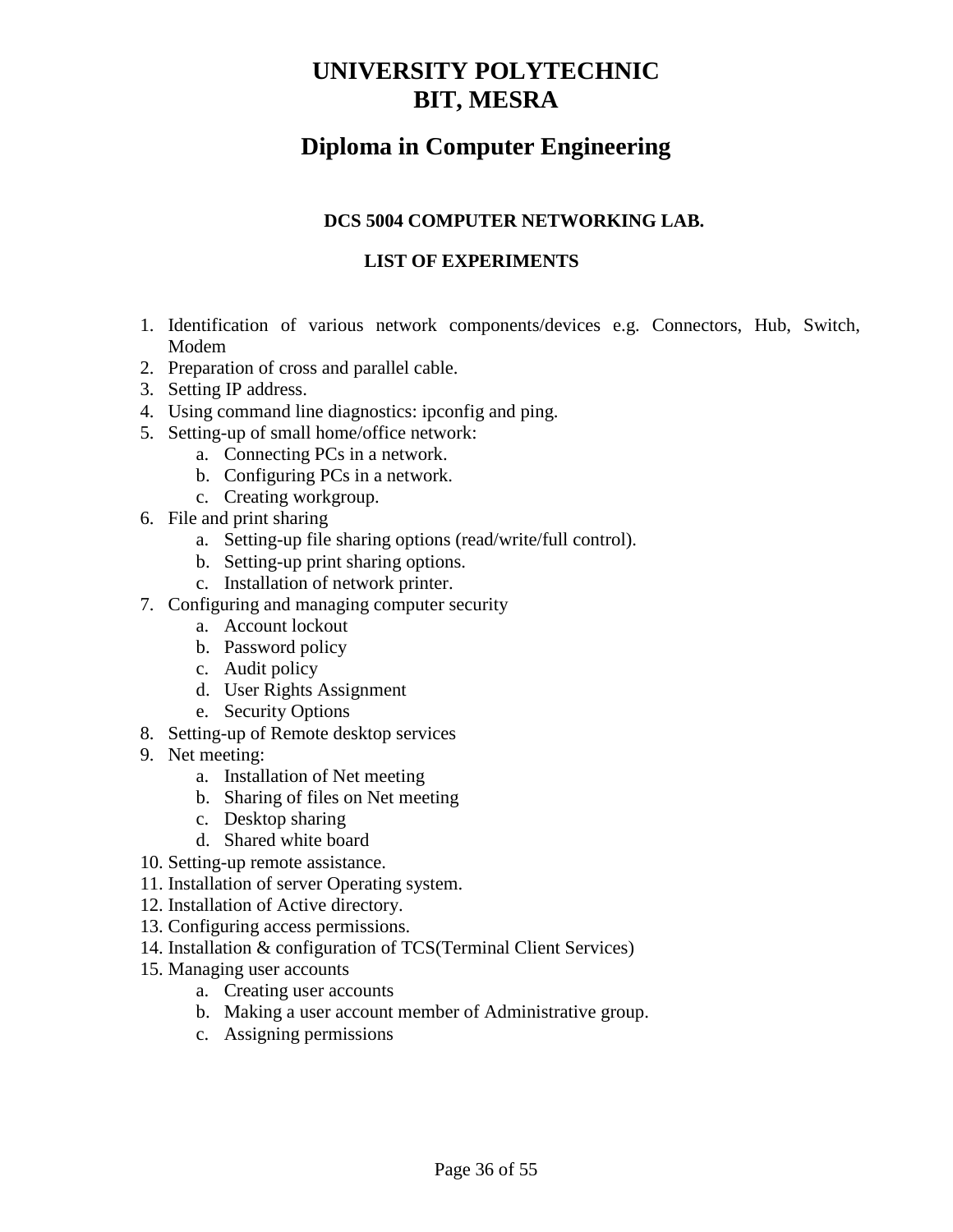# **Diploma in Computer Engineering**

# **DCS 5008 MULTIMEDIA AND ANIMATION LAB.**

# **LIST OF EXPERIMENTS**

#### **Basics**

Overview of the Adobe Photoshop. Image modes. Image size and resolution. Image color concepts.

#### **Basic tools and color**

Overview of the Photoshop toolset. Brushes and brush types. Choosing colors by eye. Numerical color. Pantone color. Canvas color. Review and assignment.

#### **Selections and masks**

Marquee selection tools. Lasso & Wand selection tools. Selection tool. Select menu commands. Transforming selections. Quick mask mode. Alpha channels and channel palette. Mask/selection practice exercise.

#### **Layers and blend modes**

Intro to layers. Move, copy and transform layers. Advanced layer features. Applying layer effects. Layers review. Review and assignment.

#### **Painting tools**

Intro, paint bucket and fill command. Gradient, pattern and line tools. Brushes and fade command. Pencil, Paintbrush and Airbrush tools. Eraser tools.

#### **Retouching tools**

Retouching tools intro and tips. Blur, sharpen, and smudge. Dodge, burn, sponge. Clone stamp, history brush, art history brush. Practice exercises. Review and assignment.

#### **Adobe image ready**

Introduction to Image Ready. Opening and importing files. Image Reader workspace. Toolbox. Animation.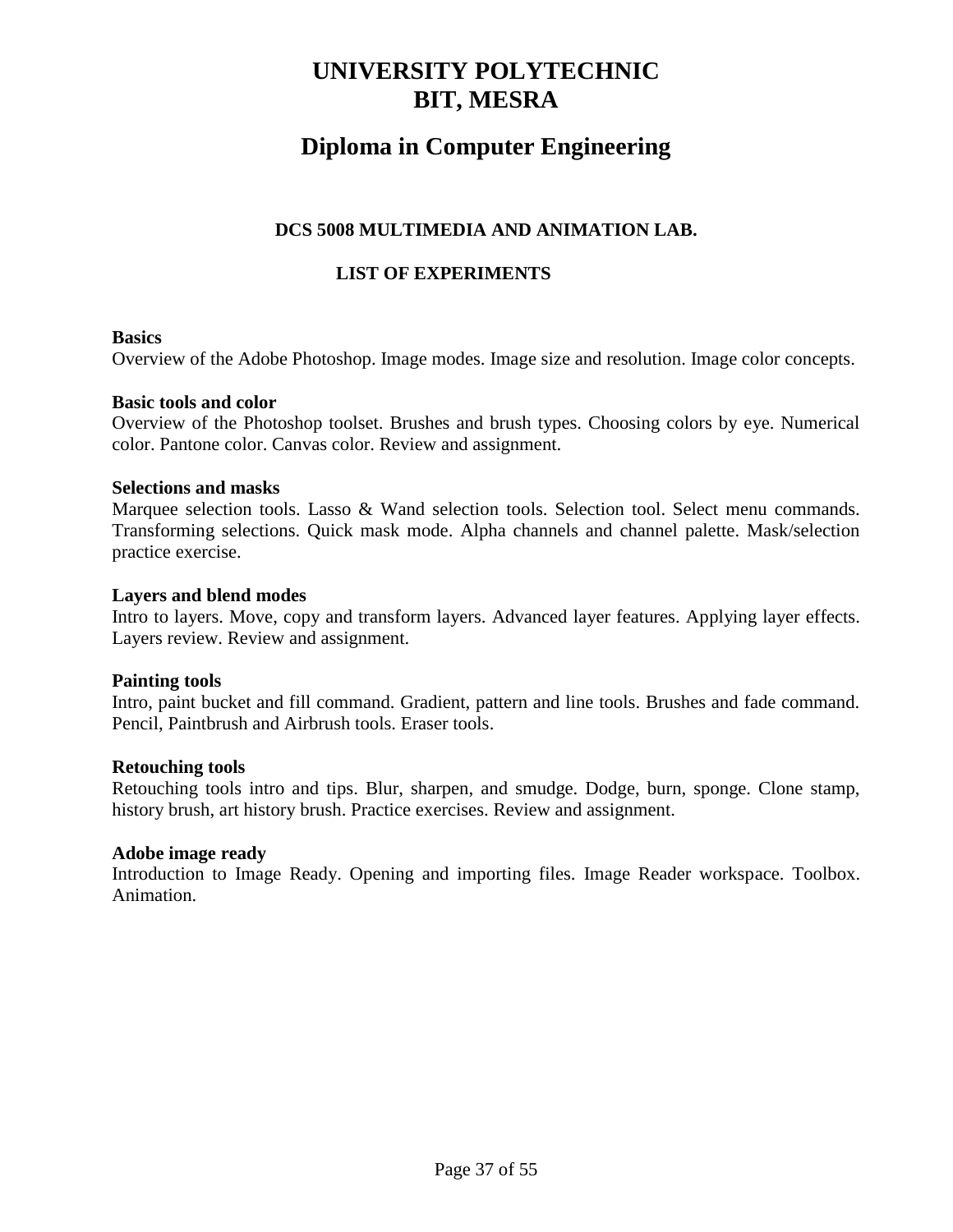# **Diploma in Computer Engineering**

# **DCS 5010 VISUAL BASIC LAB**

# **LIST OF EXPERIMENTS**

#### **OBJECTIVE**

- 1. Develop acquaintance with standard VB controls.
- 2. Developing understanding of various controls and mathematical functions.
- 3. Understanding various inbuilt functions.
- 4. Using control statements in VB.
- 5. Database connectivity and report generation.

# **1. Visual basic building blocks:**

- Object, properties, events, forms, controls, modules, methods, input box and message box.
- Form: Creating adding and removing forms in project: Add, remove, hide, show, load statement, unload statement, me keyword, Referring to objects on a different forms.
- Data types, Variable, constant

# **2. Working with Controls:**

 Text box, label, command button, frame, list box, check box, radio button, file list box, drive list box, directory list box, timer, scroll bar control, picture box, image box, Menu editor.

# **3. Inbuilt functions:**

Mathematical function: Rnd, Sqr, Int, Abs, Exp, Log, Sin, Cos, Tan , Atn, Fix and Round. Format function and String: Tab, Space, and Format, String comparison: equals, compareto.

# **4. Control statements:**

if ………then, if……….then……else, if……….then……elseif…end if Looping: for….next, while…wend, do….while, do….until. Compound conditions: and, or, not; select case

# **5. Database connecting tools:**

ADODC, ADODB, Creating the database files for use by visual basic(using MS- Access), Data control and their properties, Adding a New Record, searching record, Updating a record, Deleting a record, Data grid.

Report generation: Data environment, creating query, preparing a report.

6. Mini Project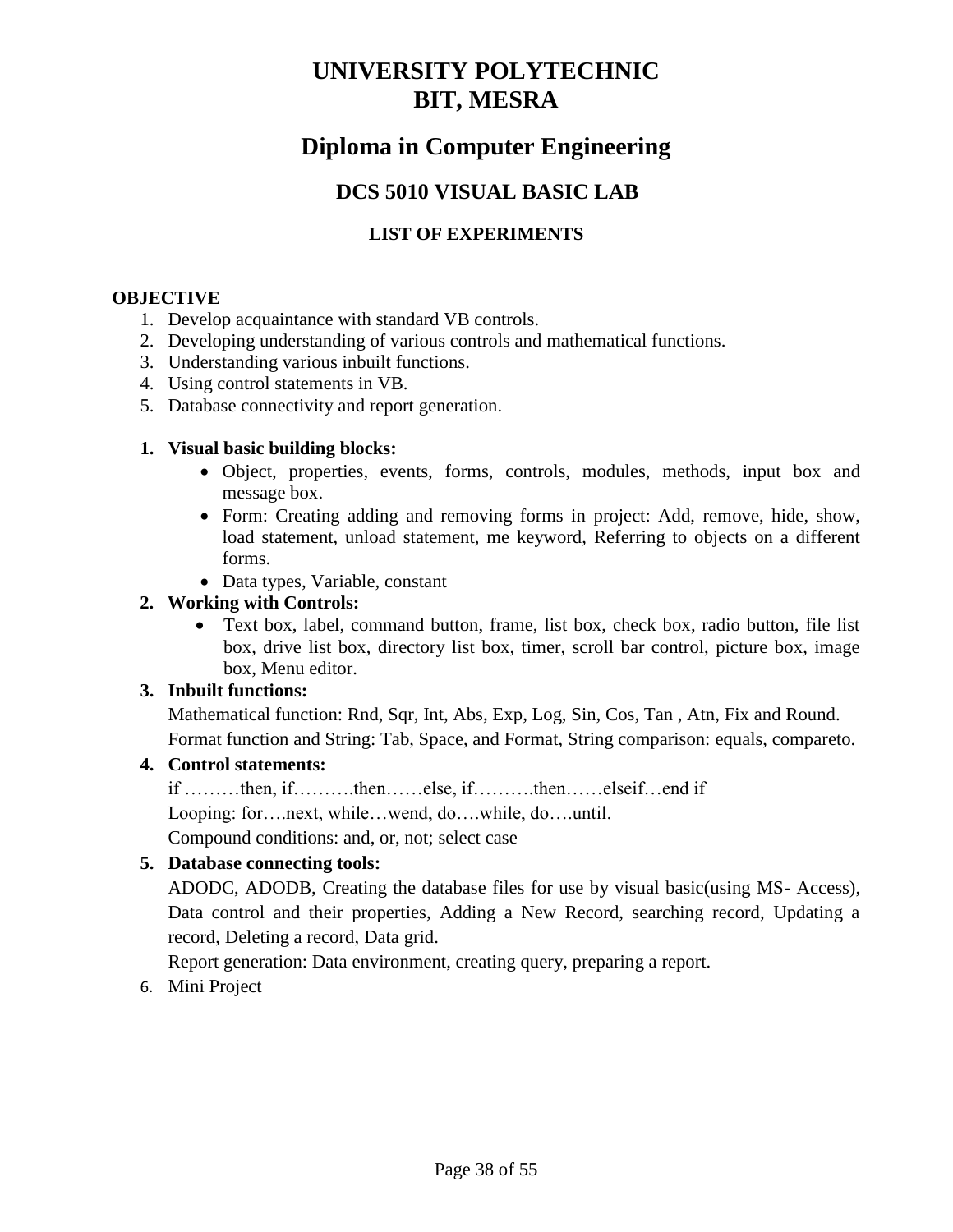**Diploma in Computer Engineering**

# **SYLLABUS**

# **SEMESTER-VI**

# **Diploma in Computer Engineering**

**(wef 2018 batch)**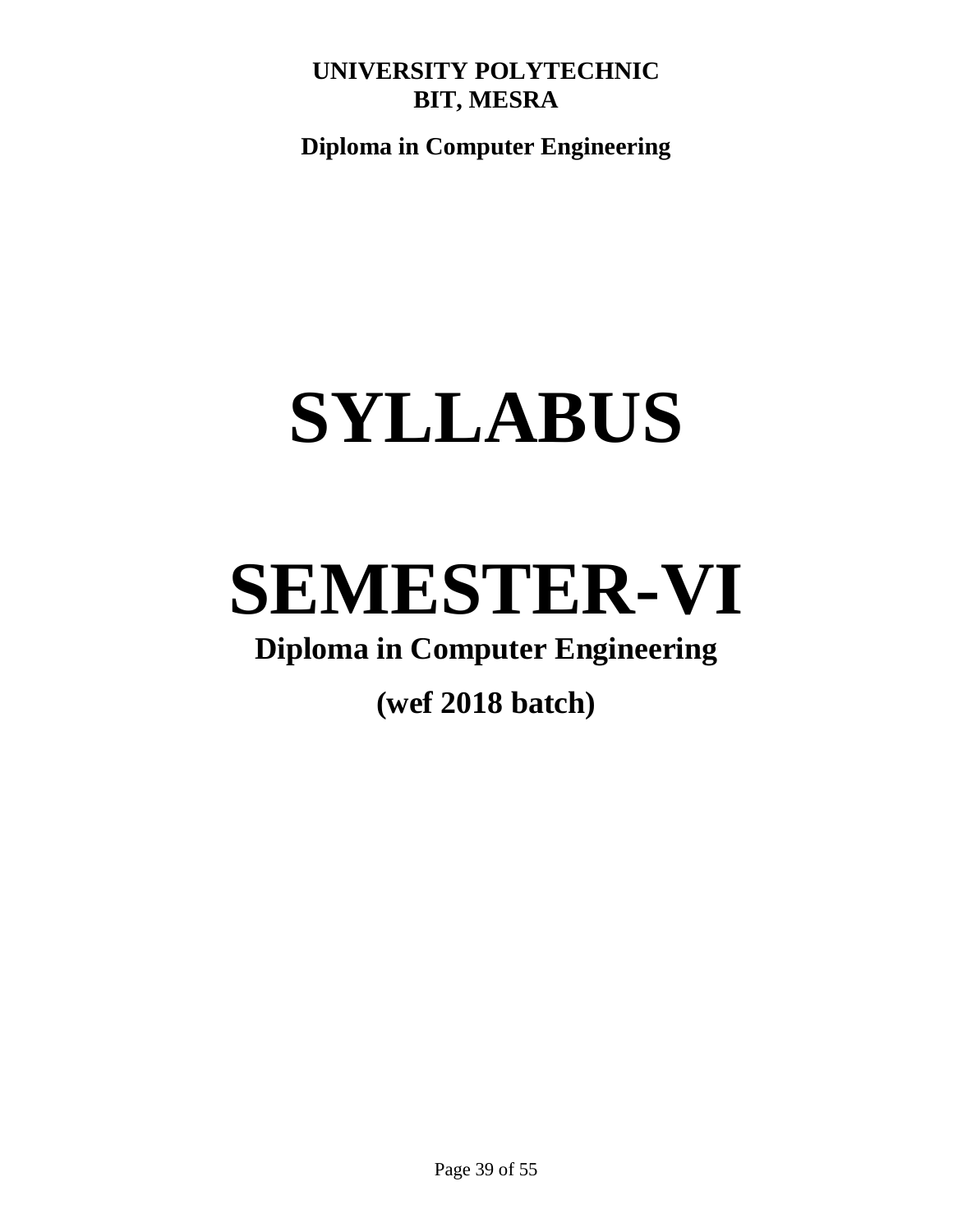# **Diploma in Computer Engineering**

# **Course Structure Diploma in Computer Engineering**

| <b>Subject Code</b>              | <b>Subject</b>                               | <b>Theory</b>  | <b>Tutorial</b>  | Lab.           | <b>Credit</b>  |  |
|----------------------------------|----------------------------------------------|----------------|------------------|----------------|----------------|--|
| <b>DMT 6001</b>                  | <b>Total Quality Management</b>              | 3              | $\Omega$         | $\Omega$       | 3              |  |
| <b>DCS 6001</b>                  | <b>Advance Java Programming</b>              | 3              | 1                | $\overline{0}$ | $\overline{4}$ |  |
| <b>DCS 6003</b>                  | <b>Computer Hardware</b>                     | 3              |                  | $\overline{0}$ | $\overline{4}$ |  |
| <b>DCS 6005</b>                  | <b>Cyber Security</b>                        | 3              | $\overline{0}$   | $\overline{0}$ | 3              |  |
|                                  | Elective                                     | 3              | $\overline{0}$   | $\overline{0}$ | 3              |  |
| <b>DCS 6002</b>                  | Java Programming Lab. - II                   | $\overline{0}$ | $\theta$         | $\overline{2}$ | 1              |  |
| <b>DCS 6004</b>                  | Computer Hardware Lab.                       | $\theta$       | $\theta$         | $\overline{2}$ |                |  |
| <b>DCS 6008</b>                  | Software Testing Lab.                        | $\overline{0}$ | 1                | 3              | $\overline{2}$ |  |
| <b>DCS 6010</b>                  | Project-II                                   | $\theta$       | $\overline{0}$   | 6              | 3              |  |
| <b>List of Elective(Any one)</b> |                                              |                |                  |                |                |  |
| <b>DCS 6011</b>                  | <b>Computer Graphics</b>                     | 3              | $\boldsymbol{0}$ | $\overline{0}$ | 3              |  |
| <b>DCS 6013</b>                  | <b>Image Processing</b>                      | 3              | $\overline{0}$   | $\overline{0}$ | 3              |  |
| <b>DCS 6015</b>                  | Network Administration and Management        | 3              | $\theta$         | $\theta$       | 3              |  |
| <b>DCS 6017</b>                  | Internet of Things                           | 3              | $\theta$         | $\theta$       | 3              |  |
| <b>DCS 6019</b>                  | <b>Android Based Application Development</b> | 3              | $\overline{0}$   | $\theta$       | 3              |  |
| <b>DCS 6023</b>                  | Mobile Computing                             | 3              | $\overline{0}$   | $\theta$       | 3              |  |
|                                  | Periods per week                             | 15             | 3                | 13             |                |  |
|                                  | <b>Total credits</b>                         |                |                  |                | 24             |  |
|                                  | <b>Total Periods per week</b>                |                |                  |                | 31             |  |

# **Sixth Semester**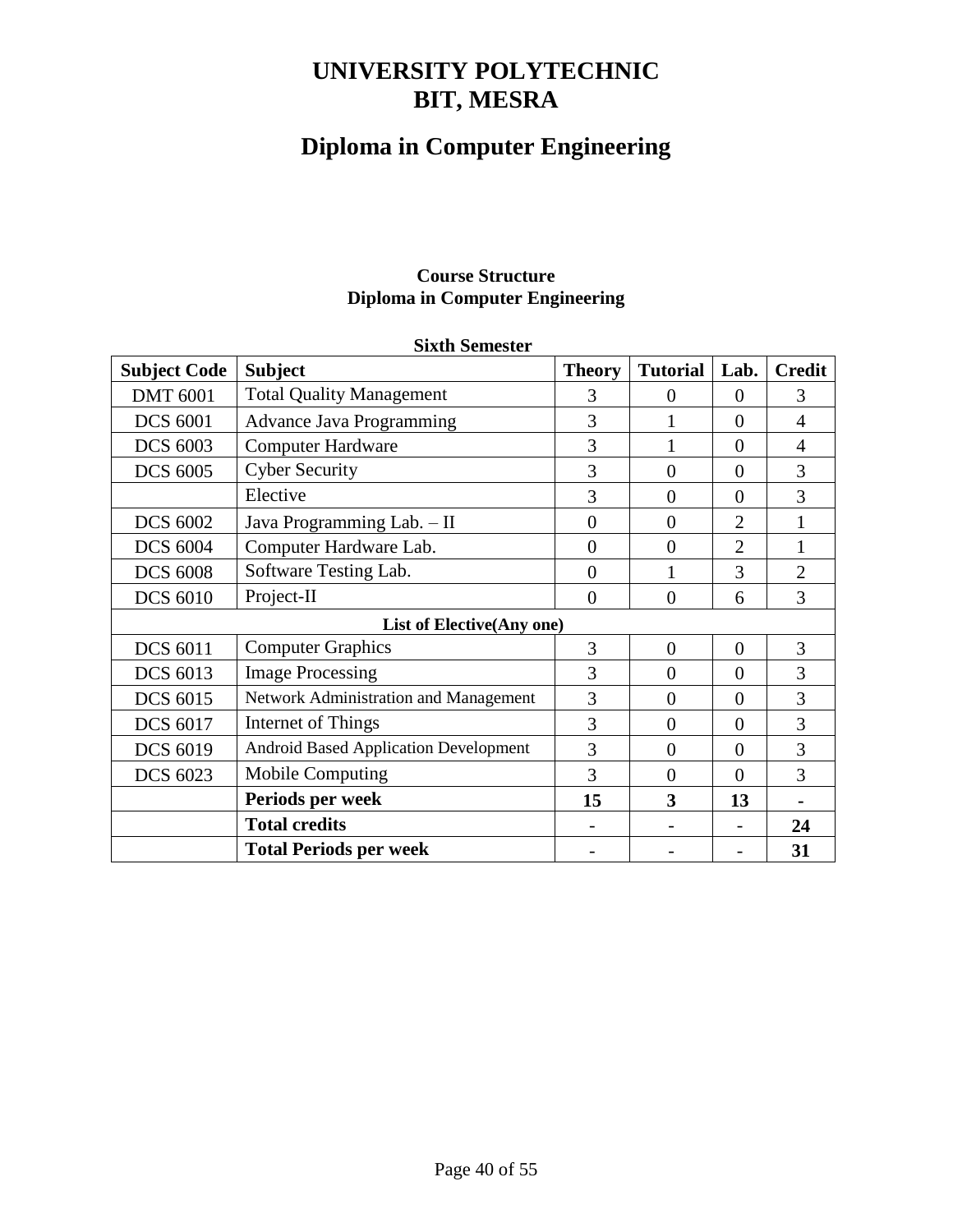# **Diploma in Computer Engineering**

# **DMT 6001 TOTAL QUALITY MANAGEMENT**

# **OBJECTIVE**

- 1. To understand the principles of Total Quality Management (TQM).
- 2. To identify various components of TQM.
- 3. To be acquainted with various quality standards.
- 4. To understand the need for benchmarking and its process, and various quality improvement techniques.
- 5. To understand the importance of quality circle and identify various issues related with it.

# **Module-I: Introduction**

Management Concept, Function or Process, Characteristics of Management, Total Quality Management Concept, Objective, Scope, Principles of TQM, Evolution of TQM, Difference of Quality Vs Total Quality Management.

# **Module-II: Components of Total quality Management**

Customer Supplier Relationship in TQM System, Managerial Role in TQM, Value, vision, mission and goals in TQM.

**Practices for TQM**: TQM and Human Resource Development, Need and Significance of TQM, Process of TQM.

**Module-III: Quality Management Systems**: Need for ISO 9000 and Other Quality Systems, ISO 9000:2000 Quality System – Elements, Implementation of Quality system Documentation, ISO 14000 – Concept, Requirements and Benefits.

# **Module-IV: Benchmarking**

Introduction, Reasons to Benchmark, Benchmarking Process, Quality Function Deployment (QFD), Cost of Quality, QFD Process. Six- Sigma.

# **Module-V: Quality Circle**

Purpose, Benefits, Problem in implementation of quality circles, Requirements of effective quality Circle.

# **Text &Reference Books**

- 1. Feigenbaum.A.V. "Total Quality Management, McGraw-Hill, 1991.
- 2. S.K.Mandal,"Total Quality Management,Pricnciples & Practice", Vikas Pub. House Pvt. Ltd.
- 3. Oakland.J.S. "Total Quality Management Butterworth", Hcinemann Ltd., Oxford. 1989.
- 4. Narayana V. and Sreenivasan, N.S.,"Quality Management Concepts and Tasks", New Age International 1996.
- 5. Zeiri, "Total Quality Management for Engineers", Wood Head Publishers, 1991.
- 6. Dr. S. Kumar,"Total Quality Management", Laxmi Publications Pvt. Ltd.,2011.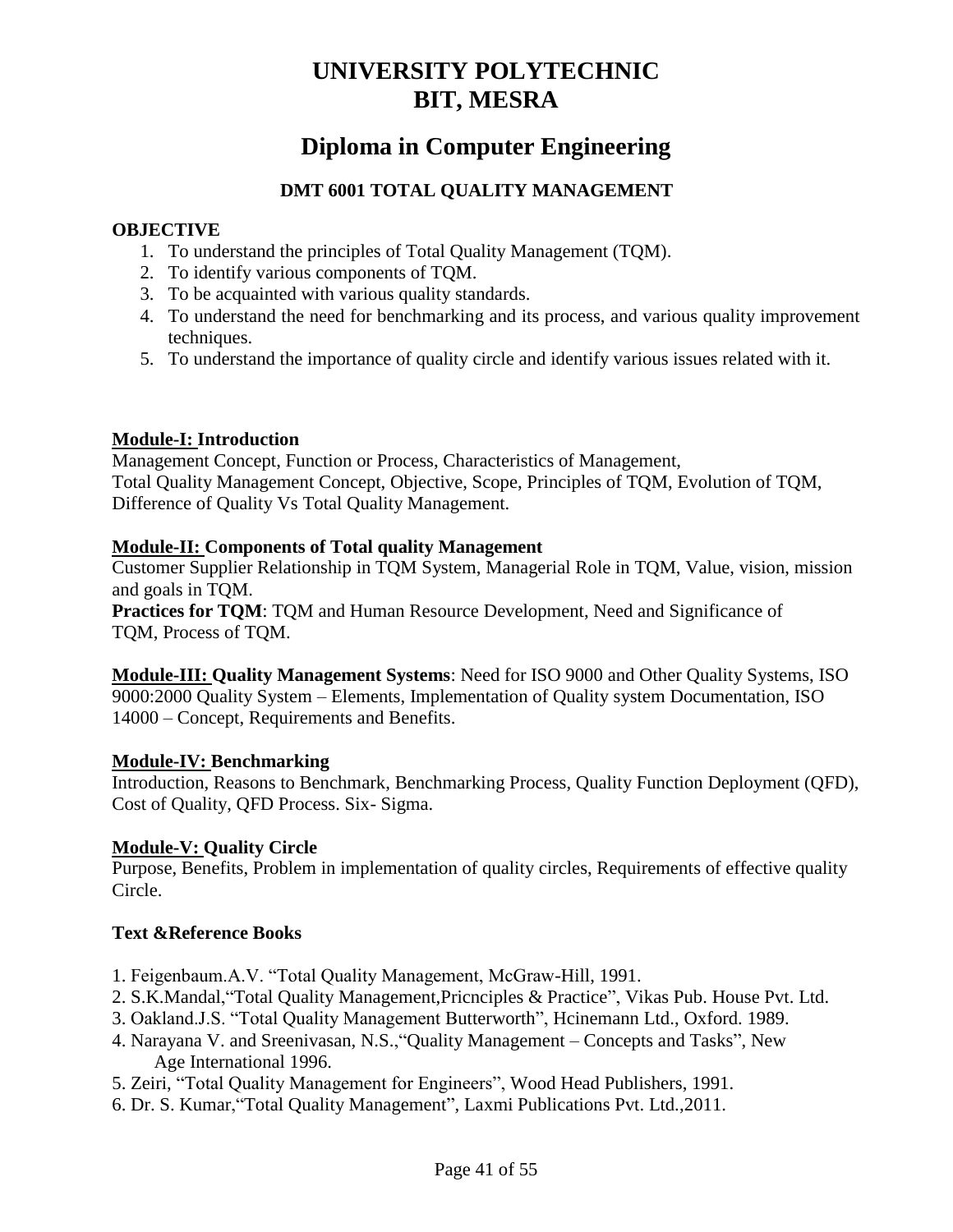# **Diploma in Computer Engineering**

# **DCS6001 ADVANCE JAVA PROGRAMMING**

# **OBJECTIVE**

- 1. To revise basic concepts of OOP and Java.
- 2. To be able to develop simple networking applications.
- 3. To be able to use AWT components in the applications.
- 4. To be able to write simple java applets.
- 5. To be able to use database in the applications.

# **Module-I:**

# **Review of Basic Concepts**

Inheritance, Aggregation and Composition, Method Overriding, Static and Dynamic Binding, Abstract Class and Interface, Call by Value and Call by Reference.

# **Module-II:**

# **Networking**

Basic concepts, Socket Programming, URL Class, Displaying data of a Web Page, InetAddress class, Datagram Socket and Datagram Packet classes, Two-way Communication.

# **Module-III:**

# **Event Handling**

AWT Controls, Event Classes and Listener Interfaces, Adapter Classes.

# **Module-IV:**

**Applets**

Applet Life-Cycle, Graphics in Applets, Displaying Image in Applets, Event-handling in Applets.

# **Module-V:**

# **Database Connectivity (JDBC)**

JDBC Driver, Connecting to database, Driver manager, Connection Interface, Statement Interface, Result Set Interface, Prepared Statement, Transaction Management.

# **Text Book**

1. Kanika Lakhani, "Advance Java", S. K. Kataria & Sons

# **Reference Book**

1. Herbert Schildt, "Java The Complete Reference", Oracle Press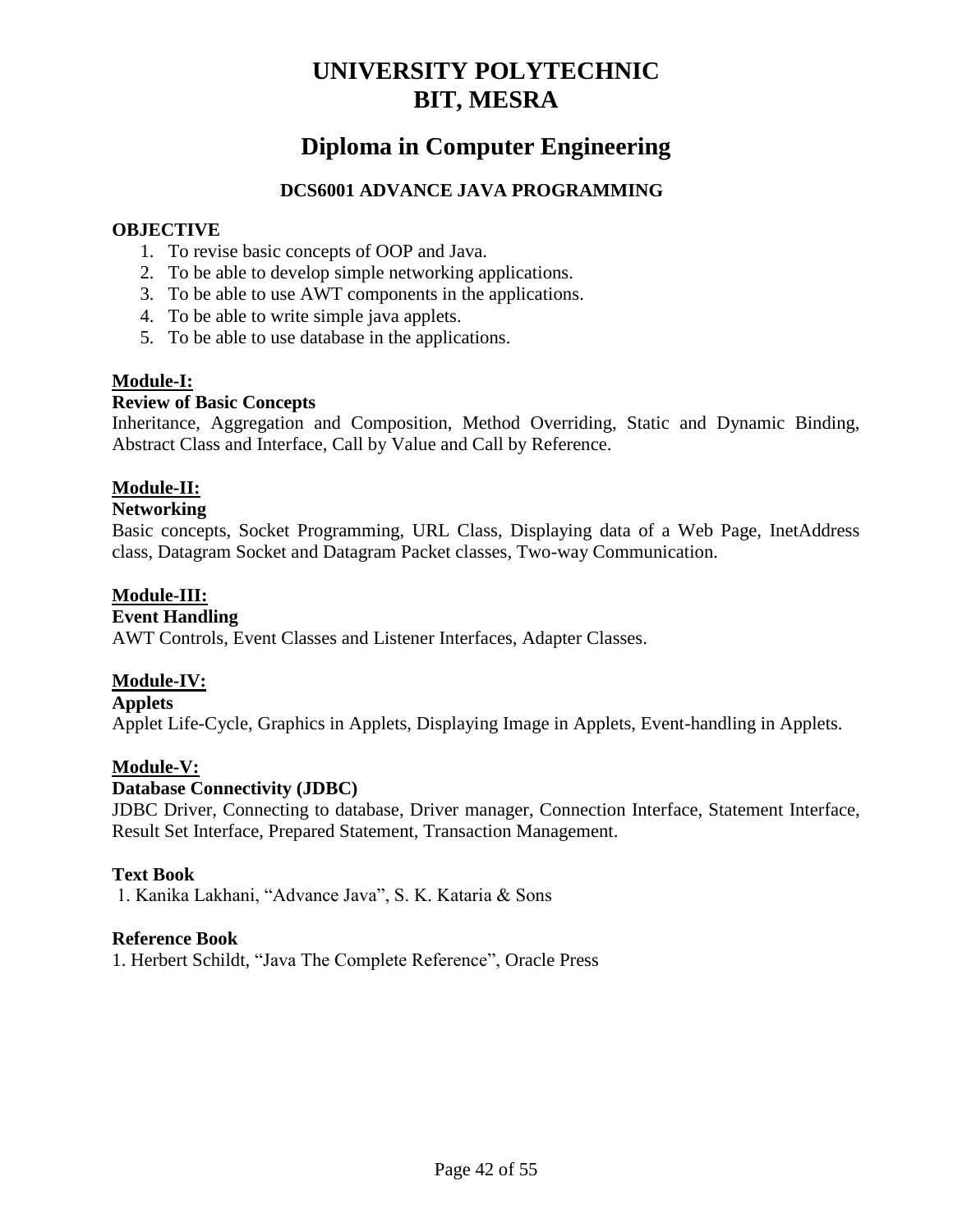# **Diploma in Computer Engineering**

# **DCS 6003 COMPUTER HARDWARE**

### **OBJECTIVE**

- 1. To know various components used inside motherboard.
- 2. Students will be acquainted with the technologies used in modern microprocessor.
- 3. Develop understanding of construction & working of various types of memory used inside digital computer.
- 4. Develop understanding of working of SMPS and UPS.
- 5. Understand basics of various types of printer, preventive and corrective maintenance.

# **Module-I:**

# **Motherboard**

Motherboard form factors; Layout of motherboard; Components of motherboard — chipset, processor socket, expansion slots, power supply connectors, ROM BIOS, CMOS, ports etc.

# **Module-II:**

#### **Microprocessor**

Processor Specification, FSB; Evolution of Processor; Modern Microprocessor technology- 64 bit architecture, Hyper-Threading, Multi-core processor, Turbo boost, Smart cache.

### **Module-III:**

#### **Memory**

Logical memory Configuration— Conventional memory, UMA, Extended Memory & Expanded Memory; Memory Physical Packaging; SIMM, DIMM & RIMM memory modules; Memory Banks; Types of Dynamic RAM─ FPM, EDO, BEDO, SDRAM, RD RAM, DDR RAM.Magnetic Storage: Hard Drives— Hard Drive Construction and Interfaces. File System.

# **Module-IV:**

# **Power Supply**

Power Problems- Spike, Surge, Brownout and Blackout; EMI (Electromagnetic Interference); ESD; SMPS**─** SMPS form factors, connectors and voltages; UPS─ Purpose of UPS, SPS and Double conversion UPS.

#### **Module-V:**

# **Printer, Preventive Maintenance & Troubleshooting**

Printer: Working of Dot matrix printer, Inkjet printer and Laser printer**;** Maintenance and Troubleshooting: Preventive Maintenance **─** HDD, CDROM, Viruses detection and Protection; Steps of Logical Troubleshooting, common PC problems.

# **Text Book**

1. Ron Gilster, "PC Hardware: A Beginner's Guide", TMH

#### **Reference Books**

- 1. C.A.Schmidt, "The Complete Computer Repair Textbook", 3e, Dreamtech
- 2. David Groth, "A+ Complete Study Guide", 3e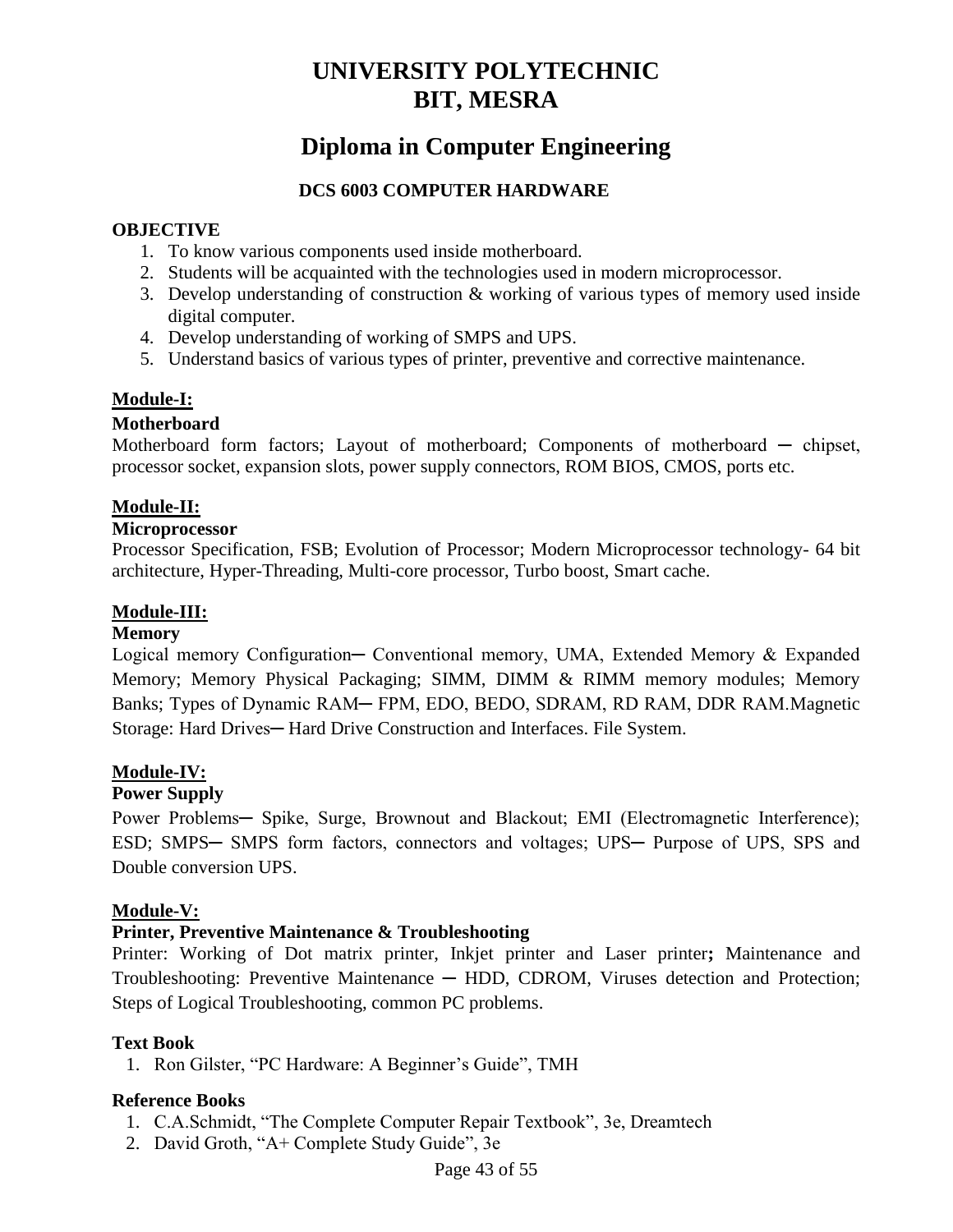# **Diploma in Computer Engineering**

# **DCS 6005 CYBER SECURITY**

# **OBJECTIVE**

This course provides students basic knowledge and skills in the fundamental theories and practices of Cyber Security. Upon completion of the course a student is expected to have met the following six (6) course objectives.

- 1. Understand the broad set of technical, social & political aspects of Cyber Security
- 2. Appreciate the vulnerabilities and threats posed by criminals, terrorist and nation states to national infrastructure
- 3. Understand the nature of secure software development, operating systems and database design
- 4. Recognized the role security management plays in cyber security defense
- 5. Understand the security management methods to maintain security protection
- 6. Understand the legal and social issues at play in developing solutions.

# **Module-I:**

# **Introduction**

Computer Security, Threats, Harm, Vulnerabilities and Control.

# **Module-II:**

# **Toolbox: Authentication, Access Control, and Cryptography**

Authentication, Access Control, and Cryptography, Unintentional(Non-malicious) Programming Malicious Code—Malware.

# **Module-III:**

# **The Web—User Side and Operating Systems**

Browser Attacks, Web Attacks Targeting Users Obtaining User or Website Data, Email Attacks. Security in Operating Systems, Security in the Design of Operating Systems, Security requirements of Databases.

# **Module-IV:**

# **Networks and defenses**

Network Concepts, Threats to Network Communications, Wireless Network Security, Denial of Service.

**Strategic Defenses:** Security Countermeasures, Cryptography in Network Security, Firewalls Intrusion Detection and Prevention Systems.

# **Module-V:**

# **Legal Issues and Ethics**

Protecting Programs and Data, Information and the Law, Rights of Employees and Employers, Redress for Software Failures, Computer Crime, Ethical Issues in Computer Security, Incident Analysis with Ethics.

# **Text Book**

1. William Stallings,"Cryptography and N/W security Principle and Practices", Prentice Hall.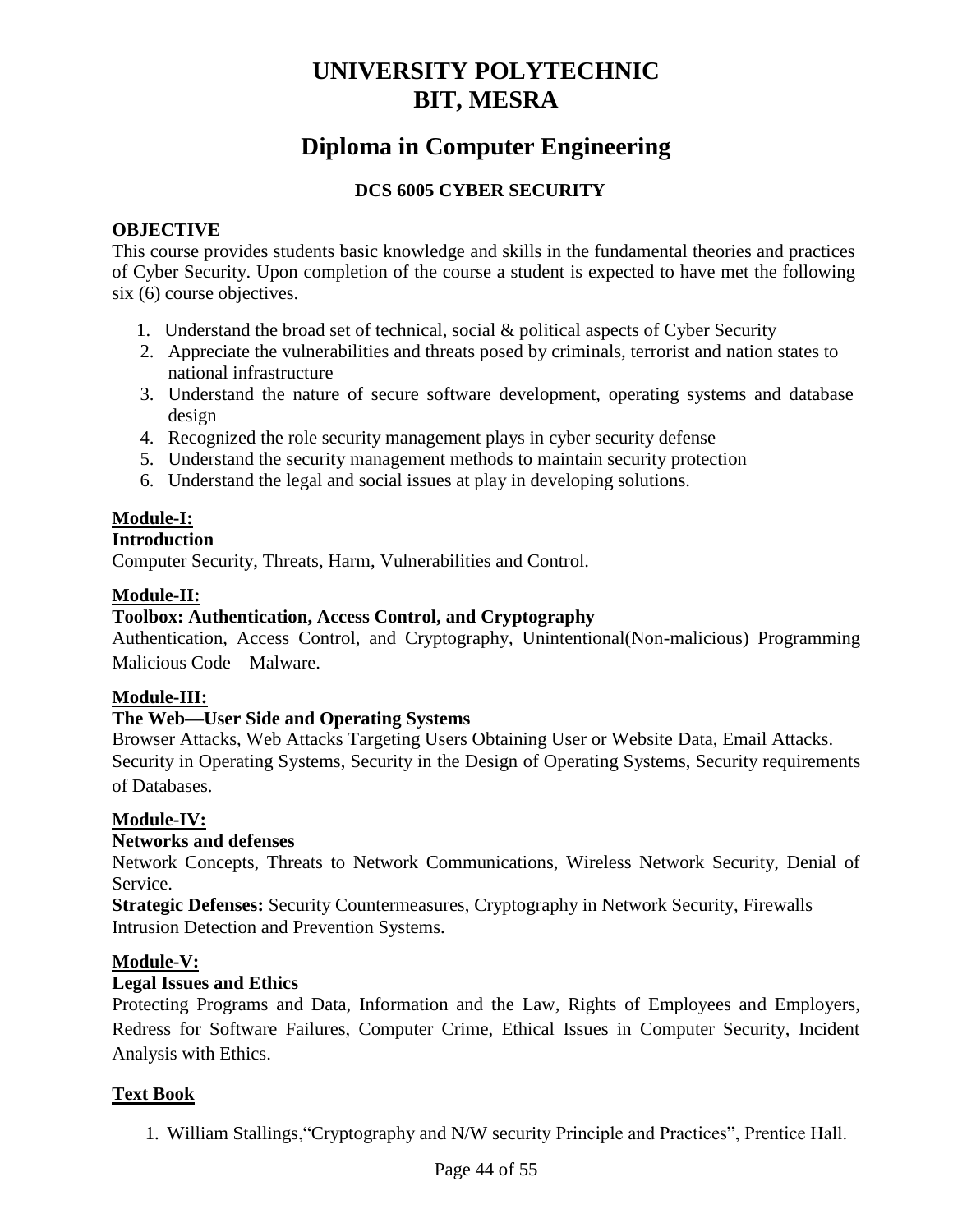# **Diploma in Computer Engineering**

# **DCS 6002 JAVA PROGRAMMING LAB.- II**

# **LIST OF EXPERIMENTS**

- 1. Review examples on Java Classes and Objects
- 2. Review examples on Inheritance
- 3. Examples on Socket Programming
- 4. Examples on AWT components
- 5. Examples on Applets
- 6. Examples on Event Handling in Applets
- 7. Examples on Programming using Database
- 8. Examples on Database in Applets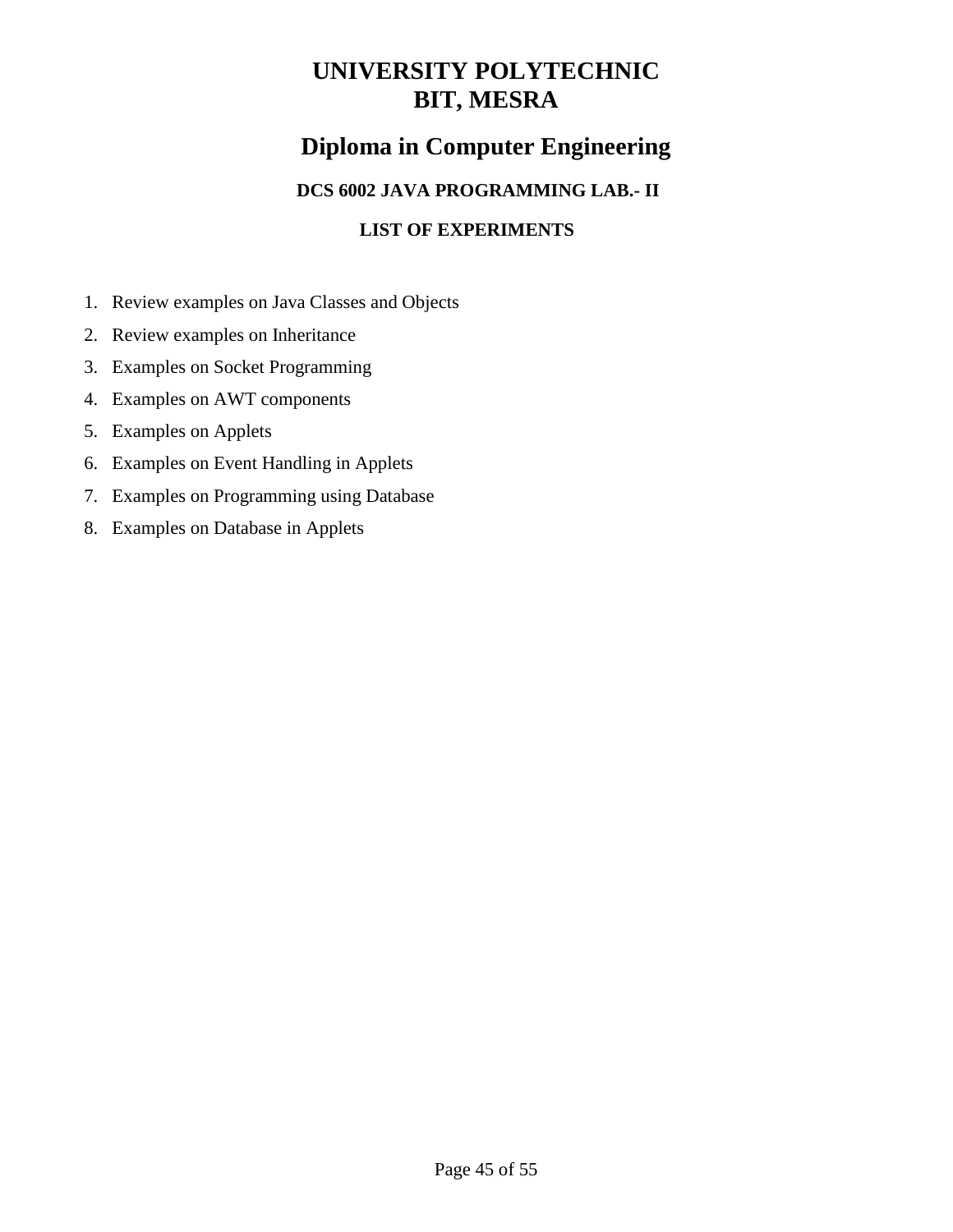# **Diploma in Computer Engineering**

# **DCS 6004COMPUTER HARDWARE LAB.**

# **LIST OF EXPERIMENTS**

- 1. Study of motherboard:
	- a. XT form factor.
	- b. AT form factor.
	- c. LPX form factor.
	- d. ATX form factor.
- 2. Disassembling of PC:
	- a. PC- XT
	- b. PC- AT
	- c. PC- ATX
- 3. Assembling of PC:
	- a. PC-XT
	- b. PC-AT
	- c. PC-ATX
- 4. Study of BIOS Setup.
- 5. Installation of Windows-XP operating system.
- 6. Repairing corrupted operating system.
- 7. Installation of display diver, sound driver, network driver.
- 8. Managing disk and file system:
	- a. Installing two hard disk
	- b. Creating primary, extended, logical partition
	- c. Formatting a partition
	- d. Converting a Basic Disk to a Dynamic Disk
	- e.
	- f. Understanding simple, spanned, striped, Mirrored volume
		- i. Creating Simple volume
		- ii. Creating spanned volume
		- iii. Creating striped volume
		- iv. Extending volume size
		- v. Deleting simple, striped, spanned volume
- 9. Preventive maintenance tools**:**
	- a. System restore
		- i. Creating restore point
		- ii. Restore system to earlier date and time.
	- b. Disk defragmentation
	- c. Scandisk
	- d. Installation and configuration of Anti-virus
- 10. Installation and configuration of VM Ware.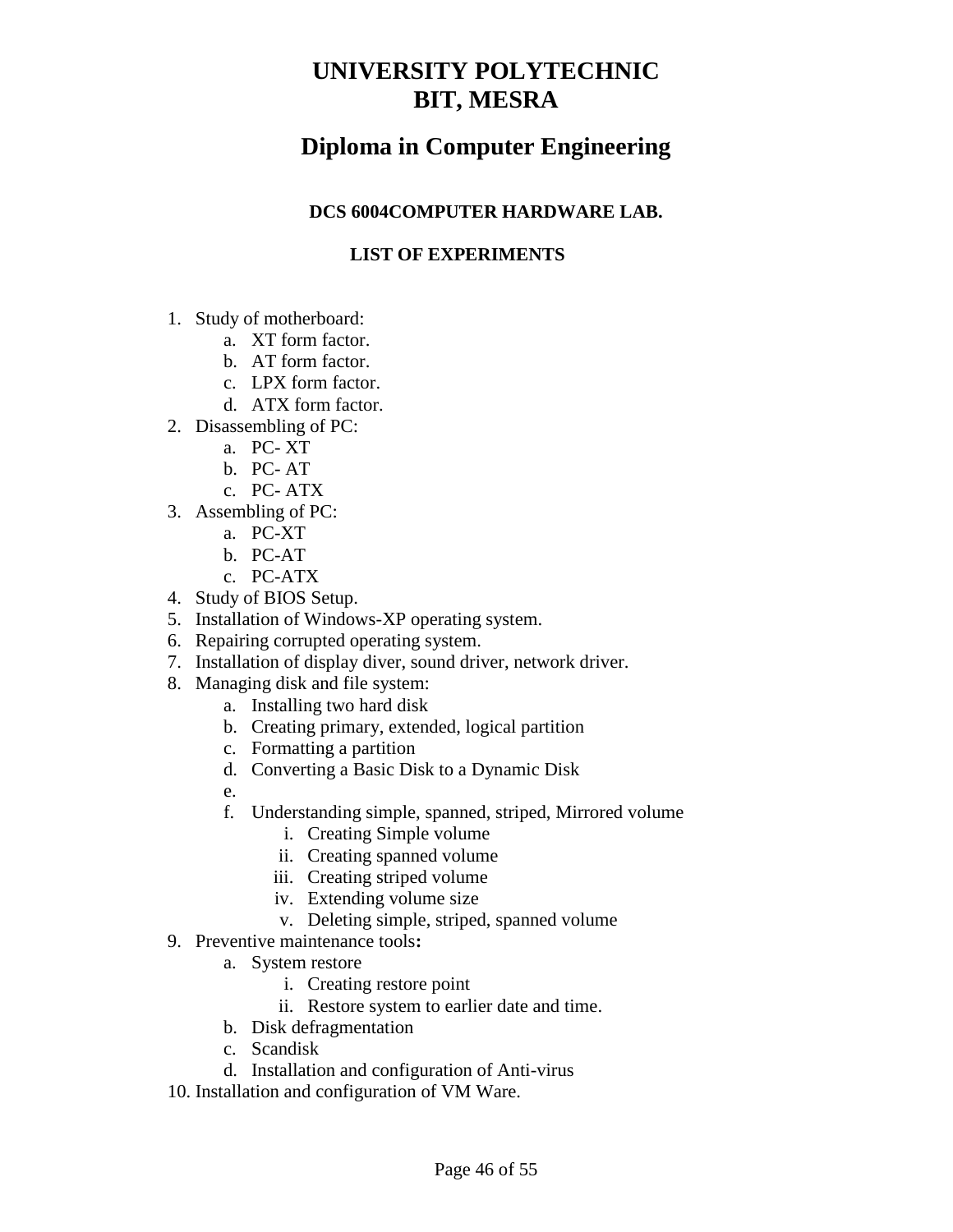# **Diploma in Computer Engineering**

# **DCS 6008 SOFTWARE TESTING LAB**

# **LIST OF EXPERIMENTS**

1. Design and develop a program in a language of your choice to solve the triangle problem defined as follows: Accept three integers which are supposed to be the three sides of a triangle and determine if the three values represent an equilateral triangle, isosceles triangle, scalene triangle, or they do not form a triangle at all. Assume that the upper limit for the size of any side is 10. Derive test cases for your program based on boundary value analysis, execute the test cases and discuss the results.

2. Design, develop, code and run the program in any suitable language to solve the commission problem. Analyze it from the perspective of boundary value testing, derive different test cases, execute these test cases and discuss the test results.

 3.Design, develop, code and run the program in any suitable language to implement the NextDate function. Analyze it from the perspective of boundary value testing, derive different test cases, execute these test cases and discuss the test results.

4.Design and develop a program in a language of your choice to solve the triangle problem defined as follows: Accept three integers which are supposed to be the three sides of a triangle and determine if the three values represent an equilateral triangle, isosceles triangle, scalene triangle, or they do not form a triangle at all. Assume that the upper limit for the size of any side is 10. Derive test cases for your program based on equivalence class partitioning, execute the test cases and discuss the results.

 5.Design, develop, code and run the program in any suitable language to solve the commission problem. Analyze it from the perspective of equivalence class testing, derive different test cases, execute these test cases and discuss the test results.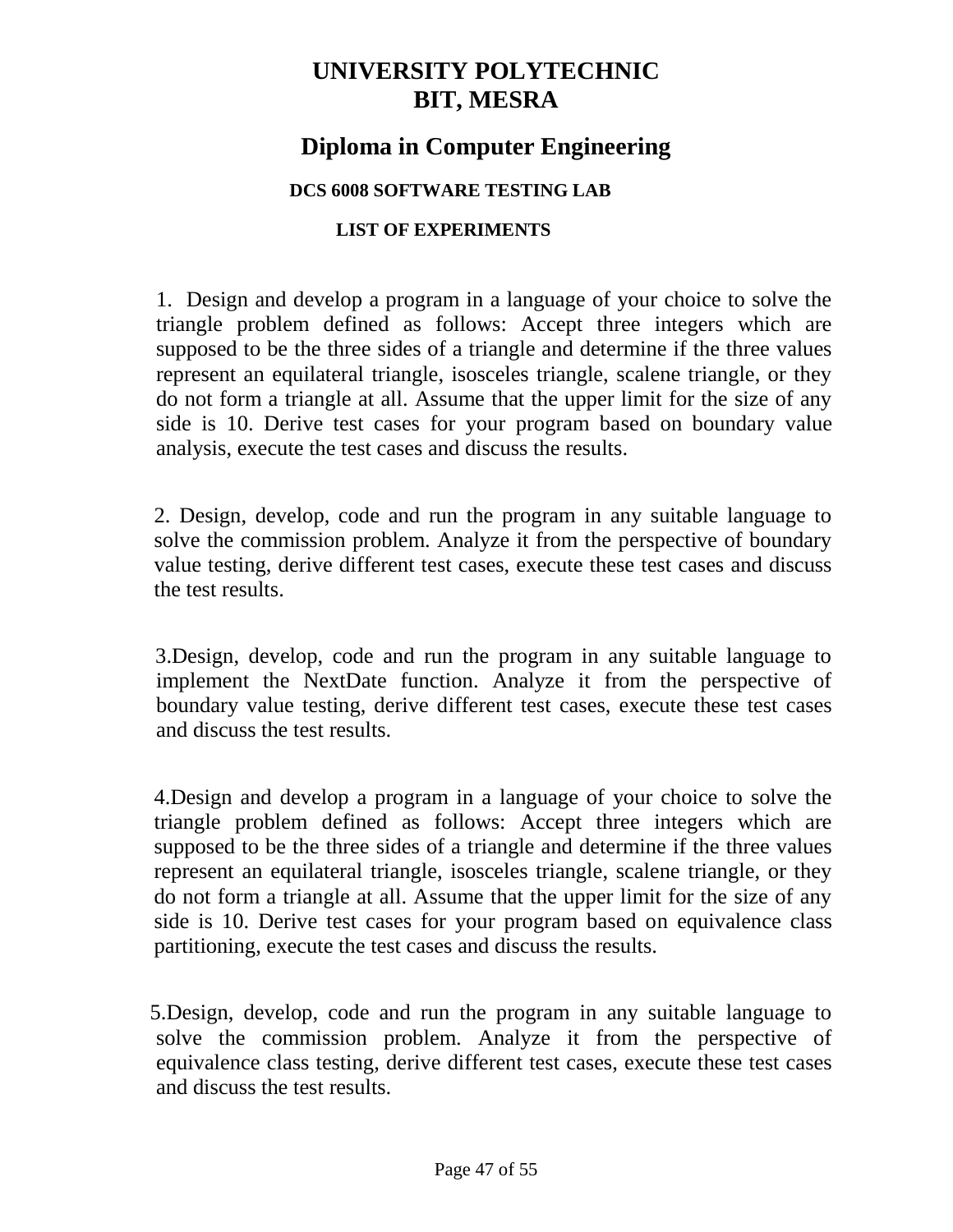# **Diploma in Computer Engineering**

6. Design, develop, code and run the program in any suitable language to implement the NextDate function. Analyze it from the perspective of equivalence class value testing, derive different test cases, execute these test cases and discuss the test results.

7. Design and develop a program in a language of your choice to solve the Triangle problem defined as follows: Accept three integers which are supposed to be the three sides of a triangle and determine if the three values represent an equilateral triangle, isosceles triangle, scalene triangle, or they do not form a triangle at all. Derive test cases for your program based on decision-table approach, execute the test cases and discuss the results.

8. Design, develop, code and run the program in any suitable language to solve the commission problem. Analyze it from the perspective of decision tablebased testing, derive different test cases, execute these test cases and discuss the test results.

9. Design, develop, code and run the program in any suitable language to solve the commission problem. Analyze it from the perspective of dataflow testing, derive different test cases, execute these test cases and discuss the test results.

10. Design, develop, code and run the program in any suitable language to implement the binary search algorithm. Determine the basis paths and using them derive different test cases, execute these test cases and discuss the test results.

11. Design, develop, code and run the program in any suitable language to implement the quicksort algorithm. Determine the basis paths and using them derive different test cases, execute these test cases and discuss the test results. discuss the test results.

12. Design, develop, code and run the program in any suitable language to implement an absolute letter grading procedure, making suitable assumptions. Determine the basis paths and using them derive different test cases, execute these test cases and discuss the test results.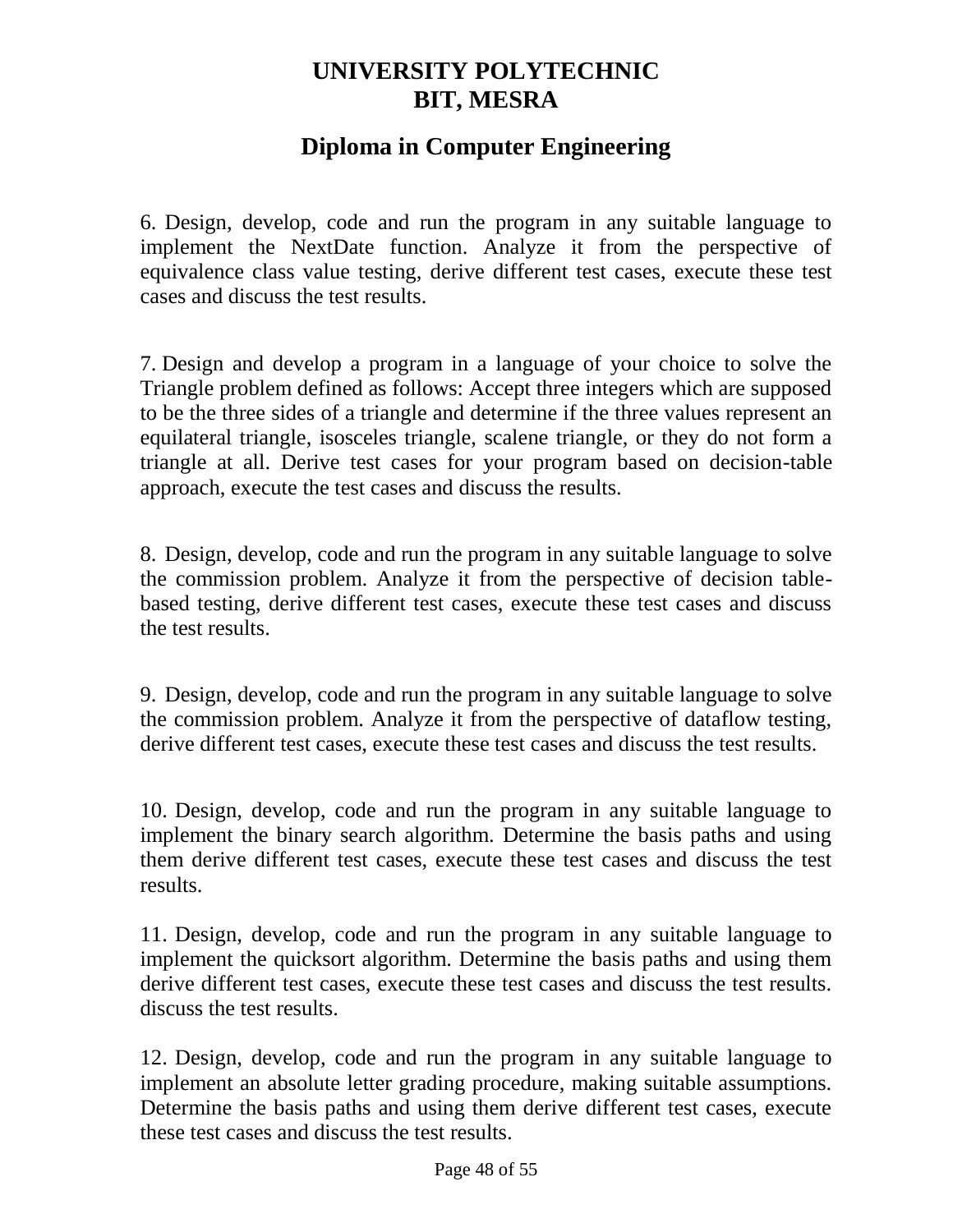# **Diploma in Computer Engineering**

# **DCS 6011 COMPUTER GRAPHICS(ELECTIVE)**

# **OBJECTIVE**

Understand the structure of modern computer graphics systems.

- 1. Under Understand the basic principle of implementing computer graphics primitives.
- 2. Familiarity with key algorithms for modeling of graphical data.
- 3. Develop design and problem solving skills with application to computer graphics.
- 5. Free form shape design using graphical data.

# **Module-I:**

# **Overview of Graphics System**

Random Scan Display, Raster Scan Displays, Vector scan display, color CRT monitors, & flat panel display, input output devices.

# **Module-II:**

#### **Output primitives**

Line drawing algorithms– DDA Algorithms and Bresenham's algorithm, Circle generating algorithm- Circle algorithm & mid-point circle algorithm.

#### **Module-III:**

#### **Two-Dimensional Transformation**

Basic Transformations -Translation, Rotation, and Scaling.Matrix representation & Homogeneous Co-ordinates, Composite Transformation- Translation, Rotation and Scaling, Pivot Point Rotation.

# **Module-IV:**

#### **Viewing and clipping**

Window to viewport co-ordinate transformation, Point clipping, Line Clipping, Cohen Sutherland line clipping algorithm, Sutherland Hodgeman polygon clipping.

# **Module-V:**

# **Three dimension graphics**

Three dimension transformation, Polygon Surfaces, Curved lines and Surfaces, Spline Representations, Bezier curve.

# **Text Book**

1. Computer Graphics by Donald Hearn and M.Pauline Baker; Pearson Prentice Hall Publication

#### **Reference Books**

1.John F. Hughes, Andries Van Dam, Morgan Mcguire, David F.Sklar, James D.Foley, Steven K. Feiner, Kurt Akeley,"Computer Graphics: Principle and practice", Addison Wesley Publishing Co. Ltd.

2. Zhigang Xiang and Roy Plastock,"Computer Graphics", Tata McGraw-Hill Publishing Co. Ltd.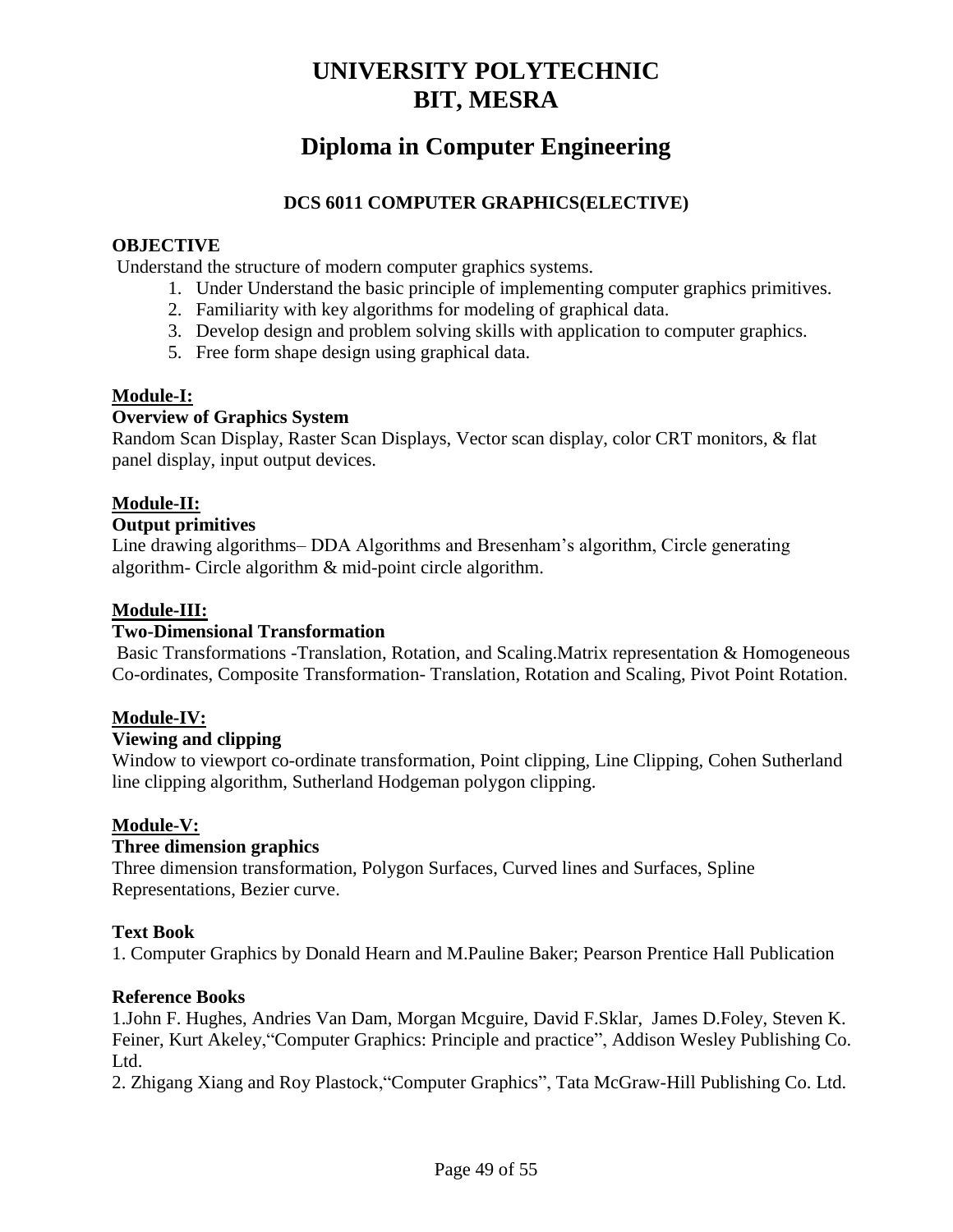# **Diploma in Computer Engineering**

# **DCS 6013 IMAGE PROCESSING (ELECTIVE)**

#### **OBJECTIVE**

Students will be able to

- 1. Develop the essential background in Image Processing.
- 2. Realize the applications of Spatial Filtering methods in different fields of computer vision.
- 3. Learn and apply Frequency Domain Filtering techniques in computer vision.
- 4. Learn and use basic Image Segmentation algorithms for practical applications.
- 5. Use Image Processing techniques necessary for daily and practical problems.

# **Module-I:**

#### **Digital Image Processing Fundamentals**

Light and Electromagnetic Spectrum, Image sensing and acquisition, Image sampling and Quantization.Fundamental steps in Digital Image Processing.Digital Image Representation, Basic relationship between pixels. Mathematical Tools used in Image Processing: Array versus Matrix Operations. Linear versus Nonlinear Operations. Arithmetic Operations. Set and Logical Operations, Spatial Operations, Vector and Matrix Operations, Image Transforms, Probabilistic Methods.

#### **Module-II:**

#### **Intensity Transformations and Spatial Filtering**

Image Negatives Log Transformations, Power-Law (Gamma) Transformation, Piecewise-Linear Transformation Functions.**Histogram Processing:** Histogram Equalization, Histogram Matching (Specification).

**Fundamentals of Spatial Filtering:** The Mechanics of Spatial Filtering, Spatial Correlation and Convolution, Vector Representation of Linear Filtering, Generating Spatial Filter Masks. **Smoothing Spatial Filters:** Smoothing Linear Filters, Order-Statistic (Nonlinear) Filters

**Sharpening Spatial Filters:** Using the Second Derivative for Image Sharpening—The Laplacian. Unsharp Masking and Highboost Filtering using First-Order Derivatives for (Nonlinear) Image Sharpening—The Gradient.

#### **Module-III:**

#### **Filtering in the Frequency Domain**

Preliminary Concepts: Fourier series, Impulses and their Sifting Property, The Fourier Transform of Functions, Convolution, Properties of the 2-D Discrete Fourier Transform.Sampling and the Fourier Transform of Sampled Functions, the Sampling Theorem, Aliasing, Function Reconstruction (Recovery) from Sampled Data. Smoothing Frequency Domain filters, Sharpening Frequency Domain filters.

#### **Module-IV:**

#### **Image Restoration**

Noise Models, Restoration in the presence of Noise-Only Spatial filtering, Mean filters, Adaptive filters. Periodic Noise Reduction by Frequency Domain filtering.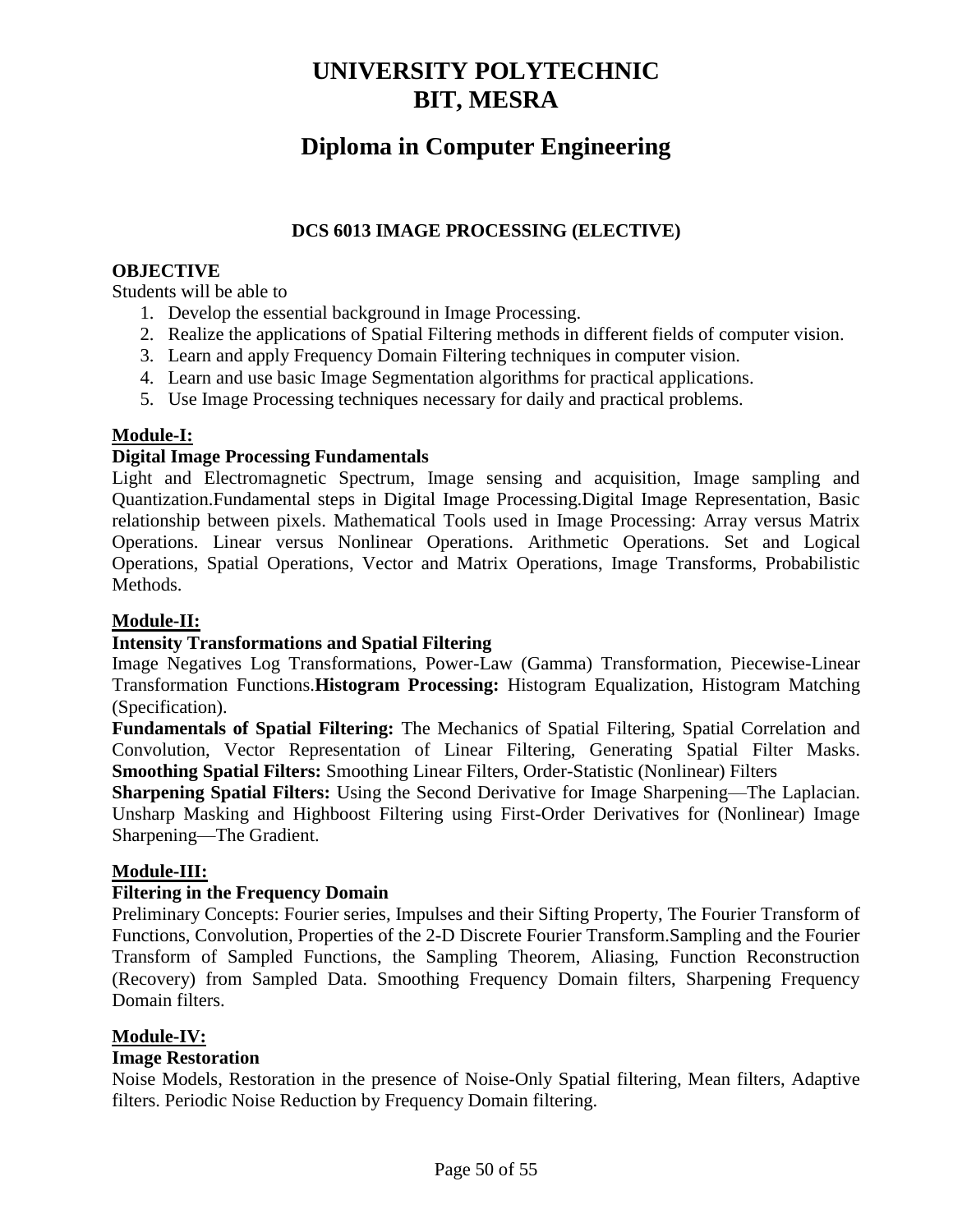# **Diploma in Computer Engineering**

#### **Module-V: Image Segmentation** Detection of Discontinuities, Point Detection, Line detection, Edge Detection. Thresholding, Optimal Global and Adaptive thresholding. Region-based Segmentation.

**Text Book** 1.Rafael C. Gonzalez & Richard E. Woods, "Digital Image Processing", 3rd Ed., Pearson Edu. **Reference Books**

2. B. Chanda and D. Dutta Majumder, "Digital Image Processing and Analysis", PHI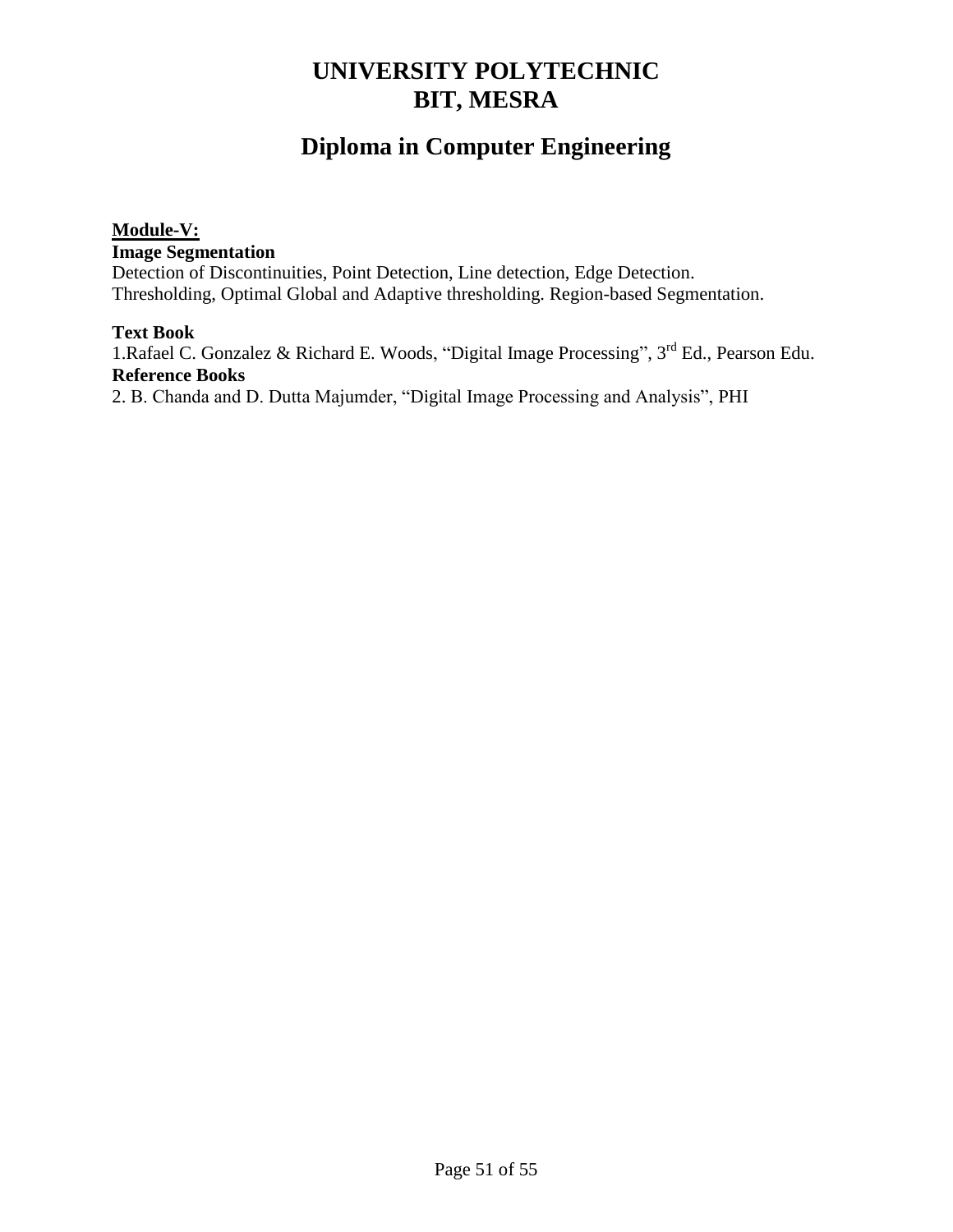# **Diploma in Computer Engineering**

# **DCS 6015 NETWORK MANAGEMENT AND ADMINISTRATION(ELECTIVE)**

### **OBJECTIVE**

- 1. To understand features of Network Operating system.
- 2. To understand structure and services of Active directory.
- 3. Student will be able to manage user accounts and groups.
- 4. Student will be able to manage file and printer access permissions.
- 5. Student will be able to configure DHCP and DNS.

# **Module-I:**

# **Network operating System**

Introduction to Network operating system. Features of Windows NT, Windows 2000 Server, Windows 2008 server.

#### **Module-II:**

#### **Concept of Active Directory Services**

Define directory services, (NDS), Windows NT Domains, Microsoft Active Directory Service (ADS), X.500 Directory, Access Protocol (DAP), and LDAP, Understanding ADS. Structure, Objects, Domains, Organizational Units (OU), Trees, Forests.

#### **Module III:**

#### **Managing User Accounts & Resource Services**

User account: Managing user accounts, shared folders and network printers. Understanding user accounts, Types of user account- Guest, Limited, Administrator. Groups: Working with groups:- Group types, Group Scope, Understanding Group Policies.

#### **Module IV:**

#### **Managing Resource Services**

Managing File Server: Understanding permissions, sharing files & folders, configuring, File Server. Managing Print server: Network Printing Process, Managing Shared Printer, Adjustment Print Server settings.

#### **Module V:**

#### **Configuring DHCP and DNS**

DHCP (Dynamic Host Configuration Protocol), understanding DHCP- IP Address Assignment, DHCP Architecture, Installing, configuring and managing DHCP Server.

DNS (Domain Name System) –Understanding DNS Names- Domain, domain-naming, top level domains, sub-domains, Name Resolution, Managing DNS server and DNS Clients

# **Text and Reference books**

- 1. Mark Minasi, "Mastering Windows Server 2008", Wiley India
- 2. Richard Burke, "Network Management Concepts and practice", Pearson
- 3. Microsoft Press, "MCSE Training Kit", Tata Mc graw Hill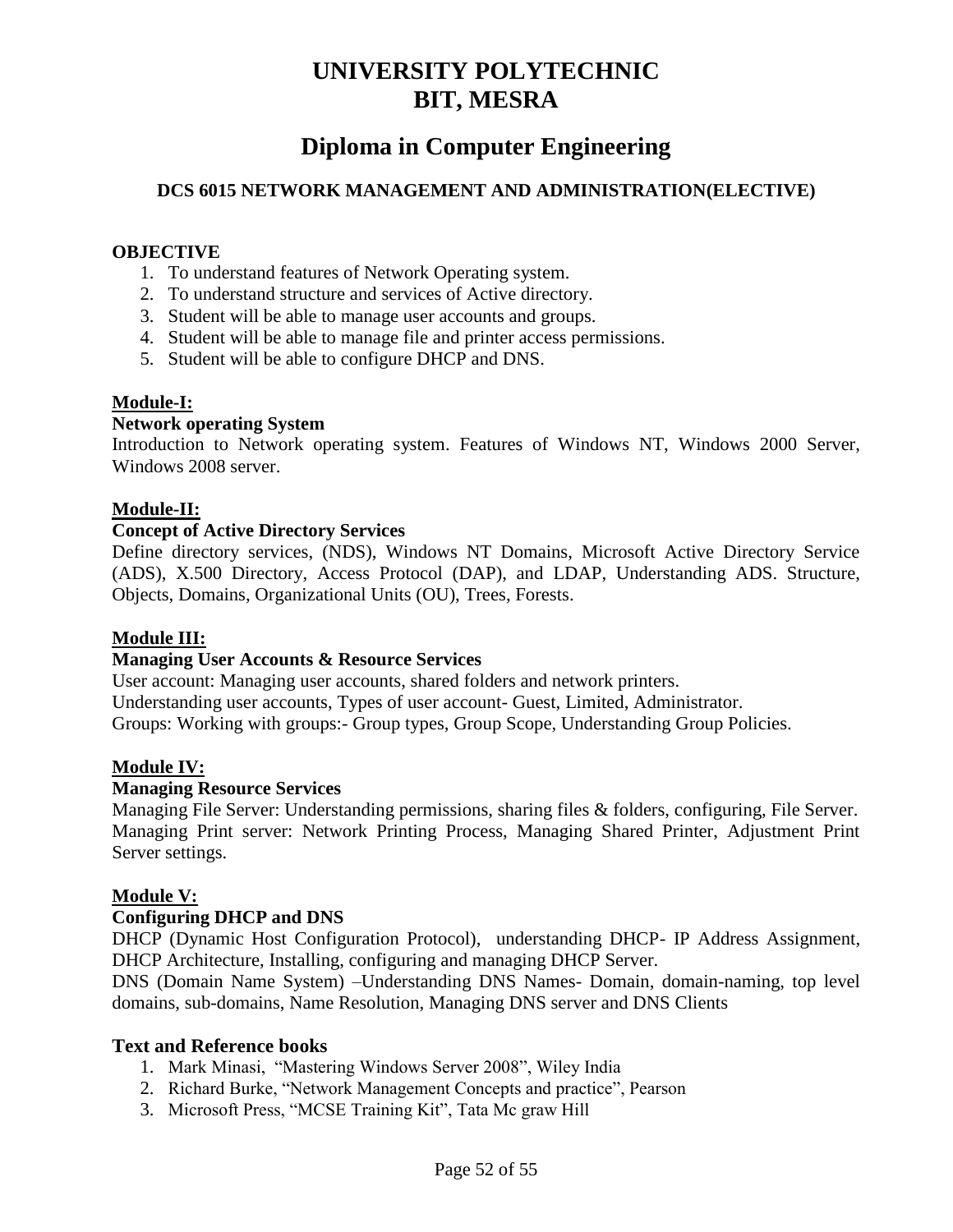# **Diploma in Computer Engineering**

# **DCS 6017 INTERNET OF THINGS(ELECTIVE)**

# **OBJECTIVE**

- 1. To understand basics of Internet of Things.
- 2. To understand various wireless communication techniques
- 3. Understanding use of various protocols.
- 4. Understanding of various embedded components & physical design.
- 5. Students will be able to create and implement APIs.

# **Module-I:**

# **The Internet of Things: An Overview**

M2M and Internet of Things Technology Fundamentals, IoT Architectural, design principles and needed capabilities, standards considerations.

# **Module-II:**

#### **Wireless Communication standards**

Bluetooth, wifi, PHY/MAC Layer(3GPP MTC, IEEE 802.11, IEEE 802.15), Wireless HART,Z-Wave, Bluetooth Low Energy, Zigbee Smart Energy, DASH7.

# **Module-III:**

# **Internet Principles**

Internet Communications: IP , TCP, Protocol Suite (TCP/IP), UDP, IP Addresses, DNS, Static IP Address Assignment, Dynamic IP Address Assignment, IPv6, MAC Addresses, TCP and UDP Ports, HTTP Ports, Other Common Ports, HTTP, HTTPS: Encrypted HTTP, Other Application Layer Protocols.

# **Module-IV:**

# **Embedded Devices**

Electronics: Sensors, Actuators, Scaling up the Electronics, Embedded Computing Basics, Microcontrollers.

# **Module-V:**

# **Online Components**

Getting started with an API, Legalities, Writing a new API, security, implementing the API & testing.

# **Text book and Reference books**

- 1. McEwen, Adrian, and Hakim Cassimally,"Designing the Internet of Things", John Wiley & Sons, Incorporated, 2013.
- 2. [Arsheep](https://www.amazon.in/s/ref=dp_byline_sr_book_1?ie=UTF8&field-author=Arsheep+Bahga&search-alias=stripbooks) Bahga &Vijay Madisetti, "Internet of Things: A Hands-On Approach", Universities Press – 2015.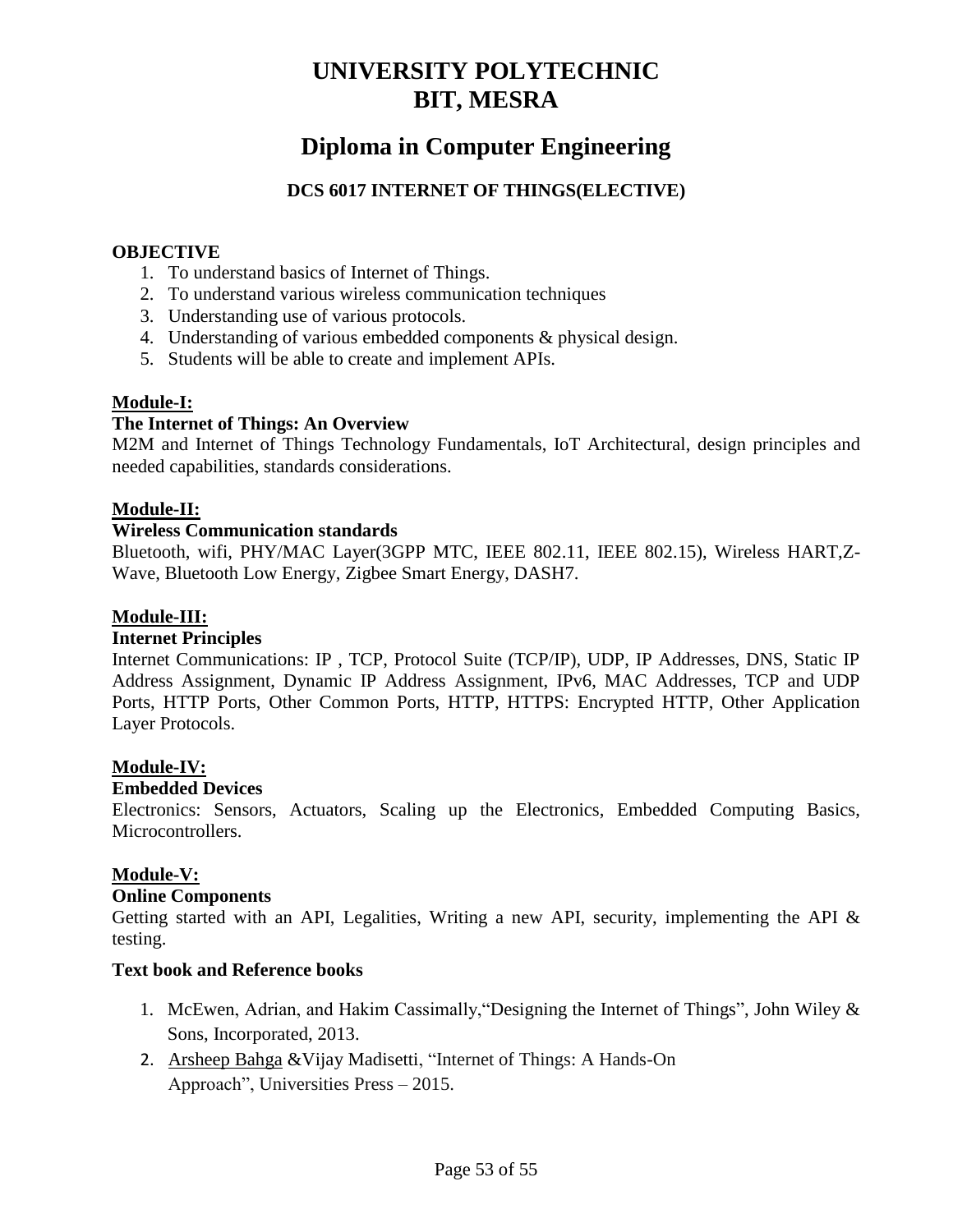# **Diploma in Computer Engineering**

# **DSC6019 ANDROID BASED APPLICATION DEVELOPMENT(ELECTIVE)**

#### **OBJECTIVE**

- 1. To get introduced to the Android development environment.
- 2. To get acquainted with the various components of user interface.
- 3. To understand the concept of Intents.
- 4. To be able to use SQLite in Android applications.
- 5. To be able to use hardware elements and location based services in applications.

#### **Module-I:**

#### **Introduction to Android**

Introduction, Java Concepts, Android Architecture & UI Architecture, Android Development Environment, Building blocks of Android Application.

#### **Module-II:**

#### **Creating User Interfaces**

Application development tools, application manifest, resources, types of applications, Introduction to User Interface components- Layouts, Fragments, Adapters, Action Bars, Dialogs and Notifications, Guidelines for designing user interfaces.

#### **Module-III: Intents and Adapters**

Introduction to Intents, Using Intents to start, stop and transition between Activities, Implicit Intents and Late Run-time Binding, Intent Filters.

# **Module-IV:**

#### **Working with Storage**

Saving and loading files, file management tools, Introduction to SQLite, Introduction to content providers.

#### **Module-V:**

#### **Android Hardware and Location-based Services**

Media APIs, Using Camera, Phone, Blue Tooth, Internet Connectivity. Using Location-based Services, Selecting a Location Provider, Finding your Location, Map-based Activities.

#### **Text Book**

1. Mike McGrath, "Building Android Application in easy steps", McGraw Higher Ed

#### **Reference Book**

1. Reto Meier, "Professional Android 4 Application Development", Wrox Press